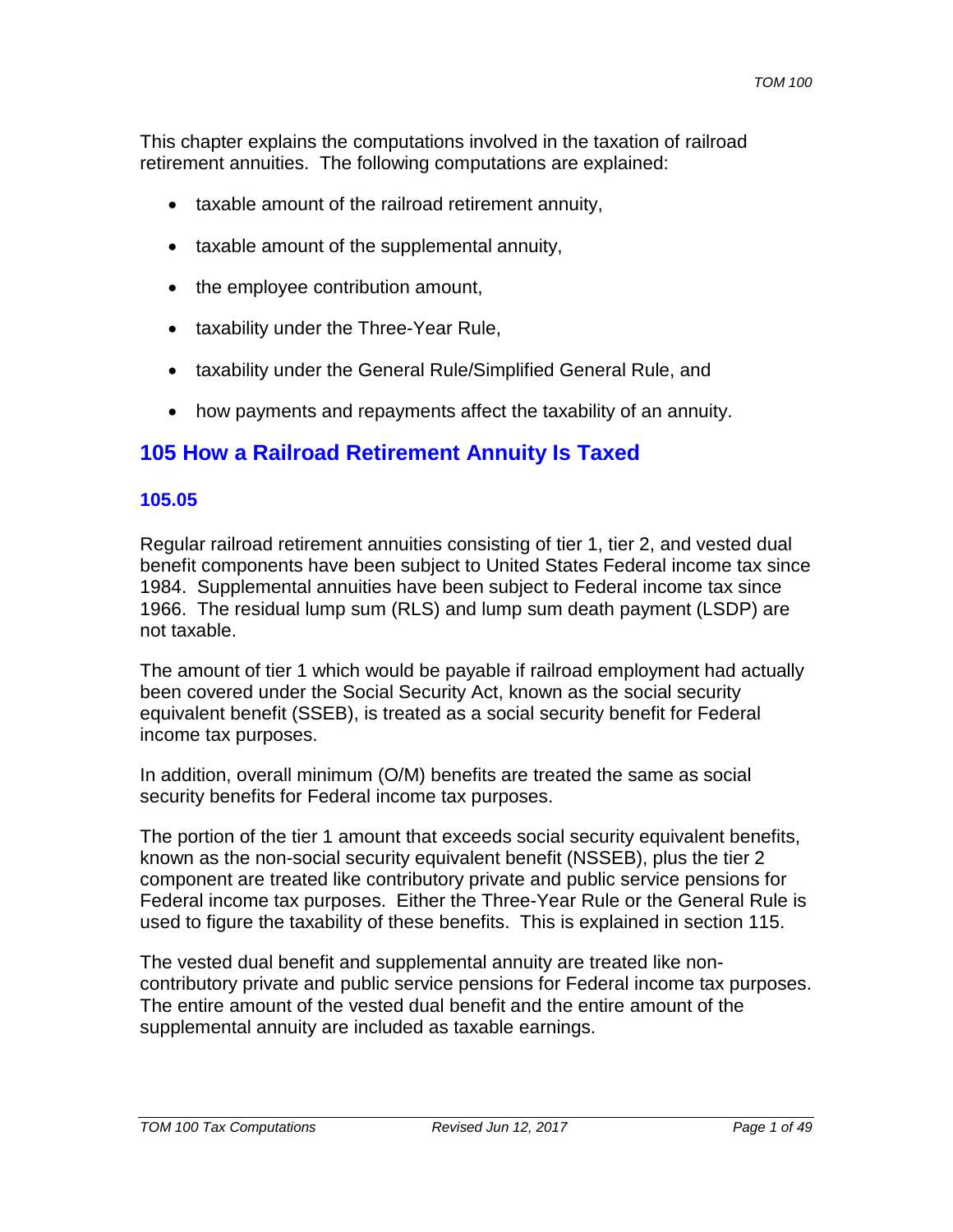# **110 How Tier 1 is Taxed**

### **110.05**

Certain parts of a railroad retirement annuity are taxed in the same manner as social security benefits - the entire tier 1 portion payable for December 1983 through November 1985; the social security equivalent benefit portion of tier 1 (SSEB) payable for December 1985 and later; and the overall minimum (O/M) payable for December 1983 and later.

#### **110.05.05 Tier 1/SSEB Portion of Tier 1**

The tier 1/SSEB portion of tier 1 of a railroad retirement annuity is equivalent to what the annuitant would have received if the employee's railroad service had been covered under the social security system rather than the railroad retirement system. Therefore, tier 1/SSEB payments are taxed like social security benefits.

Payments of tier 1 benefits due for the period December 1983 through November 1985 are taxable in the year in which paid, with an option available under certain conditions that these payments may be allocated by the annuitant to the year for which paid. SSEB payments due for the period December 1985 and later are taxable either in the year in which paid or in the year for which paid. Payments for months before December 1983 are not taxable, even if paid in 1984 or later.

#### **110.05.10 Overall Minimum (O/M)**

The overall minimum (O/M) guaranty is defined by the Internal Revenue Code Section 86(d) as being equivalent to what would be paid in social security benefits were the employee's railroad service covered under the social security system rather than the railroad retirement system. Therefore, payments made under the O/M for December 1983 and later, are taxed as social security benefits. Payments for months before December 1983 are not taxable, even if paid in 1984 or later.

### **110.10 Determining SSEB Amount**

The SSEB provision of the "Consolidated Omnibus Budget Reconciliation Act of 1985" modified the tax law retroactive to January 1, 1986, as applied to some tier 1 benefits paid by the Railroad Retirement Board. The actual amount of the tier 1 benefit component has not changed; only the manner by which tier 1 is taxed has changed. For tax purposes, an SSEB amount will be computed for every annuitant whose tier 1 would not equal the benefit the annuitant would be entitled to receive if the Social Security Administration administered payment under its rules. The remainder of the tier 1 computed is the non-social security equivalent benefit (NSSEB) (see TOM 115.05).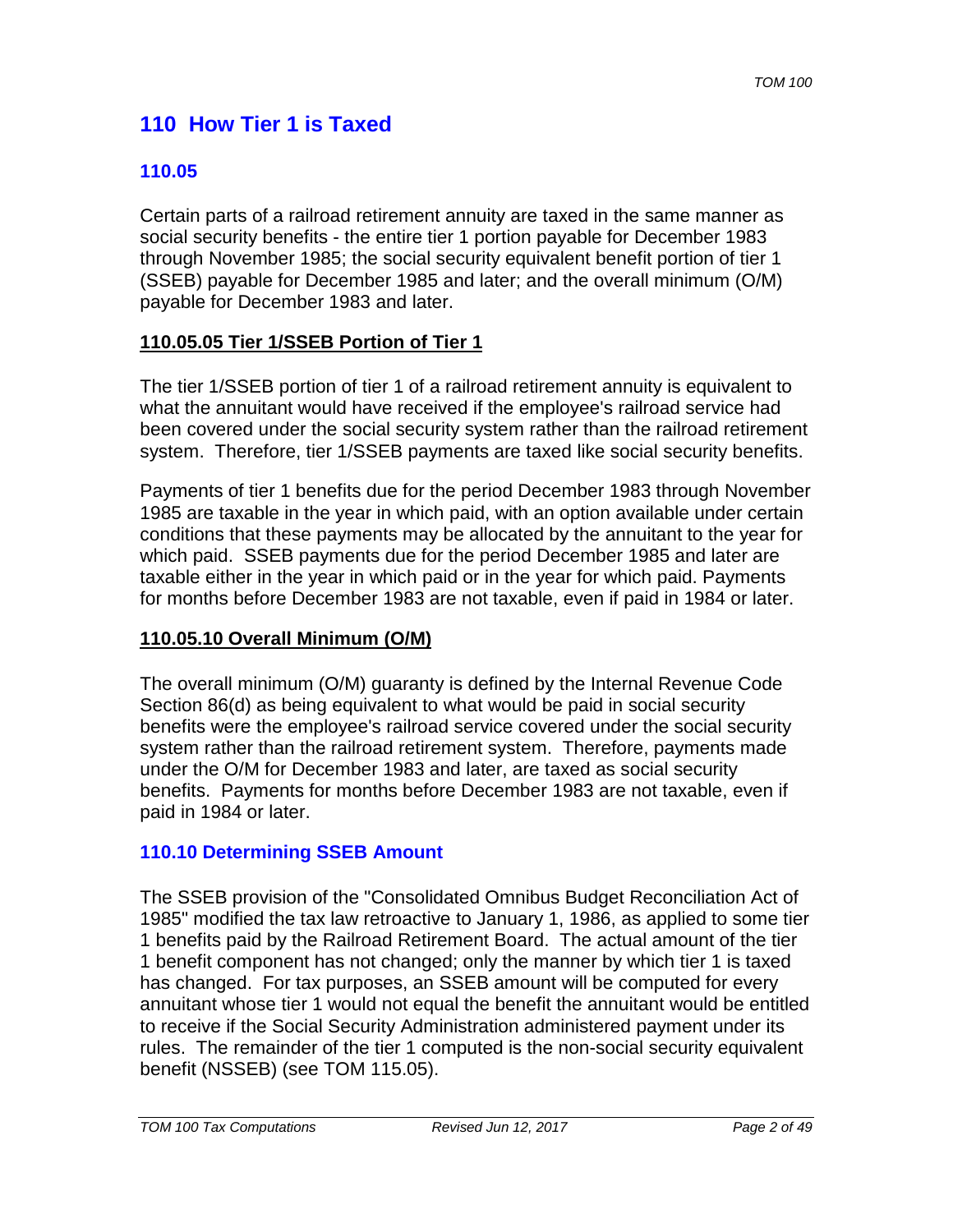#### **110.10.05 SSEB Calculation Modular Program (SCAMP-ON-DEMAND)**

The SSEB/NSSEB amounts are calculated by the SSEB Calculation Modular Program (SCAMP). This program is used for all SSEB calculations, whether automated or manual input is required (SCAMP-ON-DEMAND). Therefore, if the input is the same (DOB, type of annuity, ABD) the SSEB calculation will be the same. There is no actual manual calculation available. The basis for the SSEB calculations in SCAMP is the Social Security Administration (SSA) on-line program, used to calculate SS benefit amounts with slight changes made for RR Act provisions, systems, and records limitations.

SCAMP can be called automatically by various TAX programs to calculate SSEB/NSSEB amounts. SCAMP can also be called manually through the input of data from Form G-816, WORKSHEET FOR SCAMP ON DEMAND. TAX examiners complete this form when the correct tier 1 SSEB/NSSEB split is unknown. Entries on the worksheet are keyed by the examiner onto the SCAMP-ON-DEMAND screens. Both the input and output information appears on the screen and may be printed.

The SSEB/NSSEB amounts are calculated and are accurate only if the SCAMP input data from the database or examiner entry is accurate. The data that is used for the SSEB split calculation includes the following fields, as applicable. For the calculation to be correct, the data in these fields must be accurate:

| <b>RR Claim Number</b>      | Payee Code                          |
|-----------------------------|-------------------------------------|
| Prefix                      | <b>Beneficiary Symbol</b>           |
| <b>Beneficiary DOB</b>      | <b>Beneficiary ABD</b>              |
| Employee DOB                | <b>Employee ABD</b>                 |
| <b>Annuity Formula</b>      | <b>DF Onset Date</b>                |
| <b>DF Termination Date</b>  | <b>Employee Type of Annuity</b>     |
| Beneficiary Type of Annuity | <b>Employee Type of Computation</b> |
| Ben. Type of Computation    | Net Tier 1                          |
| <b>SSEB PIA</b>             | <b>SSEB PIA Indicator</b>           |
| <b>DRC</b> Months           | <b>SS Reduction Amount</b>          |
| Workers' Comp. Red. Amount  | O/M Rate                            |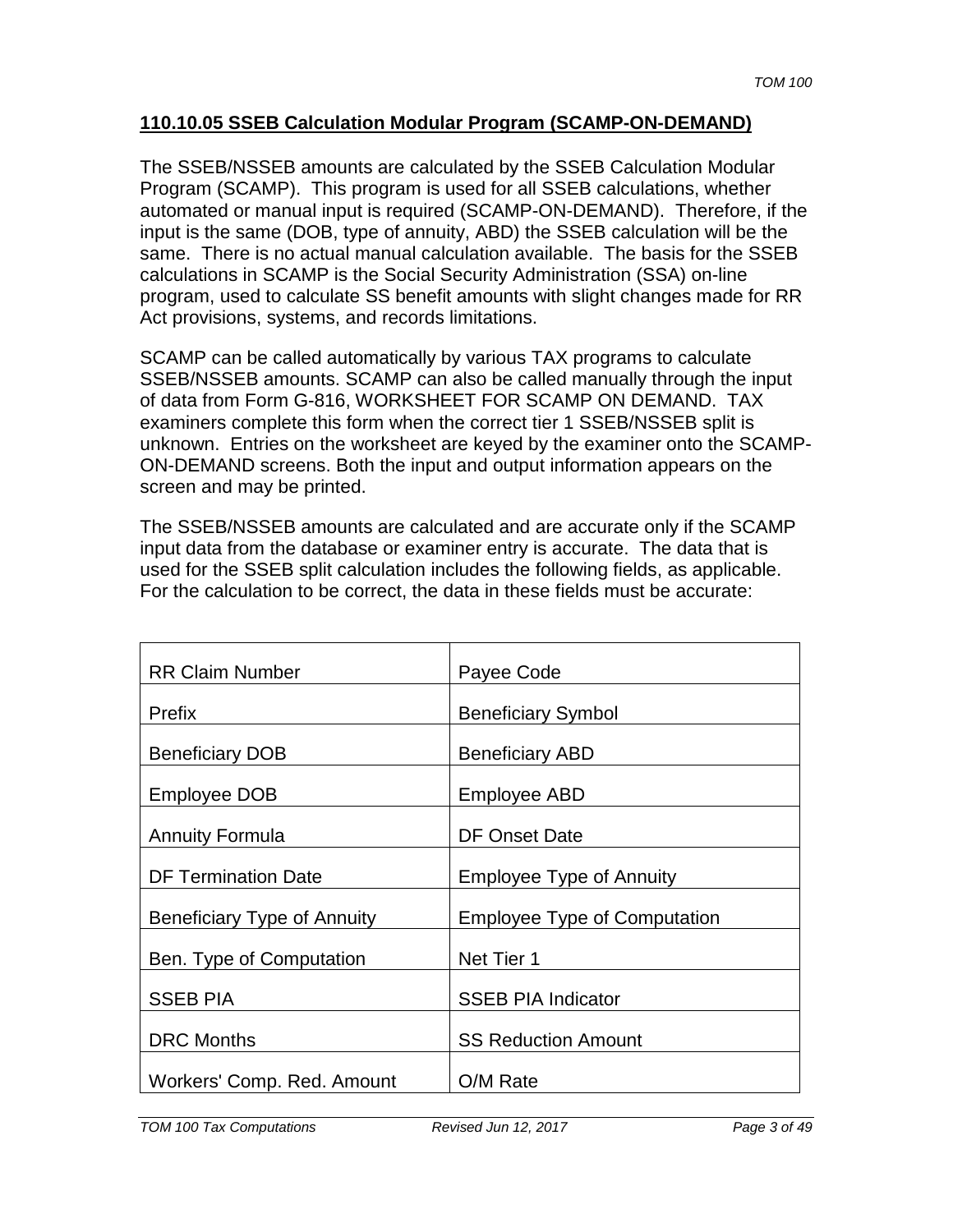| Public Dis. Ben. Red. Amount  | RIB Limit/82 1/2% Amount             |
|-------------------------------|--------------------------------------|
| Own Emp. Ann. Red. Amount     | <b>Public Service Pension Amount</b> |
| Stat. Share/Red. for Max. Amt | Sole Survivor Min. Guar. Amount      |

See Exhibit 1 for a display of Form G-816 and see Exhibit 2 for a display of the SCAMP-ON-DEMAND input/output screen.

### **110.10.10 SSEB By Definition/Categories of Cases**

In certain cases, the annuitant is receiving the same amount in tier 1 benefits as he would receive at SSA. These cases have no deeming provisions applied to the tier 1 calculation and, therefore, their entire tier 1 is considered an SSEB. SCAMP does not calculate SSEBs in these cases, but makes them all SSEB by definition. These categories are:

### EMPLOYEE

- EE with full age 65 annuity.
- Reduced age EE paid under 1981 Amendments.
- 60/30 EE paid under 1983 Amendments who are over age 62 and have a full age reduction (eligible 1-1-86 or later).
- EE with a period of disability (other than Medicare-only).

### SPOUSE

- Spouse of full age 65 or reduced age 62 EE unless spouse is receiving an annuity under the 1937 or 1974 Act.
- Spouse of 60/30 EE paid under the 1983 Amendments; EE and spouse are over age 62 and have a full age reduction (eligible 1-1-86 or later).
- Spouse with minor child under age 16, or disabled child in care if EE has a period of disability or is over 62.
- Divorced spouse annuitant (unless EE is 60/30 annuitant under 1974 Act).

### WIDOW(ER)

- Widow(er) with an OBD before 2-68 who was over age 65 on his/her OBD.
- Widow(er) with an OBD of 2-68 or later and were over age 62 on his/her OBD.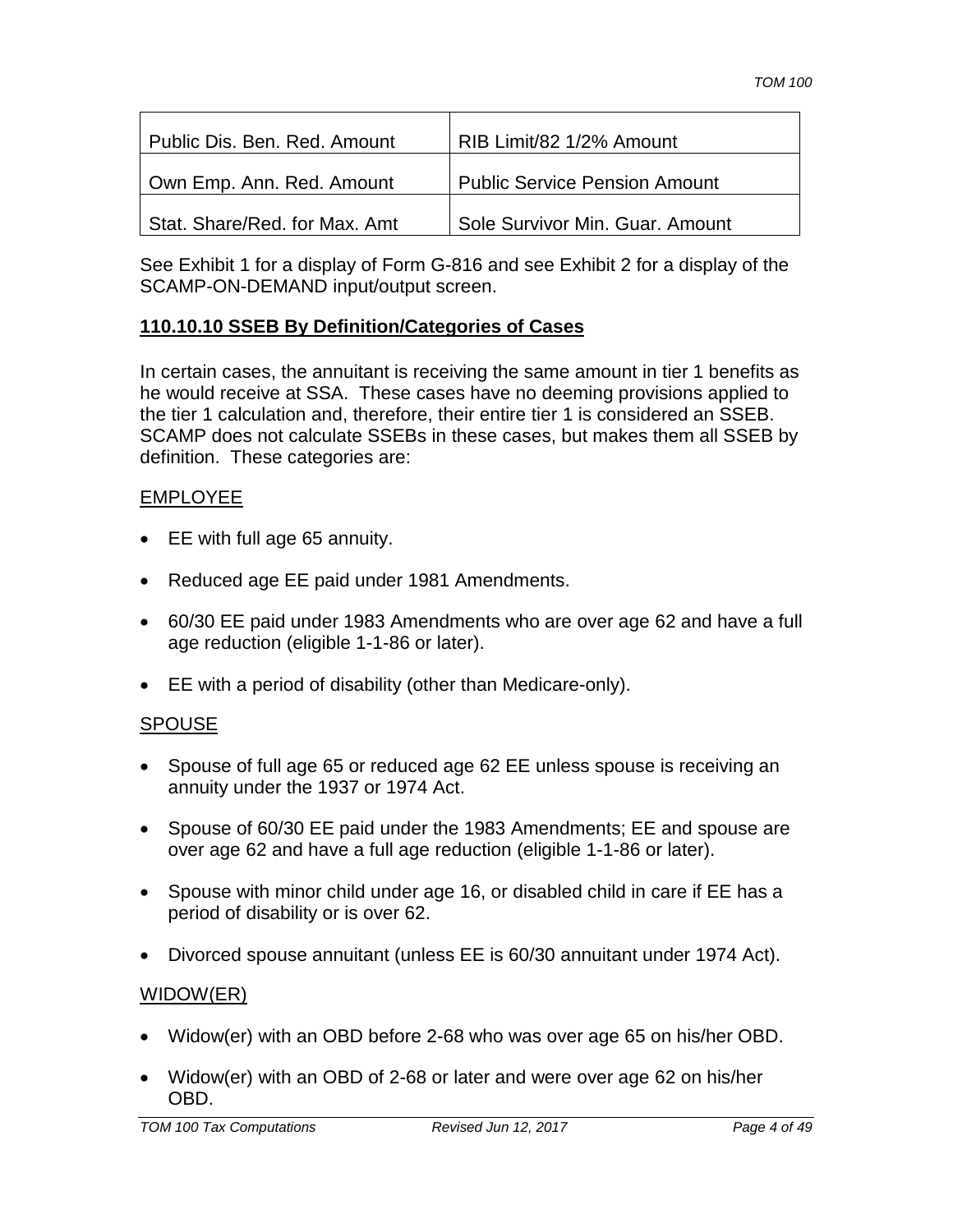- Disabled, divorced disabled, or remarried disabled widow(er) with a social security disability rating
- Remarried widow(er).
- Mothers and fathers (includes divorced and remarried).

### OTHER SURVIVORS

- Parents over 62
- Minor child under age 16, or disabled child or grandchild.
- Students.

#### **110.10.15 When Tier 1 is an All Non-Social Security Equivalent Benefit (NSSEB) Amount**

#### **Tier 1 is All NSSEB By Definition**

Certain tier 1 amounts are not Social Security Equivalent Benefit (SSEB) payments because the Social Security Administration (SSA) would not pay them. The SSEB Calculation Modular Program (SCAMP) does not perform calculations for these tier 1 payments, but makes them  $SSEB = 0$  by definition.

#### **Tier 1 is All NSSEB By Calculation**

Certain tier 1 amounts are not SSEB payments because the tier 1 amounts exceed what SSA would pay. This occurs when tier 1 offset amounts exceed what would be the SSEB portion of the tier 1 payment.

In these instances, any tier 1 payments are all NSSEB amounts. Below are lists of all NSSEB tier 1 amounts by annuitant type.

### **Note:**

See TOM 110.10.15.05 for rules regarding:

- payment of tier 1 and overall minimum (OM) formula accruals due for payment periods **during which** nonpayment under Section 202(x)1 of the Social Security Act applies, and
- payment of tier 1 and OM formula accruals due for payment periods **prior to** periods during which nonpayment under Section 202(x)1 of the Social Security Act applies, but the individual is currently subject to those nonpayment provisions.

### **A. EMPLOYEE**

*TOM 100 Tax Computations Revised Jun 12, 2017 Page 5 of 49*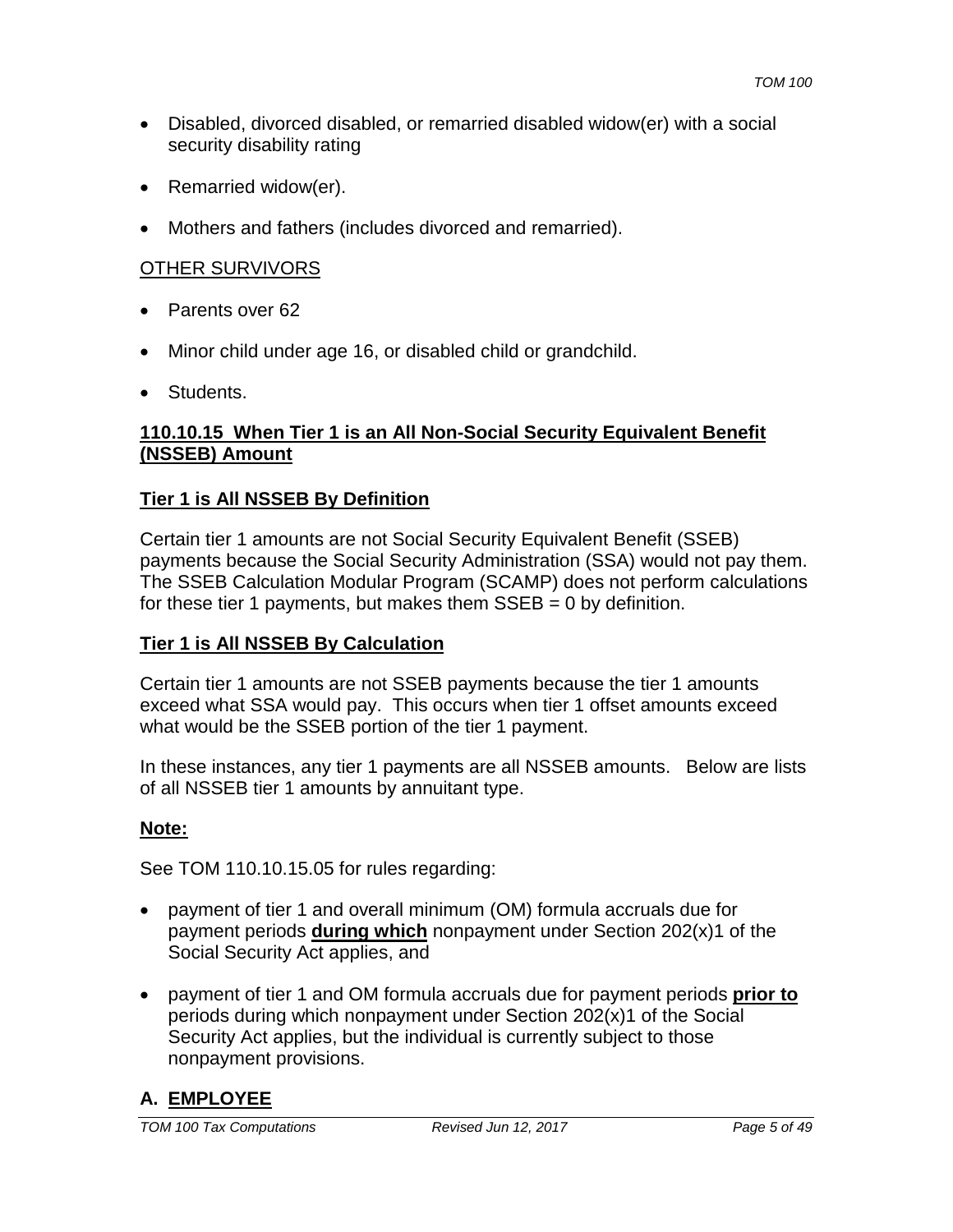- 1. A 60/30 age and service employee under age 62.
- 2. A disabled employee under age 62 with no period of disability (disability freeze).
- 3. An employee who does not have a SSA insured status, and, therefore, does not have a SSEB insured status.
- 4. An employee who is subject to nonpayment under Section 202(n) of the Social Security Act on his or her own wage record or as an auxiliary beneficiary on another individual's wage record. Section 202(n) covers both wage earners who have been removed (deported) from the United States and any auxiliary beneficiaries entitled on the wage record of a wage earner who has been removed (deported) from the United States. **If a wage earner is not payable under Section 202(n), auxiliary beneficiaries are also not payable**.

**Note 1:** Because auxiliary beneficiaries are not payable when the wage earner is not payable:

- $\triangleright$  Auxiliary beneficiaries' tier 1 amounts should be paid as NSSEB.
- $\triangleright$  The employee and any auxiliary beneficiaries entitled on the employee's wage record must be excluded from the overall minimum (OM) formula calculation.
- 5. An employee who is subject to nonpayment under Section 202(x)(1) of the Social Security Act. Section 202(x)(1) covers four general categories of wage earners who are certain convicted prisoners, inmates of publically funded institutions, fugitives, probationers, and parolees. It does not cover auxiliary beneficiaries entitled on the wage records of these wage earners. **If a wage earner is not payable under Section 202(x)(1), auxiliary beneficiaries are payable without regard to the wage earner's nonpayment status**.

**Note 2:** Because auxiliary beneficiaries are payable without regard to the wage earner's nonpayment status:

- $\triangleright$  Auxiliary beneficiaries' tier 1 amounts should be paid as NSSEB, SSEB, or a SSEB/NSSEB split, whatever is appropriate.
- $\triangleright$  If the overall minimum (OM) formula applies with the employee excluded from the calculation, pay the OM as SSEB.

See FOM 1.150.5, Prisoner Conviction Cases - General, for definitions of what constitutes a criminal offense, a conviction, incarceration, and other issues related to this subject. Wage earners subject to nonpayment under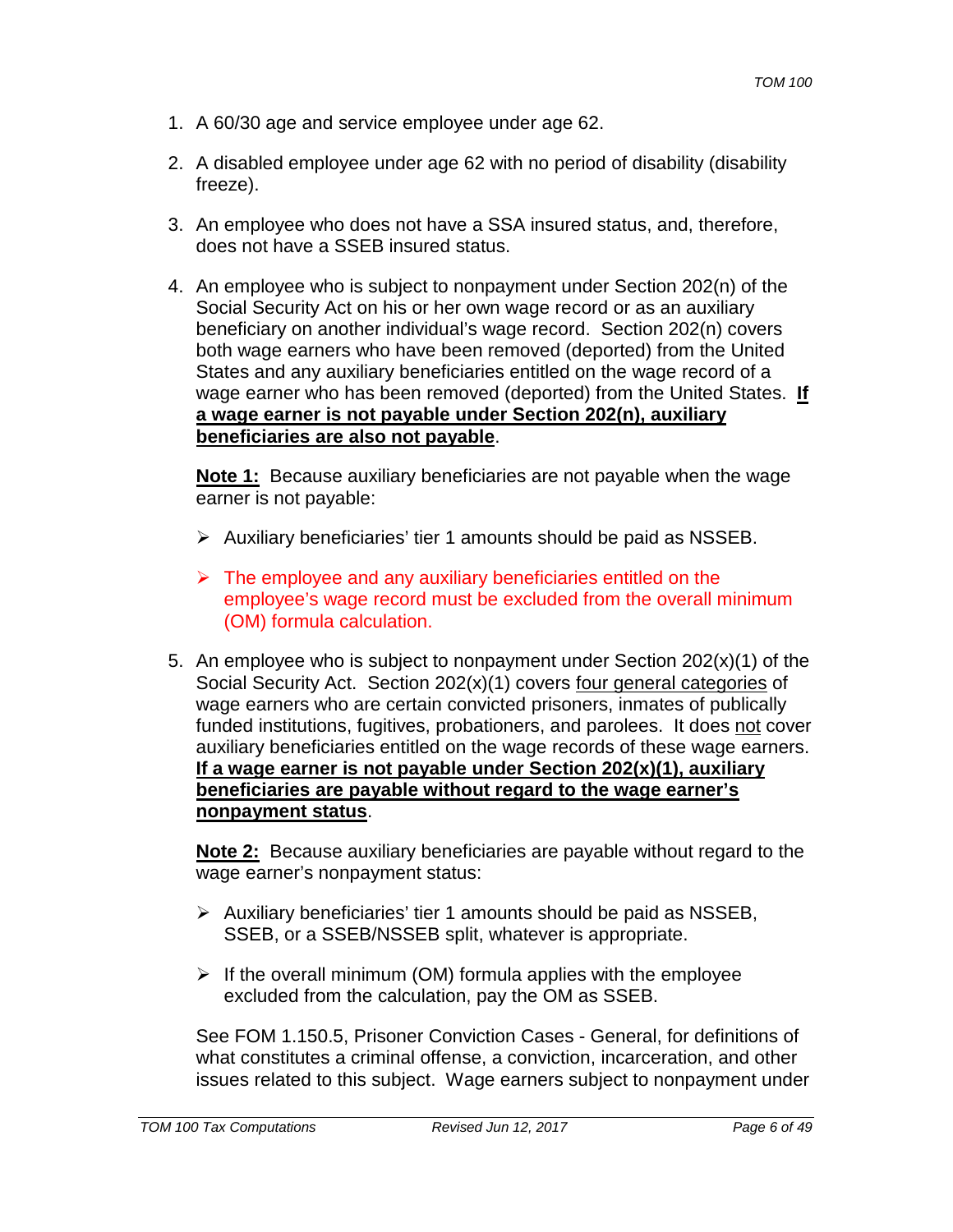Section 202(x)(1) of the Social Security Act are listed in items a. through d. below.

- a. An employee who is incarcerated following conviction of a criminal offense.
- b. An employee who is confined by court order in an institution at public expense because he or she is:
	- 1) Found guilty of a criminal offense, but insane.
	- 2) Found not guilty of a criminal offense by reason of insanity.
	- 3) Incompetent to stand trial for a criminal offense.
	- 4) Suffers from a mental disease, defect, of incompetence that prevents him or her from standing trial for a criminal offense.
	- 5) A sexually dangerous person or predator who is not released from prison upon completion of his or her sentence for a criminal offense.
- c. An employee who is fleeing to avoid prosecution, or is fleeing to avoid confinement after prosecution for a criminal offense.
- d. An employee who is violating a condition of probation or parole imposed under Federal or State law.

**Note 3:** See TOM 110.10.15.05 for rules regarding the tax accounting of tier 1 and overall minimum (OM) formula **accrual payments** when nonpayment under section 202(x)(1) of the Social Security Act applies to the wage earner.

6. An employee whose tier 1 calculates to all NSSEB because of tier 1 offset amounts.

### **B. SPOUSE**

- 1. A spouse of an age and service 60/30 employee under age 62.
- 2. A spouse of a disabled employee under age 62 with no period of disability (disability freeze).
- 3. A spouse under age 62 who does not have a minor child under age 16, or disabled child in his or her care, regardless of the employee's age.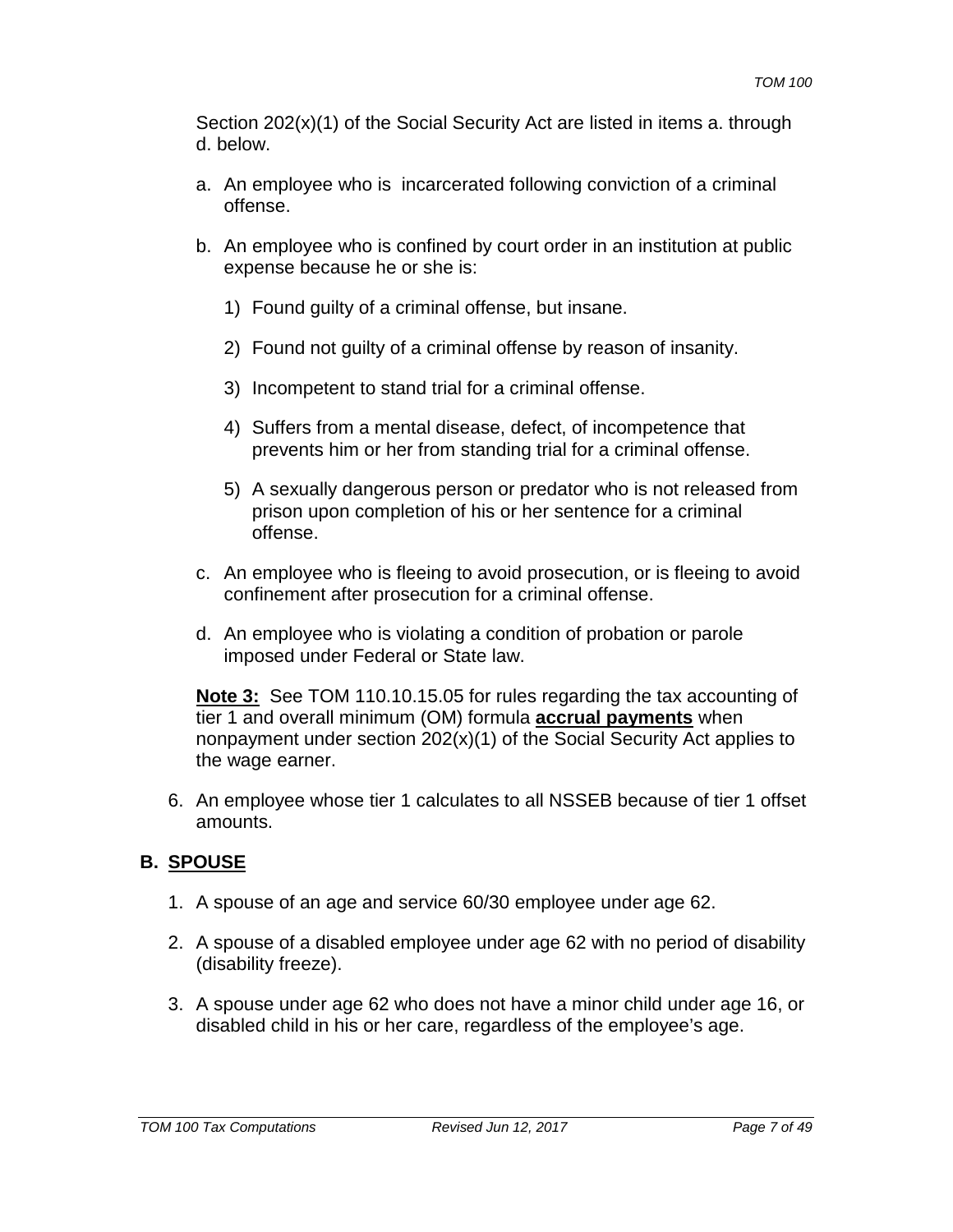- 4. A spouse with a minor child under age 18 in his or her care. The child must be at least age 16, but less than age 18, and not disabled. This is often referred to as a Nancy Johnson spouse.
- 5. A spouse of an employee who does not have a SSA insured status, and, therefore, does not have a SSEB insured status.
- 6. A spouse who is subject to nonpayment under Section 202(n) of the Social Security Act on his or her own wage record or as an auxiliary beneficiary on another individual's wage record. Section 202(n) covers both wage earners who have been removed (deported) from the United States and any auxiliary beneficiaries entitled on the wage record of a wage earner who has been removed (deported) from the United States. **If a wage earner is not payable under Section 202(n), auxiliary beneficiaries are also not payable**.

**Note 1:** If the overall minimum (OM) formula applies with the spouse excluded from the calculation, pay the OM as SSEB.

7. A spouse who is subject to nonpayment under Section  $202(x)(1)$  of the Social Security Act. Section 202(x)(1) covers the general categories of wage earners who are certain convicted prisoners, inmates of publically funded institutions, fugitives, probationers, and parolees. See the eight specific categories of wage earners shown below. It does not cover auxiliary beneficiaries entitled on the wage records of these wage earners. **If a wage earner is not payable under Section 202(x)(1), auxiliary beneficiaries are payable without regard to the wage earner's nonpayment status**.

**Note 2:** If the overall minimum (OM) formula applies with the spouse excluded from the calculation, pay the OM as SSEB.

See FOM 1.150.5, Prisoner Conviction Cases – General, for definitions of what constitutes a criminal offense, a conviction, incarceration, and other issues related to this subject. Wage earners subject to nonpayment under Section 202(x)(1) of the Social Security Act are listed in items a. through d. below.

- a. A spouse who is incarcerated following conviction of a criminal offense.
- b. A spouse who is confined by court order in an institution at public expense because he or she is:
	- 1) Found guilty of a criminal offense, but insane.
	- 2) Found not guilty of a criminal offense by reason of insanity.
	- 3) Incompetent to stand trial for a criminal offense.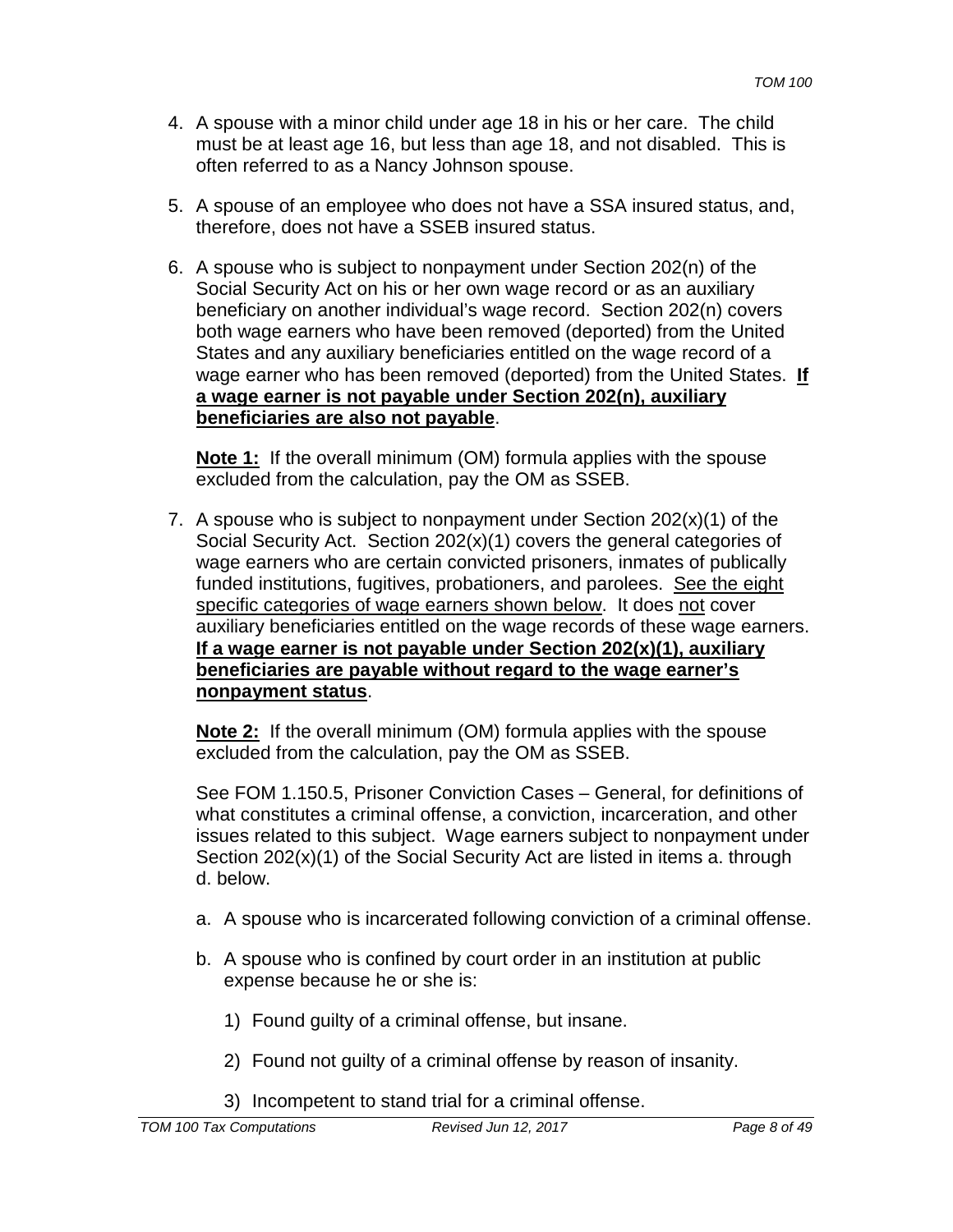- 4) Suffers from a mental disease, defect, of incompetence that prevents him or her from standing trial for a criminal offense.
- 5) A sexually dangerous person or predator who is not released from prison upon completion of his or her sentence for a criminal offense.
- c. A spouse who is fleeing to avoid prosecution, or is fleeing to avoid confinement after prosecution for a criminal offense.
- d. A spouse who is violating a condition of probation or parole imposed under Federal or State law.

See TOM 110.10.15.05 for rules regarding the tax accounting of tier 1 and overall minimum (OM) formula **accrual payments** when nonpayment under section 202(x)(1) of the Social Security Act applies to the wage earner.

8. A spouse whose tier 1 calculates to all NSSEB because of tier 1 offset amounts.

# **C. WIDOW(ER)**

- 1. A disabled widow(er) under age 60 with no social security disability rating.
- 2. A widow(er) with a minor child under age 18 in his or her care. The child must be at least age 16, but less than age 18, and not disabled. This is often referred to as a Nancy Johnson widow(er).
- 3. A widow(er) of an employee who does not have a SSA insured status, and, therefore, does not have a SSEB insured status.
- 4. A widow(er) who is subject to nonpayment under Section 202(n) of the Social Security Act on his or her own wage record or as an auxiliary beneficiary on another individual's wage record. Section 202(n) covers both wage earners who have been removed (deported) from the United States and any auxiliary beneficiaries entitled on the wage record of a wage earner who has been removed (deported) from the United States. **If a wage earner is not payable under Section 202(n), auxiliary beneficiaries are also not payable**.
- 5. A widow(er) who is subject to nonpayment under Section 202(x)(1) of the Social Security Act. Section 202(x)(1) covers four general categories of wage earners who are certain convicted prisoners, inmates of publically funded institutions, fugitives, probationers, and parolees. It does not cover auxiliary beneficiaries entitled on the wage records of these wage earners. **If a wage earner is not payable under Section 202(x)(1), auxiliary**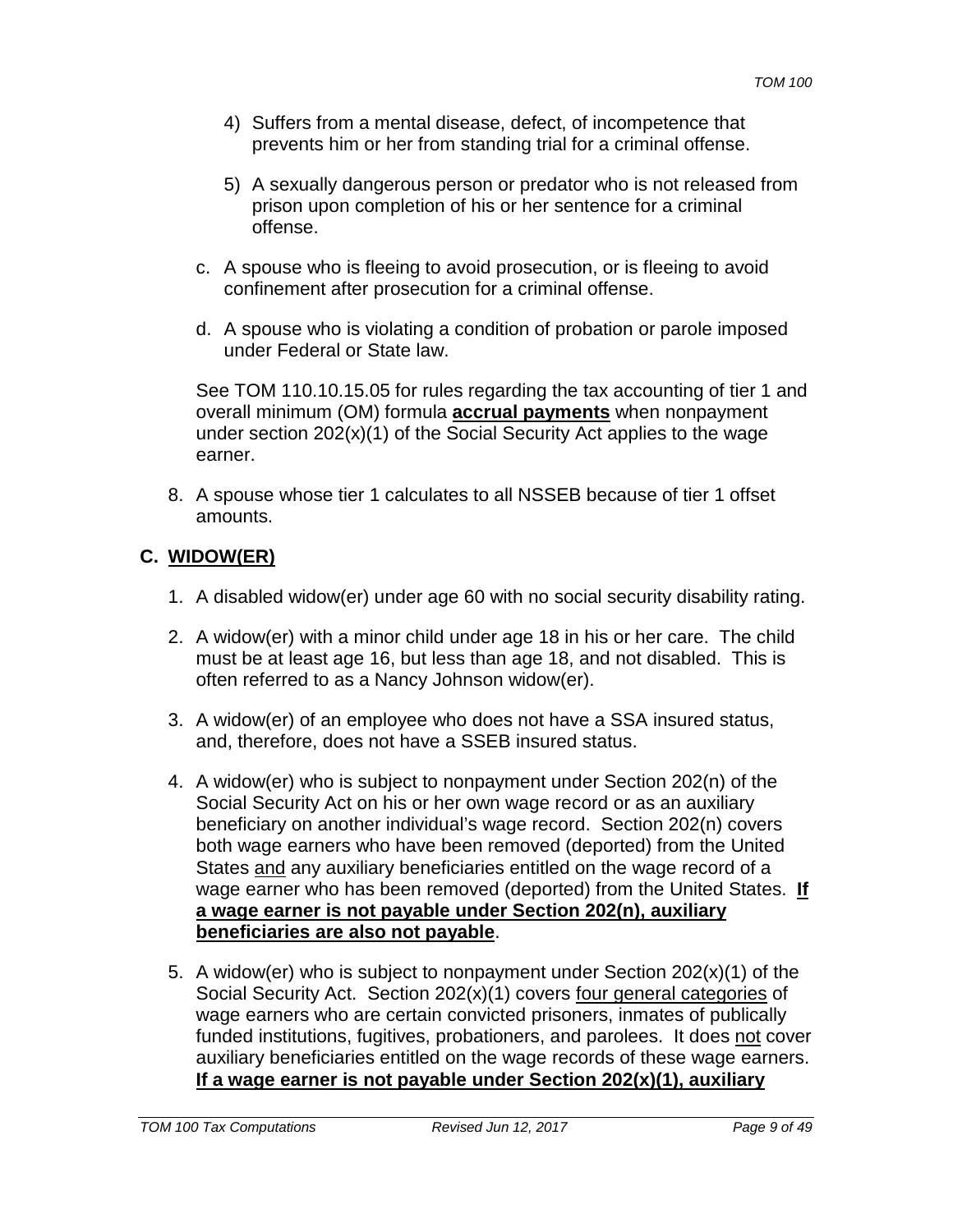#### **beneficiaries are payable without regard to the wage earner's nonpayment status**.

See FOM 1.150.5, Prisoner Conviction Cases – General, for definitions of what constitutes a criminal offense, a conviction, incarceration, and other issues related to this subject. Wage earners subject to nonpayment under Section 202(x)(1) of the Social Security Act are listed in items a. through d. below.

- a. A widow(er) who is incarceratedfollowing conviction of a criminal offense.
- b. A widow(er) who is confined by court order in an institution at public expense because he or she is:
	- 1) Found guilty of a criminal offense, but insane.
	- 2) Found not guilty of a criminal offense by reason of insanity.
	- 3) Incompetent to stand trial for a criminal offense.
	- 4) Suffers from a mental disease, defect, of incompetence that prevents him or her from standing trial for a criminal offense.
	- 5) A sexually dangerous person or predator who is not released from prison upon completion of his or her sentence for a criminal offense.
- c. A widow(er) who is fleeing to avoid prosecution, or is fleeing to avoid confinement after prosecution for a criminal offense.
- d. A widow(er) who is violating a condition of probation or parole imposed under Federal or State law.

**Note:** See TOM 110.10.15.05 for rules regarding the tax accounting of tier 1 accrual payments when nonpayment under section  $202(x)(1)$  of the Social Security Act applies to the wage earner.

6. A widow(er) whose tier 1 calculates to all NSSEB because of tier 1 offset amounts.

### **D. OTHER SURVIVORS**

- 1. Parents under age 62.
- 2. A survivor of an employee who does not have a SSA insured status, and, therefore, does not have a SSEB insured status.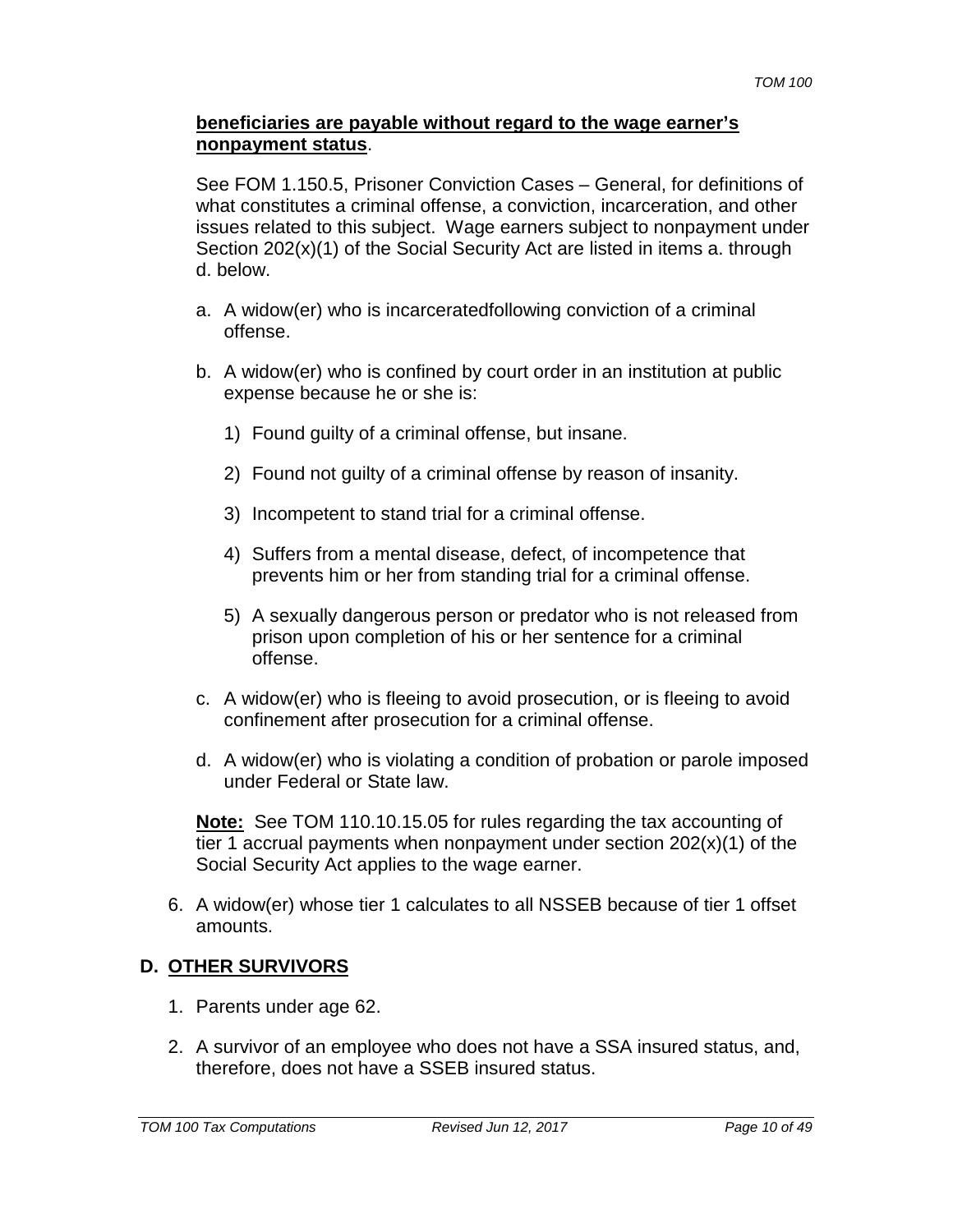- 3. A survivor who is subject to nonpayment under Section 202(n) of the Social Security Act on his or her own wage record or as an auxiliary beneficiary on another individual's wage record. Section 202(n) covers both wage earners who have been removed (deported) from the United States and any auxiliary beneficiaries entitled on the wage record of a wage earner who has been removed (deported) from the United States. **If a wage earner is not payable under Section 202(n), auxiliary beneficiaries are also not payable.**
- 4. A survivor who is subject to nonpayment under Section 202(x)(1) of the Social Security Act. Section 202(x)(1) covers four general categories of wage earners who are certain convicted prisoners, inmates of publically funded institutions, fugitives, probationers, and parolees. It does not cover auxiliary beneficiaries entitled on the wage records of these wage earners. **If a wage earner is not payable under Section 202(x)(1), auxiliary beneficiaries are payable without regard to the wage earner's nonpayment status.**

See FOM 1.150.5, Prisoner Conviction Cases - General, for definitions of what constitutes a criminal offense, a conviction, incarceration, and other issues related to this subject. Wage earners subject to nonpayment under Section 202(x)(1) of the Social Security Act are listed in items a. through d. below.

- a. A survivor who is incarcerated following conviction of a criminal offense.
- b. A survivor who is confined by court order in an institution at public expense because he or she is:
	- 1) Found guilty of a criminal offense, but insane.
	- 2) Found not guilty of a criminal offense by reason of insanity.
	- 3) Incompetent to stand trial for a criminal offense.
	- 4) Suffers from a mental disease, defect, of incompetence that prevents him or her from standing trial for a criminal offense.
	- 5) A sexually dangerous person or predator who is not released from prison upon completion of his or her sentence for a criminal offense.
- c. A survivor who is fleeing to avoid prosecution, or is fleeing to avoid confinement after prosecution for a criminal offense.
- d. A survivor who is violating a condition of probation or parole imposed under Federal or State law.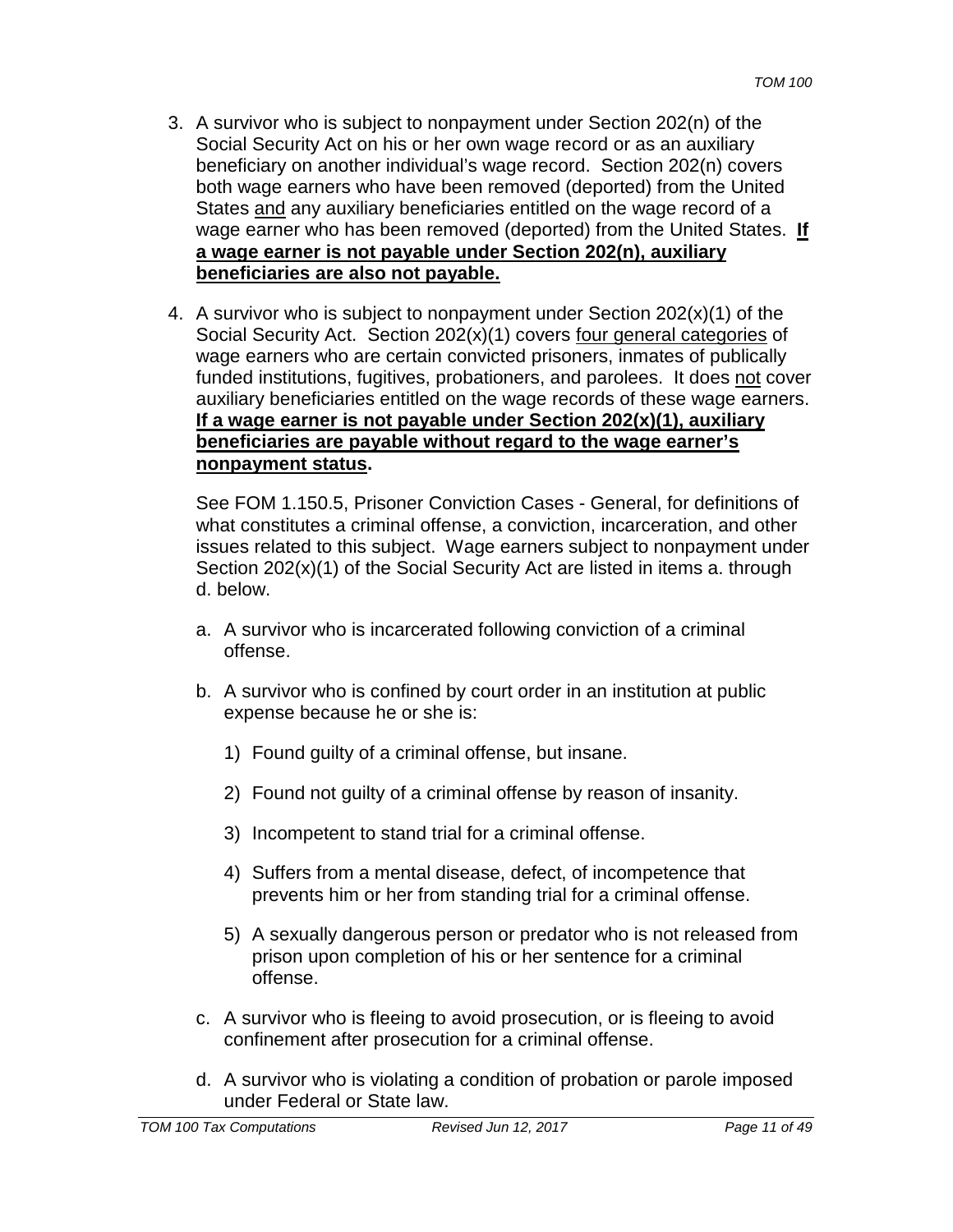**Note:** See TOM 110.10.15.05 for rules regarding the tax accounting of tier 1 **accrual payments** when nonpayment under section 202(x)(1) of the Social Security Act applies to the wage earner.

5. A survivor whose tier 1 calculates to all NSSEB because of tier 1 offset amounts.

#### **110.10.15.05 Special Tax Accounting Rules For Tier 1 and Overall Minimum Formula Accrual Payments Due Individuals Subject to Nonpayment Under Section 202(x)(1) of the Social Security Act**

### **1. Tier 1 Accrual Due For a Payment Period Within the Nonpayment Period**

Any tier 1 accrual due for a period **within** the nonpayment period is payable as NSSEB.

### **2. Overall Minimum Formula Accrual Due For a Payment Period Within the Nonpayment Period**

Any overall minimum (OM) formula accrual due for a payment period **within** the nonpayment period may be payable if the OM still applies with the individual subject to nonpayment **excluded from the OM calculation**. If the OM still applies, the OM accrual is payable as **SSEB**.

### **3. Tier 1 Accrual Due For a Payment Period Prior to the Nonpayment Period**

Any tier 1 accrual due for a period **prior to** the nonpayment period should be paid without regard to the individual's nonpayment status. That means the tier 1 accrual is payable as **NSSEB, SSEB, or a SSEB/NSSEB split**, whichever is applicable.

### **4. Overall Minimum Formula Accrual Due For a Payment Period Prior to the Nonpayment Period**

Any overall minimum (OM) formula accrual due for a period prior to the nonpayment period should be paid without regard to the individual's nonpayment status. That means the individual subject to nonpayment should be **included in the OM calculation**. The OM accrual is payable as **SSEB**.

### **110.10.20 SSEB/NSSEB Split/Categories of Cases**

An SSEB is calculated for those annuitants whose tier 1 is not defined to be equal to the SSEB because the railroad retirement annuity has certain deeming provisions (deemed period of disability, deemed age 65) applied to the calculation of the tier 1 benefit. Types of cases with a calculated SSEB are: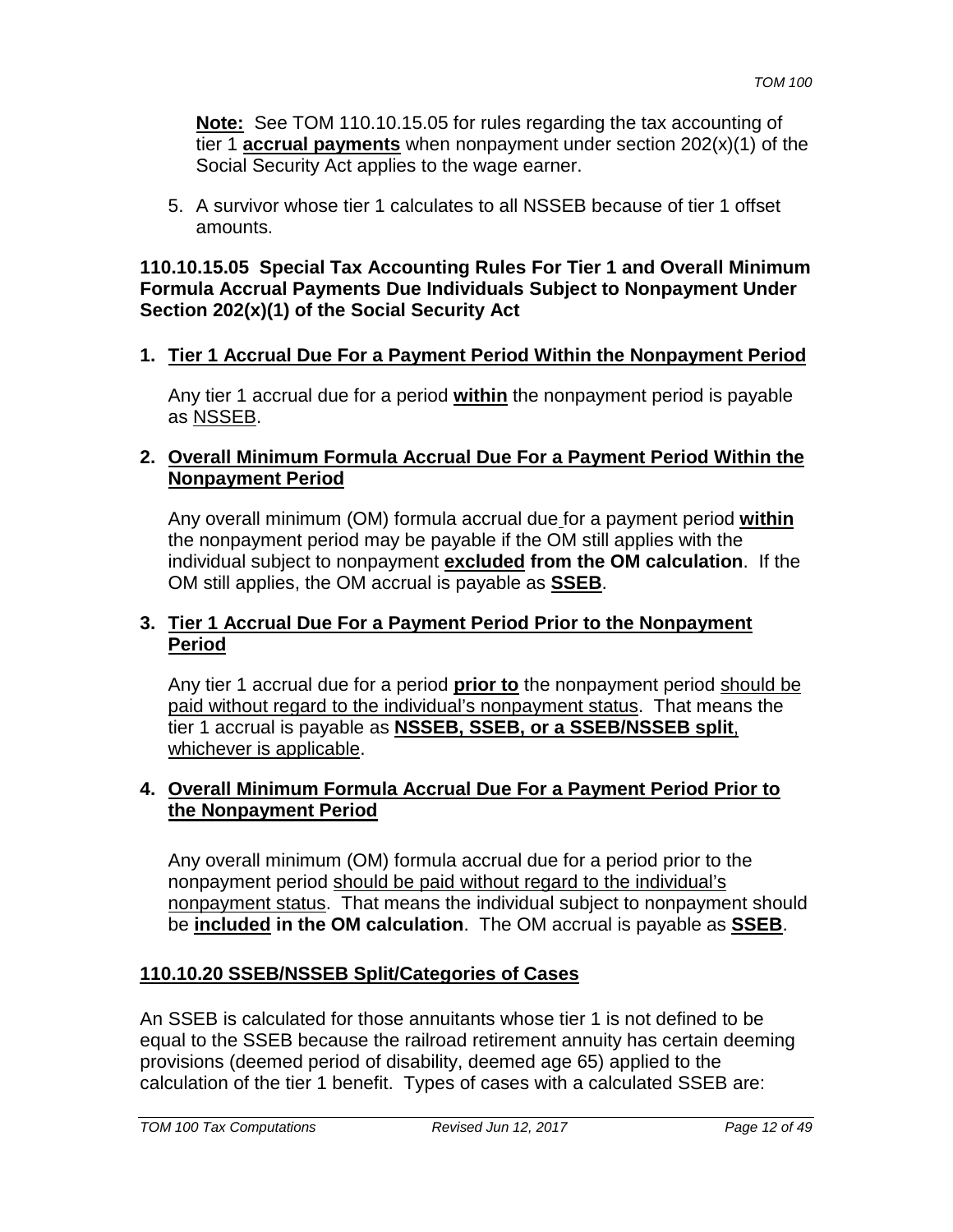### EMPLOYEE

- Reduced age EE paid under the 1937 or 1974 Act.
- 60/30 EE over age 62 paid under the 1974 Act or 1983 Amendments without a full age reduction (eligible before 1-1-86).
- Disabled EE over age 62 with no period of disability.

#### SPOUSE

- Spouse of reduced age EE paid under the 1937 or 1974 Act.
- Spouse of 60/30 EE over age 62 paid under the 1974 Act or 1983 Amendments without a full age reduction (eligible before 1-1-86).
- Spouse of disabled EE over age 62 with no period of disability.
- Divorced spouse of 60/30 EE who retired under the 1974 Act.
- Reduced age spouse paid under the 1937 or 1974 Act and EE disabled with a period of disability.
- Spouse of full age EE.

### WIDOW(ER)

- Disabled widow(er) paid under the 1937 Act.
- Widow(er) with OBD before 2-68 who was under age 65 on OBD.

### **110.10.25 Default to All SSEB or All NSSEB**

When SCAMP must compute an SSEB because the annuitant falls into one of the categories under 110.10.20, but all the information it needs to compute the SSEB is not available, the SCAMP computation defaults to SSEB = Net Tier 1, or all SSEB. If the unavailable information is not a missing or invalid date of birth, and the date of birth indicates the annuitant is under age 62, the SCAMP computation defaults to all NSSEB.

When the missing information is available on the tax accounting system (TAS), SCAMP will pick up the information and recalculate the SSEB. This recalculation can occur on a mass adjustment, daily award activity, or on the monthly TAS recertification run.

When SCAMP processing produces a default to SSEB or a default to NSSEB, it also produces default codes each with a referral message. Up to five codes can be displayed on the SCAMP-ON-DEMAND output screen as DEFAULT REF-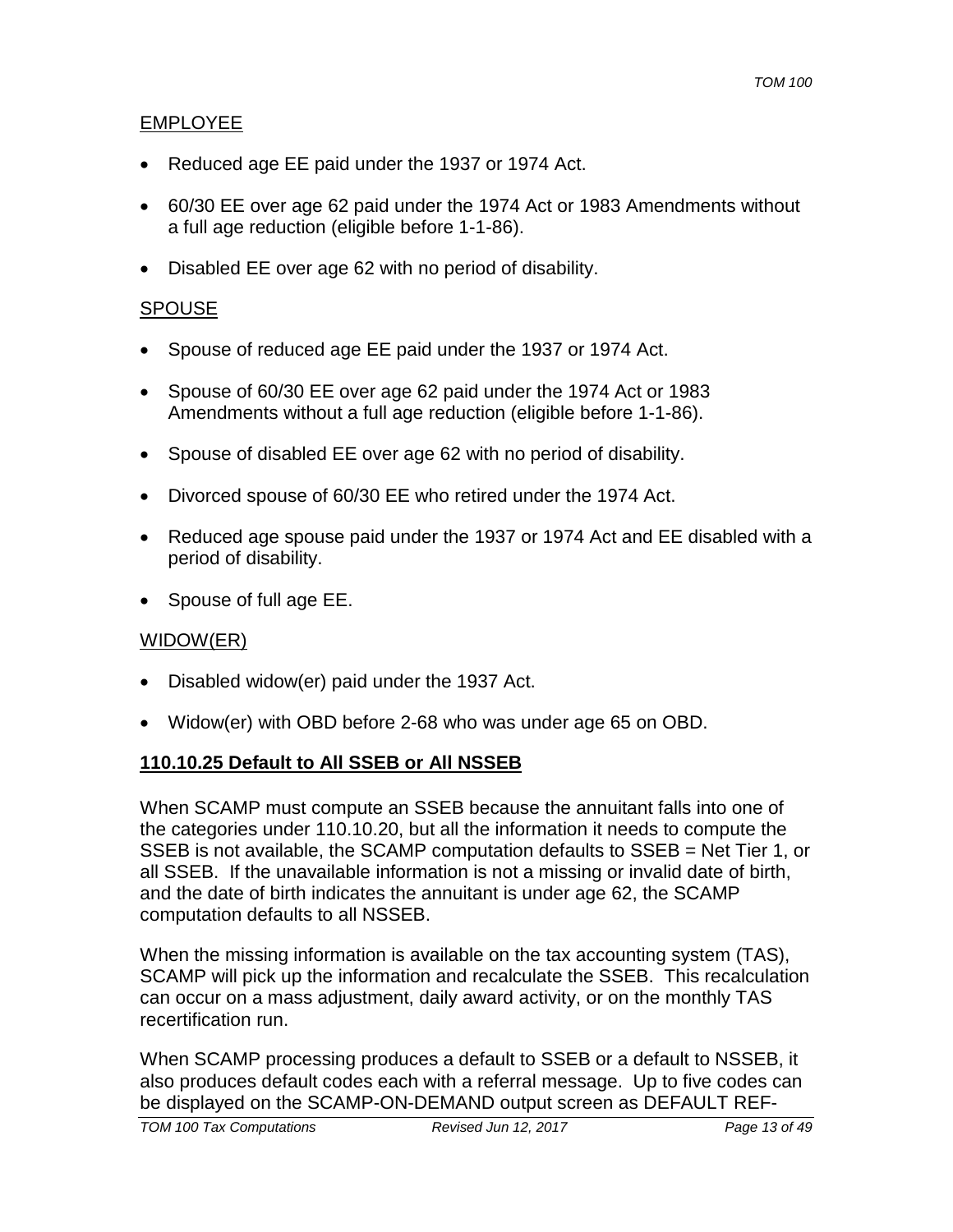MSG 1, DEFAULT REF-MSG 2, DEFAULT REF-MSG 3, DEFAULT REF-MSG 4, and DEFAULT REF-MSG 5. See Exhibit 3 for a list of the default codes and their messages.

### **110.15 SSEB Attainments**

Annuitants who originally do not have an SSEB because they would not be entitled to an SS benefit if the employee's railroad service were covered under the social security system can subsequently become entitled to an SSEB when they attain their SSEB date of entitlement. The SSEB date of entitlement can be based on their attaining the age for SS benefit eligibility or being granted a disability rating under SS Act rules (period of disability in employee cases).

SSEB attainment processing is handled by the Tax Withholding Recertification Program (TAS RECERT), which is run once a month. This processing recomputes the annuitant's SSEB amount using SCAMP, recalculates tax withholding, and generates an RL-120 tax notice. SSEB attainment processing is restricted to records never handled by SCAMP, period of disability records, and annuitants who will attain their SSEB date of entitlement in the current processing month.

Explanations of the SSEB attainment categories follow.

# **110.15.05 Age**

An annuitant attains his(her) SSEB date of entitlement the month (s)he would be eligible for an SS benefit for the whole month were the employee's railroad service covered under the social security system. This would be the month in which the annuitant attains the applicable age for his/her annuity as explained in sections 110.10.10 - 110.10.20.

TAS contains the annuitant's SSEB date of entitlement based on the type of annuity and automatically computes the SSEB at that time. A TL-123 or TL-124 notice will be sent to the annuitants 2-3 months in advance to advise them of the upcoming change in their taxable amount. See Exhibit 4 for a display of the TL-123 notice. See Exhibit 5 for a display of the TL-124 notice.

# **110.15.10 Period of Disability Granted**

An employee or widow(er) annuitant can also attain an SSEB date of entitlement after five full months of being disabled under Social Security Act rules (a period of disability for employee annuitants or a disability rating for widow(er)s). This attainment of a period of disability can occur prior to the SSEB age attainment or after the SSEB age attainment. In cases where the period of disability is effective after age 62, the SSEB date of entitlement in TAS is still based on their ages, but their date of attainment of a period of disability is five full months after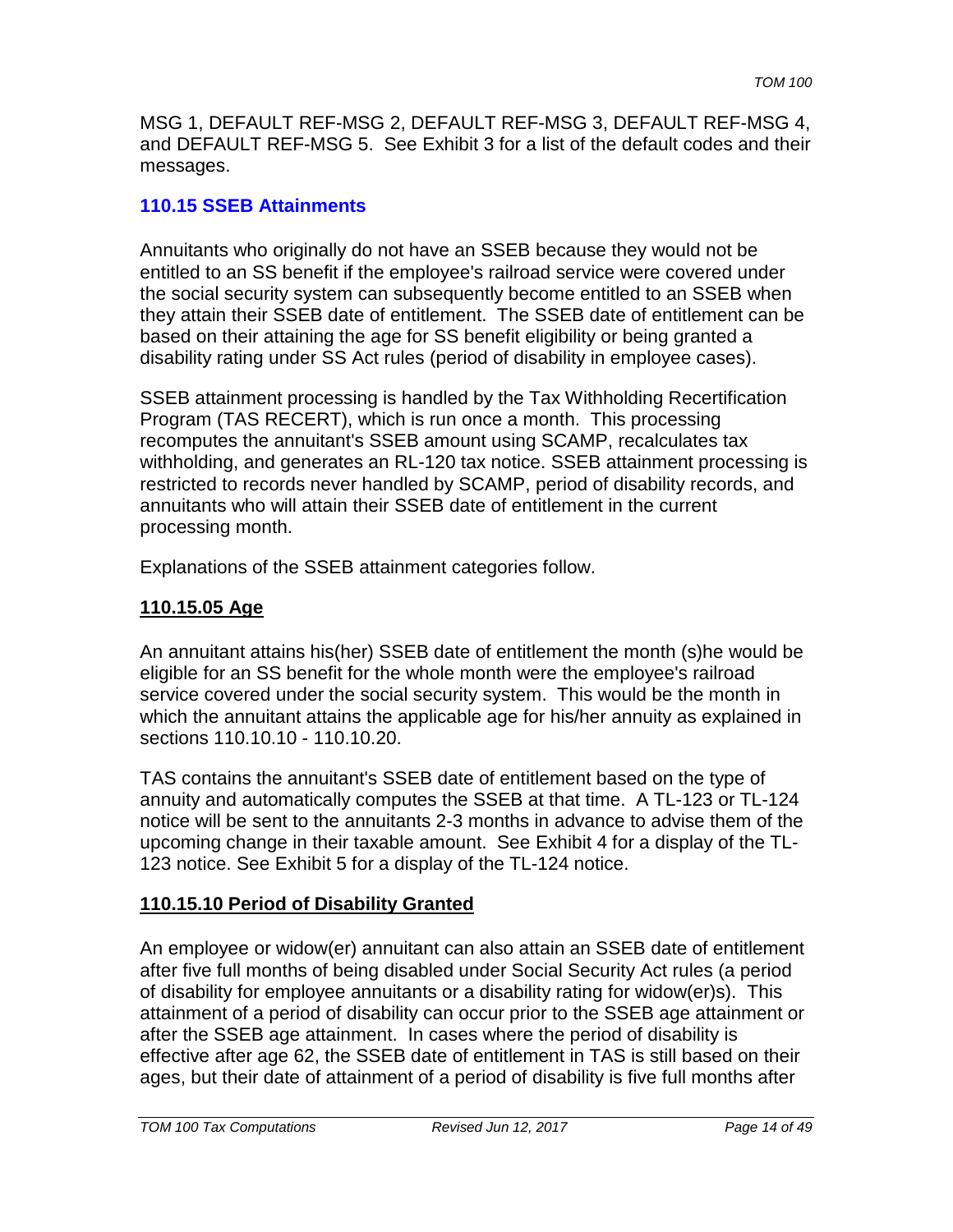the waiting period begins. At that time, the tier 1 amount becomes all SSEB by definition.

For employee annuitants, there are three types of period of disability, but only two of them are considered a period of disability for SSEB taxation purposes: a regular period of disability and an unilateral period of disability (where a joint period of disability is required but SSA has either not rated the employee yet or has rated the employee not disabled). A Medicare only period of disability is not considered a period of disability for SSEB purposes because the employee is not insured for an SS benefit and, therefore, wouldn't be eligible for a benefit under the social security system.

Form Letter RL-210, the AB-32 appeals backed paper for period of disability denials, and the period of disability denial code paragraphs explain the effect that a period of disability has on how railroad retirement benefits are taxed.

# **110.15.15 Development of Period of Disability After Age 65**

Because the granting of a period of disability changes the taxability of tier 1, a period of disability that would decrease the employee's tax liability for tax years 1986 and later may be to the employee's tax advantage, even if the employee is over age 65 when the period of disability is granted. However, since there are other categories of cases where the tier 1 is all SSEB, it is not necessary to develop for a period of disability for tax purposes in all situations. The types of cases where it may be to the employee's tax advantage to have a period of disability effective date prior to age 65 are those cases listed under section 110.10.15 (all NSSEB), and section 110.10.20 (SSEB/NSSEB split). The types of cases where it would have no effect on the employee's tax liability to develop for a period of disability when the employee is age 65 or older, are listed under section 110.10.10 (all SSEB).

# **115 Taxed Like a Contributory Private and Public Service Pension**

# **115.05 Taxed Like a Contributory Private and Public Service Pension**

Contributory private and public service pensions are taxed differently from social security benefits. Contributory pensions are only taxed on the part of the pension that exceeds the amount of contributions made by the wage earner. Whether the entire pension is excluded from taxation until the contributions are recovered or only a part of the pension is excluded from taxation until contributions are recovered depends on which recovery tax rule applies, Three-Year Rule or General Rule. The non-social security equivalent benefit (NSSEB) and the tier 2 of a railroad retirement annuity are considered contributory private or public service pensions for tax purposes.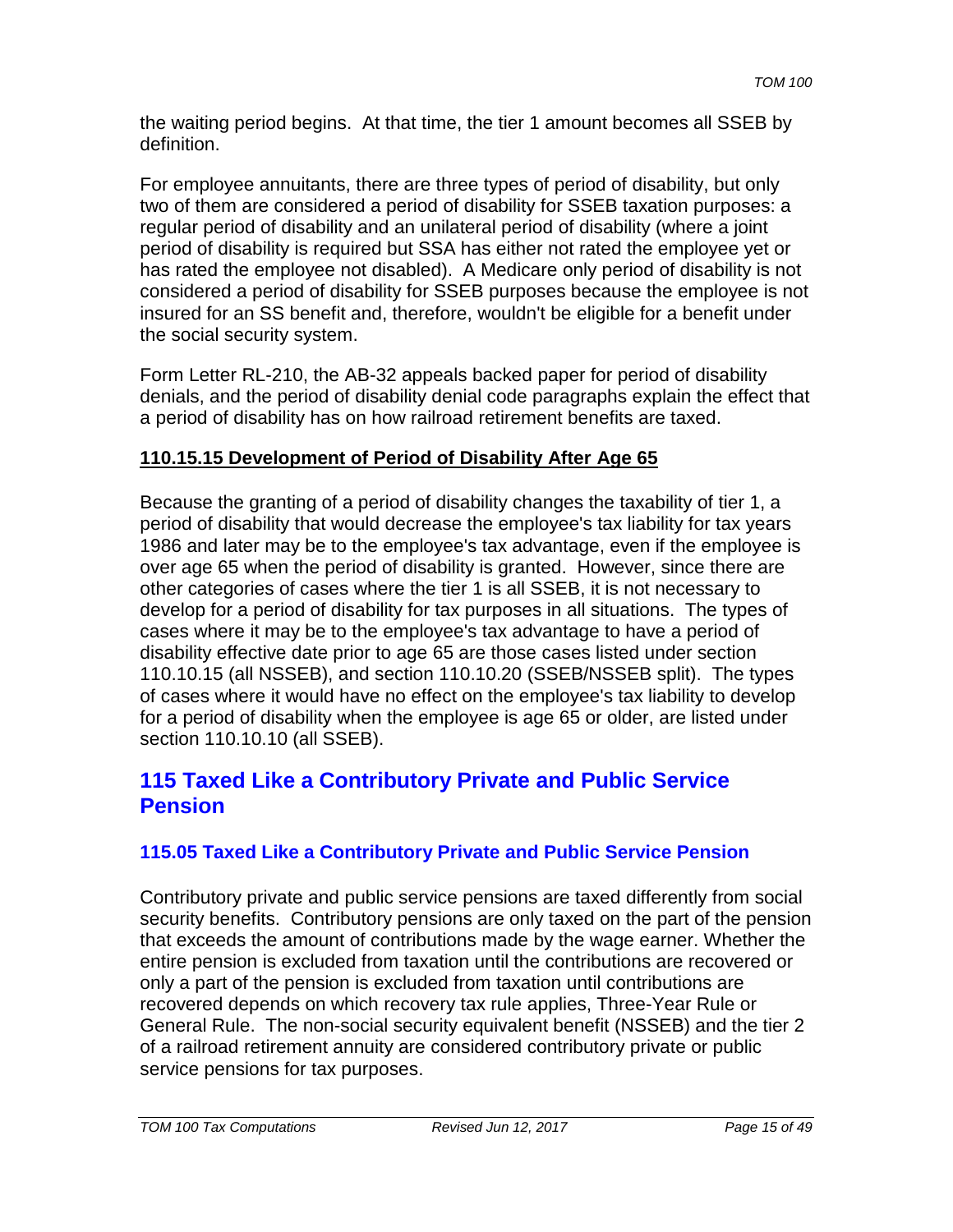The employee contribution amount is explained under section 115.10; the Three-Year Rule is explained under section 115.20; and the General Rule is explained under section 115.25.

| <b>Non-SSEB Portion of</b><br>Tier 1                      | The non-social security equivalent benefit (NSSEB)<br>portion of tier 1 of a railroad retirement annuity is the<br>amount of tier 1 that exceeds the SSEB portion of tier<br>1. The NSSEB can equal the tier 1 amount, be less<br>than the tier 1 amount, or be equal to zero. NSSEB<br>payments for December 1985, and later, made in<br>January 1, 1986, or later, are taxable as explained<br>above.                                       |
|-----------------------------------------------------------|-----------------------------------------------------------------------------------------------------------------------------------------------------------------------------------------------------------------------------------------------------------------------------------------------------------------------------------------------------------------------------------------------------------------------------------------------|
| <b>Calculation</b>                                        | The NSSEB is calculated by subtracting the SSEB<br>portion of tier 1 as calculated by SCAMP from the net<br>tier 1 amount. The result is the NSSEB portion of tier<br>1. An NSSEB is calculated for those annuitants as<br>explained under section 110.10.20.                                                                                                                                                                                 |
| <b>Defined Categories (all</b><br><b>NSSEB)</b>           | In certain cases, the annuitant is receiving a tier 1<br>amount but would not be eligible for SS benefits<br>because (s)he does not meet the requirements for an<br>age or disability benefit under the social security<br>system. NSSEB, in these cases, is defined to be the<br>entire tier 1. These categories are listed under<br>section 110.10.15.                                                                                      |
| <b>Attainments (period of</b><br>disability terminations) | It is possible for annuitants to not have an NSSEB<br>(everything is SSEB) and then to become entitled to<br>an NSSEB (either part NSSEB or all NSSEB). This<br>can happen if a period of disability terminates and the<br>employee is either; 1) under age 62 (it becomes all<br>NSSEB); or 2) the employee is age 62-64 (it becomes<br>part NSSEB). Although this is not a true attainment, it<br>is shown here for informational purposes. |
| Tier <sub>2</sub>                                         | The entire tier 2 of a railroad retirement annuity is<br>considered a contributory private or public service<br>pension for tax purposes. Tier 2 payments for<br>December 1983 and later, paid January 1, 1984 or<br>later, are taxable as explained above. Payments for<br>months before December 1983 are not taxable, even<br>if paid in 1984 or later.                                                                                    |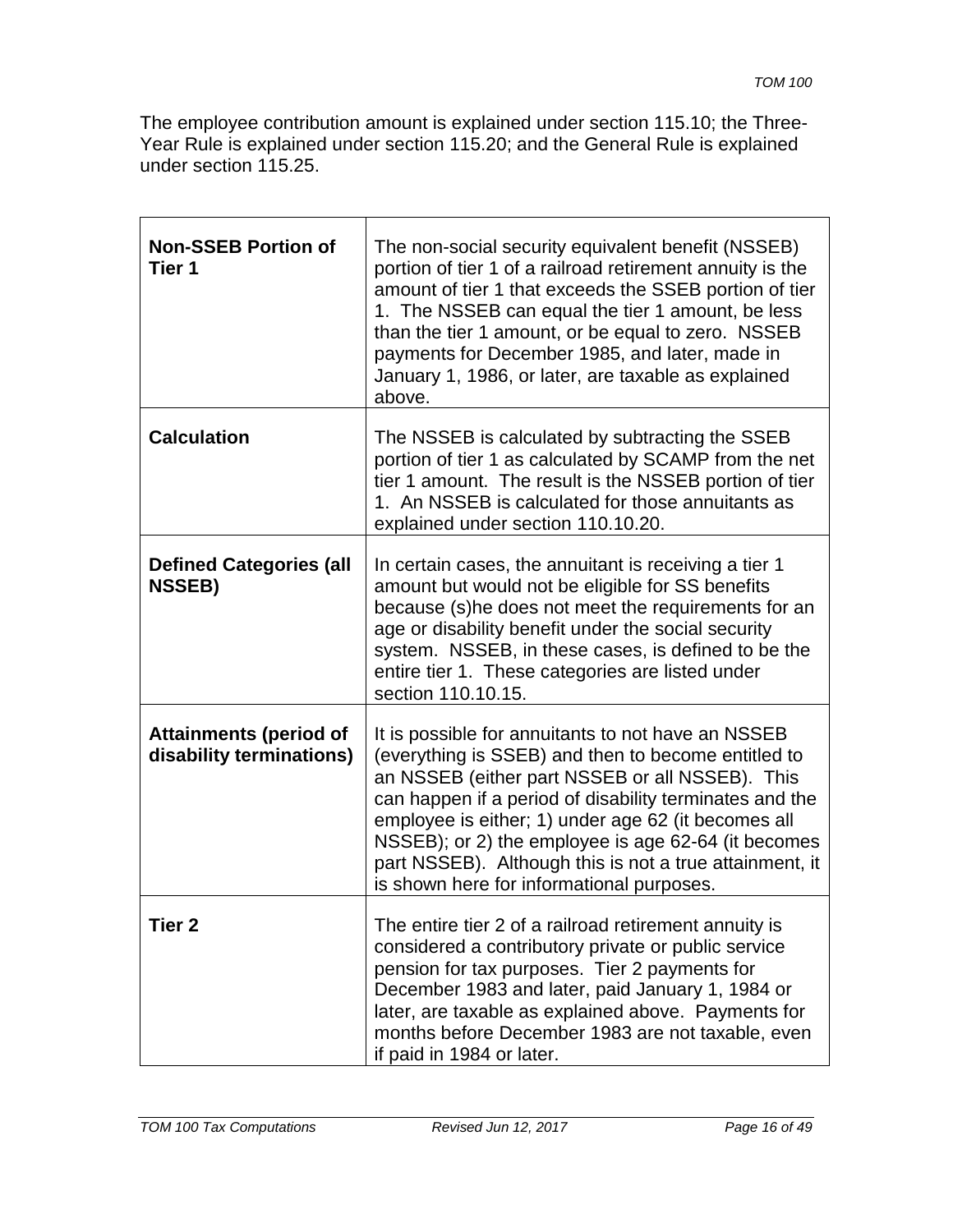### **115.10 How Employee Contribution Amount Is Computed**

The amount of the employee contributions is the amount the employee paid in Railroad Retirement Act (RRA) taxes exceeding the amount that would have been paid in FICA taxes under SSA. The employee contribution (EEC) amount is computed from the day the employee started working in the railroad industry.

The EEC formula is provided for information only. Examiners should secure the EEC as explained in RCM Chapter 7.4, Appendix A, or access the Contribution and Recovered Data (CONTRI/RECV) screen of the general TAX screens. Refer to TOM 3105.25.

#### **Standard Formula**

The EEC is computed by applying the annual RR tax rate and the annual SS tax rate to each year's compensation, up to the respective maximums. The difference between these two figures is the EEC for the year. The total EEC amount is determined by totaling the EEC for all years.

The standard formula cannot be used for the following periods:

- $\bullet$  1937 1950
- 1959
- 1965
- 10/73 9/81
- $\bullet$  10/81 Present

The EEC in these periods is explained below:

#### **Earnings in 1937 - 1950 period**

The total maximum creditable earnings in this period are identified. The total earnings in the period 1937-1950 are broken down using the yearly maximum of \$3,600.00 as follows:

| <b>Step</b> | Action                                                                                                                              |
|-------------|-------------------------------------------------------------------------------------------------------------------------------------|
|             | The total earnings are divided by \$3,600.00 to determine the number<br>of years (up to 14) to which earnings should be attributed. |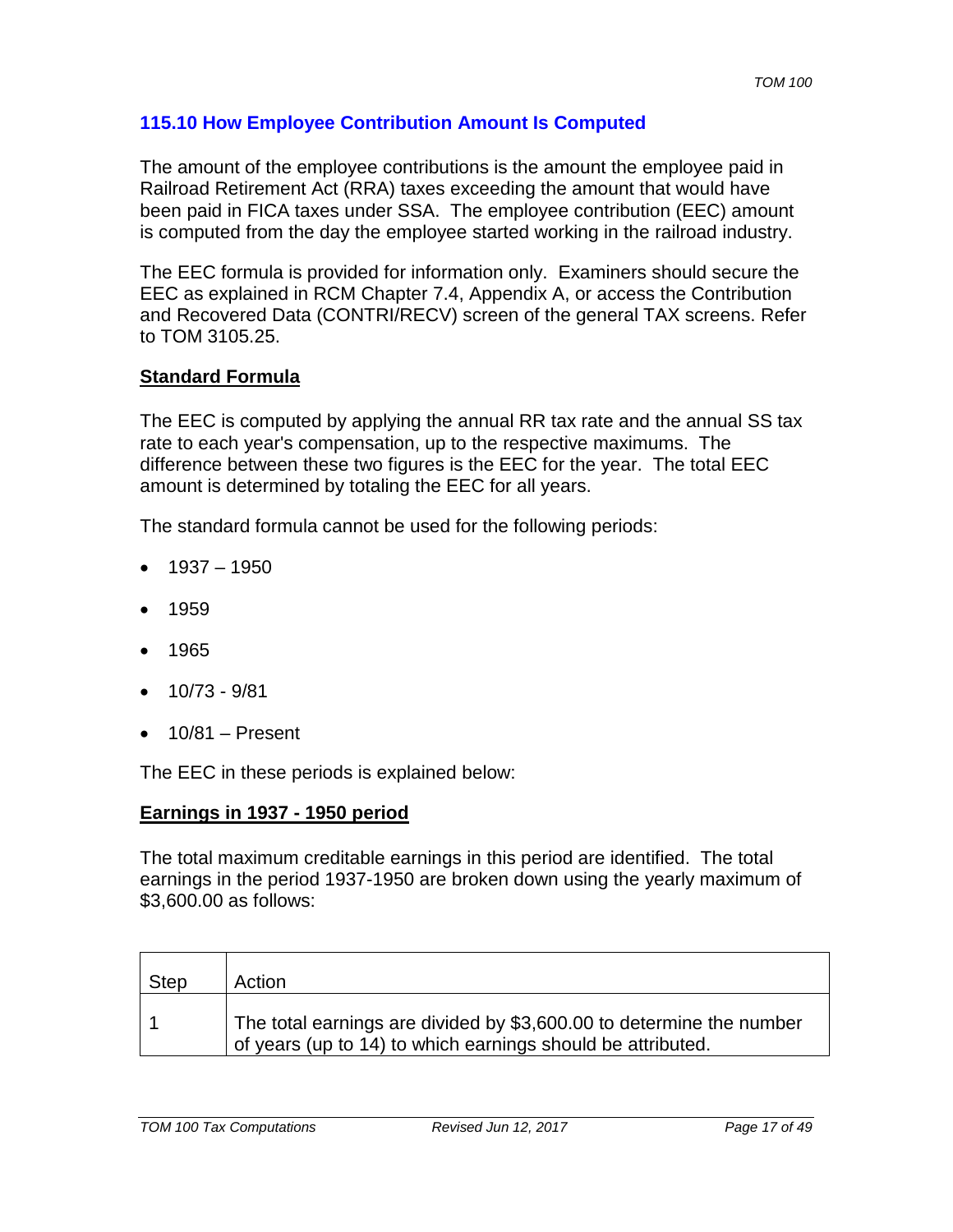| The earnings for that number of years are attributed at \$3,600.00 per<br>year beginning with 1950 and going backwards. |
|-------------------------------------------------------------------------------------------------------------------------|
| The last year will be a partial earnings amount less than \$3,600.00.                                                   |

As long as \$3,600.00 is attributed to a year in this period, the additional RRA taxes paid for that year based on earnings of \$3,600.00 will be considered the employee contribution for that year. In 1950, this is \$171.00; in 1949, \$186.00, etc. As the earnings in this period are broken down, earnings in the final year counted are less than \$3,600.00. Whatever amount is left is attributed to that year. The additional RRA tax for that year is based on the actual earnings attributed, rather than \$3,600.00.

### **1959 period**

In 1959, the earnings base and RR tax rate changed. There is no access to a monthly breakdown, so if the employee did not work all 12 months, we don't know in which months the \$1,750.00 earnings base and 6.25% tax rate applies, and in which months the \$2,880.00 earnings base and 2.75& tax rate applies. An average tax rate is used to determine the EEC. The 1959 tier compensation is multiplied by the factor .040578 to determine the EEC for 1959. The 1959 gross amount is not used and the RR maximum creditable compensation of \$4,550.00 cannot be exceeded. The factor (.040578) is determined as follows:

| <b>Step</b> | <b>Action</b>                                                               |  |         |  |  |  |  |  |
|-------------|-----------------------------------------------------------------------------|--|---------|--|--|--|--|--|
|             | TOTAL RR TAX BASED ON MAX IN 1959 / TOTAL RR MAX<br><b>EARNINGS IN 1959</b> |  |         |  |  |  |  |  |
|             | $$298.38 / $4,550.00 = .065578$                                             |  |         |  |  |  |  |  |
| 2           | TOTAL SS TAX BASED ON MAX IN 1959 / TOTAL SS MAX<br><b>EARNINGS IN 1959</b> |  |         |  |  |  |  |  |
|             | $$113.75 / $4,550.00 = .025$                                                |  |         |  |  |  |  |  |
| 3           | Step 1<br>Step 2                                                            |  |         |  |  |  |  |  |
|             | 065578                                                                      |  | .025000 |  |  |  |  |  |

### **1965 period**

The RR tax rate changed in October 1965, from 8.125% to 7.125%. The months of service are identified in the record for 1965. If the employee has less than 12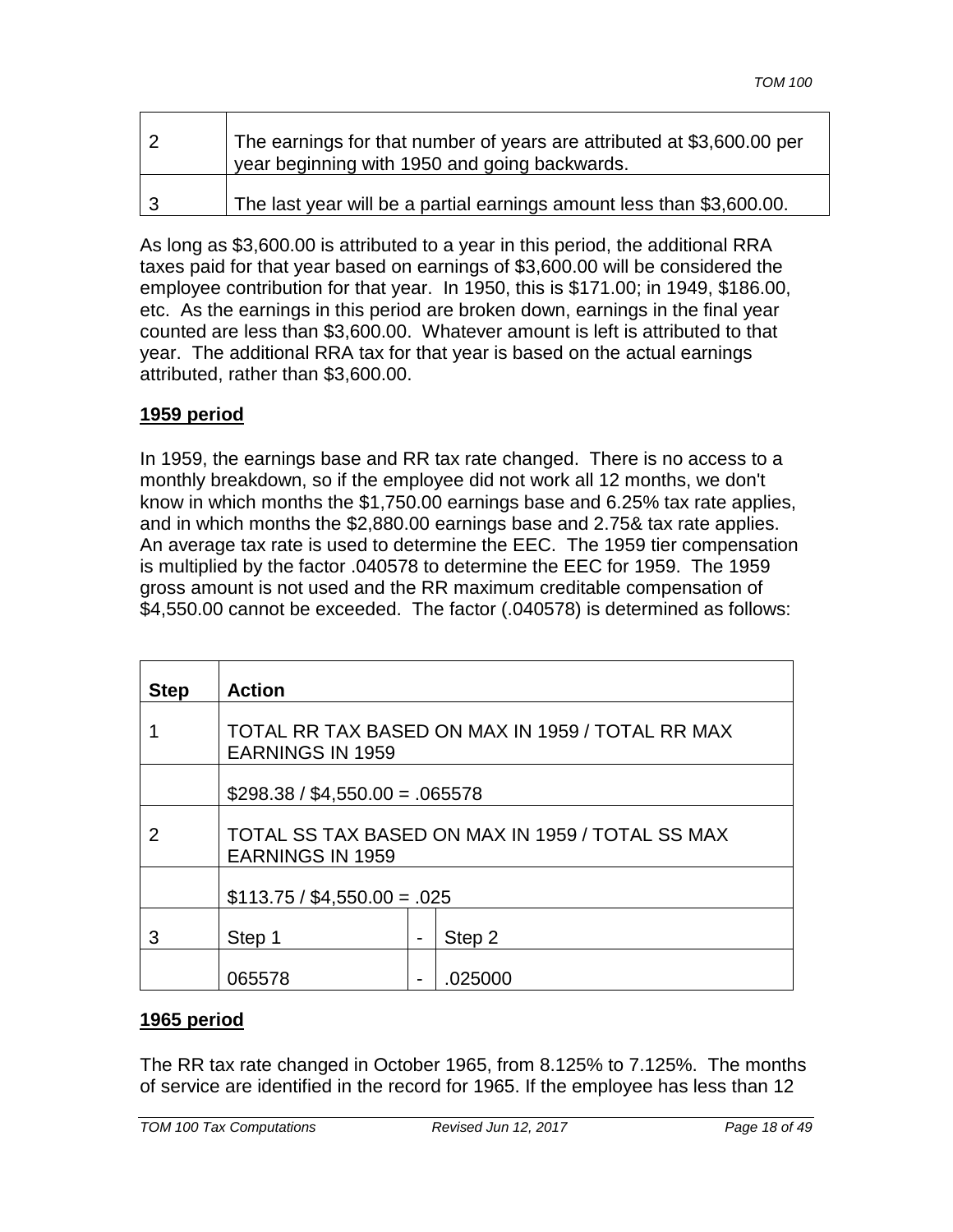months of service in 1965, the compensation per month is averaged by dividing the compensation by the months of service. Which months the employee worked are determined, and the appropriate tax rate is applied to the average earnings for those months. The SS maximum is not exceeded when determining the SS tax amount.

EXAMPLE: The employee had 10 months in 1965 and earned \$3,588.79; he worked March through December. The average monthly earnings are \$358.88.

| <b>COMP</b> | <b>RR TAX</b><br><b>RATE</b> | <b>RR TAX</b> | I SS TAX<br><b>RATE</b> | <b>SS TAX</b> | <b>EEC</b> |
|-------------|------------------------------|---------------|-------------------------|---------------|------------|
| 2,512.16    | 8.125%                       | 204.11        | 3.625%                  | 91.07         | 113.04     |

For the period 10/65 - 12/65:

| <b>COMP</b>         | <b>RR TAX</b><br><b>RATE</b> | RR TAX | <b>SS TAX</b><br><b>RATE</b> | I SS TAX | <b>EEC</b> |  |  |  |
|---------------------|------------------------------|--------|------------------------------|----------|------------|--|--|--|
| 1,076.65            | 7.125%                       | 76.71  | 3.625%                       | 39.03    | 37.68      |  |  |  |
| 1965 EEC = $150.72$ |                              |        |                              |          |            |  |  |  |

### **10/73 - 9/81 period**

The RR and SS tax rates and creditable compensation maximums are the same for this period. Therefore, the employee contribution amount, for each year in this period, is zero.

### **10/81 - current period**

The tier 1 tax rate and creditable compensation maximum are equivalent to the SS tax rate and compensation maximum for this period, as during the period 10/73 through 9/81. However the employee contribution amount for each year in this period equals a 2% tax on the tier 2 compensation. The tier 1 calculation is eliminated.

To determine the compensation for the periods 1/73 - 9/73 and 10/81 - 12/81, when an employee has less than 12 months in either of these years, the earnings per month are averaged and allocated to the actual months worked, as described in the section for 1965.

The employee contribution amount was incorrectly computed for 1988 based on an incorrect tier 2 tax rate of 4.25% that was used in the computation. The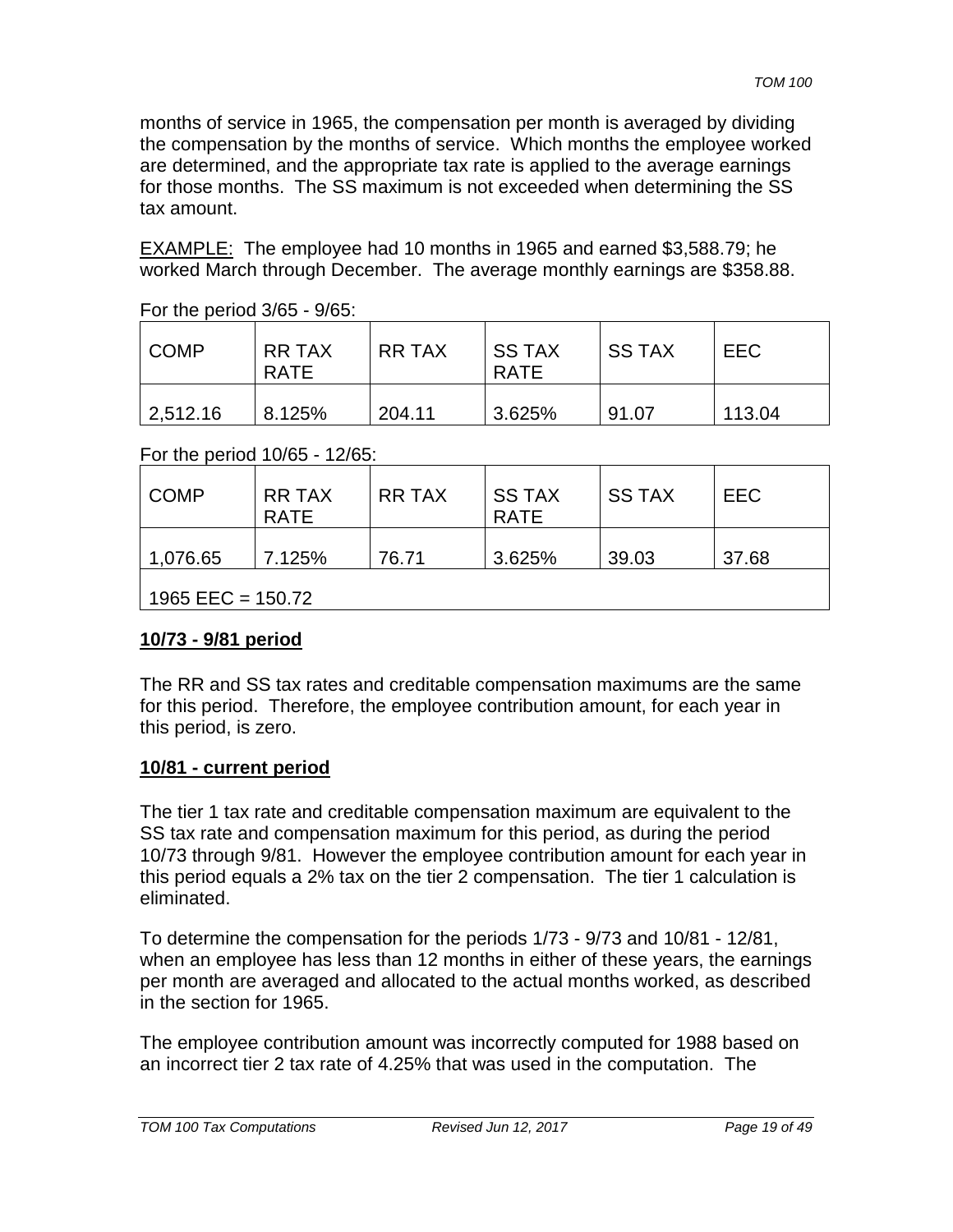correct tier 2 tax rate for 1988 is 4.9%. All tax records in which the employee contribution amount included 1988 compensation were corrected in 1990.

#### **SUMMARY**

The following table summarizes the EEC calculation. The compensation amounts shown are the maximum amounts. All the dollar amounts entered are for demonstration purposes only. The percentages will be used for every employee.

| <b>YEAR</b> | <b>RR TAX</b> |                   |               | <b>SS TAX</b> |                        |                     | <b>EMPLOYEE</b> |
|-------------|---------------|-------------------|---------------|---------------|------------------------|---------------------|-----------------|
|             |               | COMP $X$ RATE $=$ | <b>RR TAX</b> |               | COMP X RATE $=$ SS TAX | <b>CONTRIBUTION</b> |                 |
| 1937        | 3600          | 2.75              | 99.00         | 3000          | 1.0%                   | 30.00               | 69.00           |
| 1938        | 3600          | 2.75              | 99.00         | 3000          | 1.0%                   | 30.00               | 69.00           |
| 1939        | 3600          | 2.75              | 99.00         | 3000          | 1.0%                   | 30.00               | 69.00           |
| 1940        | 3600          | 3.00              | 108.00        | 3000          | 1.0%                   | 30.00               | 78.00           |
| 1941        | 3600          | 3.00              | 108.00        | 3000          | 1.0%                   | 0.00                | 78.00           |
| 1942        | 3600          | 3.00              | 108.00        | 3000          | 1.0%                   | 30.00               | 78.00           |
| 1943        | 3600          | 3.25              | 117.00        | 3000          | 1.0%                   | 30.00               | 87.00           |
| 1944        | 3600          | 3.25              | 117.00        | 3000          | 1.0%                   | 30.00               | 87.00           |
| 1945        | 3600          | 3.25              | 117.00        | 3000          | 1.0%                   | 30.00               | 87.00           |
| 1946        | 3600          | 3.50              | 126.00        | 3000          | 1.0%                   | 30.00               | 96.00           |
| 1947        | 3600          | 5.75              | 207.00        | 3000          | 1.0%                   | 30.00               | 177.00          |
| 1948        | 3600          | 5.75              | 207.00        | 3000          | 1.0%                   | 30.00               | 177.00          |
| 1949        | 3600          | 6.00              | 216.00        | 3000          | 1.0%                   | 30.00               | 186.00          |
| 1950        | 3600          | 6.00              | 216.00        | 3000          | 1.5%                   | 45.00               | 171.00          |
| 1951        | 3600          | 6.00              | 216.00        | 3600          | 1.5%                   | 54.00               | 162.00          |
| 1952        | 3600          | 6.25              | 225.00        | 3600          | 1.5%                   | 54.00               | 171.00          |
| 1953        | 3600          | 6.25              | 225.00        | 3600          | 1.5%                   | 54.00               | 171.00          |
| 1954        | 3900          | 6.25              | 243.75        | 3600          | 2.0%                   | 72.00               | 171.75          |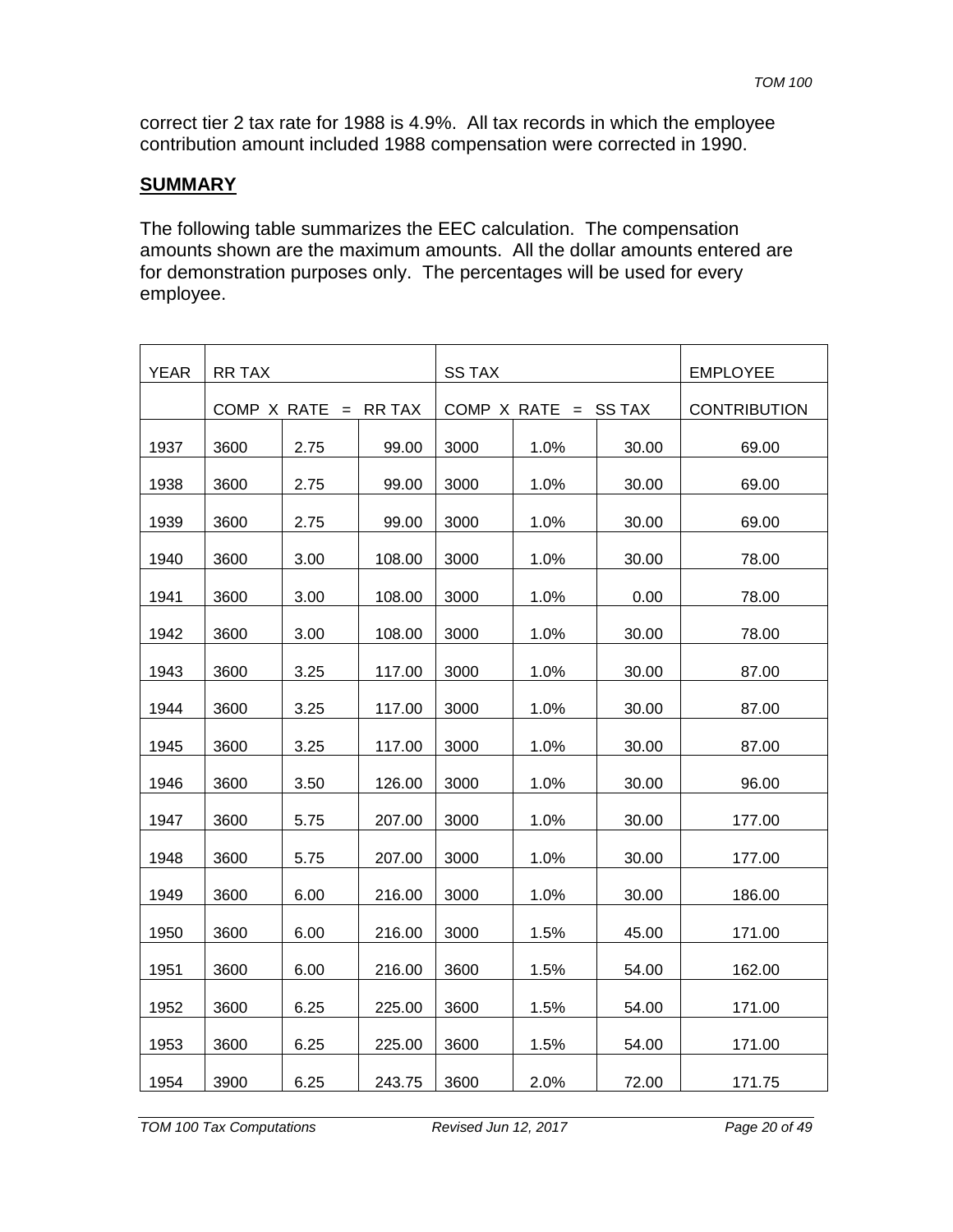| 1955               | 4200  | 6.25  | 262.50 | 4200  | 2.0%                                                   | 84.00  | 178.50           |
|--------------------|-------|-------|--------|-------|--------------------------------------------------------|--------|------------------|
| 1956               | 4200  | 6.25  | 262.50 | 4200  | 2.0%                                                   | 84.00  | 178.50           |
| 1957               | 4200  | 6.25  | 262.50 | 4200  | 2.25%                                                  | 94.50  | 168.00           |
| 1958               | 4200  | 6.25  | 262.50 | 4200  | 2.25%                                                  | 94.50  | 168.00           |
| 1959               |       |       |        |       | Multiply comp. (up to 4550) by .040578 to get 1959 EEC |        | 184.63           |
| 1960               | 4800  | 6.75  | 324.00 | 4800  | 3.0%                                                   | 144.00 | 180.00           |
| 1961               | 4800  | 6.75  | 324.00 | 4800  | 3.0%                                                   | 144.00 | 180.00           |
| 1962               | 4800  | 7.25  | 348.00 | 4800  | 3.125%                                                 | 150.00 | 198.00           |
| 1963               | 4900  | 7.25  | 355.25 | 4800  | 3.625%                                                 | 174.00 | 181.25           |
| 1964               | 5400  | 7.25  | 391.50 | 4800  | 3.625%                                                 | 174.00 | 217.50           |
| $1/65 -$<br>9/65   | 4050  | 8.125 | 329.06 | 3600  | 3.625%                                                 | 130.50 | 198.56           |
| 10/65-<br>12/65    | 1350  | 7.125 | 96.19  | 1200  | 3.625%                                                 | 43.50  | 52.69            |
| 1966               | 6600  | 7.95  | 524.70 | 6600  | 4.2%                                                   | 277.20 | 247.50           |
| 1967               | 6600  | 8.65  | 570.90 | 6600  | 4.4%                                                   | 290.40 | 280.50           |
| 1968               | 7800  | 8.90  | 694.20 | 7800  | 4.4%                                                   | 343.20 | 351.00           |
| 1969               | 7800  | 9.55  | 744.90 | 7800  | 4.8%                                                   | 374.40 | 370.50           |
| 1970               | 7800  | 9.55  | 744.90 | 7800  | 4.8%                                                   | 374.40 | 370.50           |
| 1971               | 7800  | 9.95  | 776.10 | 7800  | 5.2%                                                   | 405.60 | 370.50           |
| 1972               | 9000  | 9.95  | 895.50 | 9000  | 5.2%                                                   | 468.00 | 427.50           |
| $1/73 -$<br>9/73   | 8100  | 7.125 | 577.12 | 8100  | 3.625%                                                 | 293.63 | 283.49           |
| $10/73 -$<br>12/73 | 2700  | 5.85  | 157.95 | 2700  | 5.85%                                                  | 157.95 | $\boldsymbol{0}$ |
| 1974               | 13200 | 5.85  | 772.20 | 13200 | 5.85%                                                  | 772.20 | 0                |
| 1975               | 14100 | 5.85  | 824.85 | 14100 | 5.85%                                                  | 824.85 | 0                |
| 1976               | 15300 | 5.85  | 895.05 | 15300 | 5.85%                                                  | 895.05 | 0                |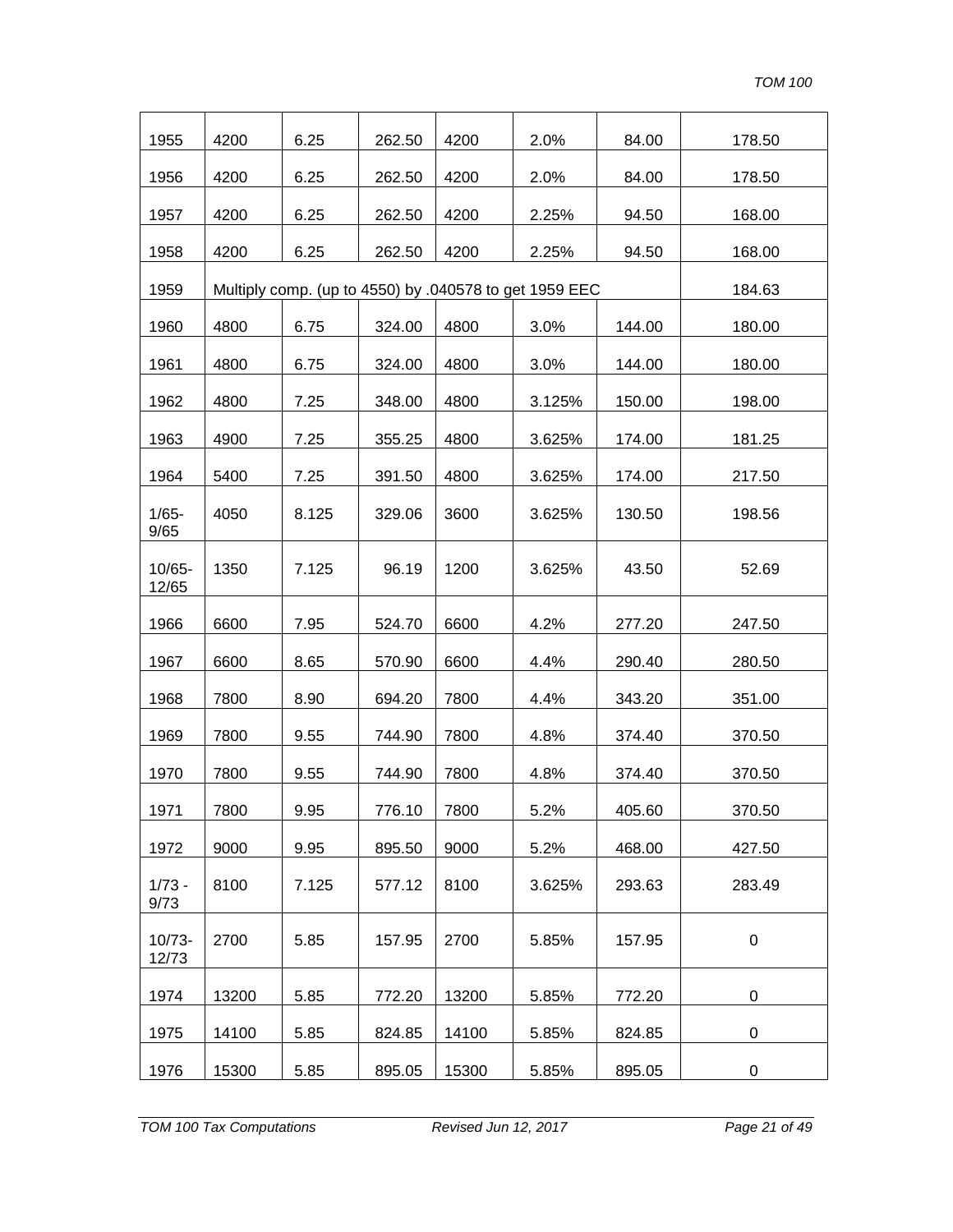| 1977             | 16500                   | 5.85    | 965.25  | 16500                    | 5.85%  | 965.25  | $\boldsymbol{0}$ |
|------------------|-------------------------|---------|---------|--------------------------|--------|---------|------------------|
| 1978             | 17700                   | 6.05    | 1070.85 | 17700                    | 6.05%  | 1070.85 | $\pmb{0}$        |
| 1979             | 22900                   | 6.13    | 1403.77 | 22900                    | 6.13%  | 1403.77 | $\pmb{0}$        |
| 1980             | 25900                   | 6.13    | 1587.67 | 25900                    | 6.13%  | 1587.67 | $\mathbf 0$      |
| $1/81 -$<br>9/81 | 22275                   | 7.125   | 1587.09 | 22275                    | 3.625% | 807.47  | 779.62           |
| 10/81<br>12/81   | T1 7425                 | 6.65    | 493.76  | 7425                     | 6.65%  | 493.76  | $\mathbf 0$      |
|                  | T2 5550                 | 2.00    | 111.00  | $\blacksquare$           |        |         | 111.00           |
| 1982             | T <sub>1</sub><br>32400 | 6.70    | 2170.80 | 32400                    | 6.7%   | 2170.80 | $\boldsymbol{0}$ |
|                  | T <sub>2</sub><br>24300 | 2.00    | 486.00  | $\blacksquare$           |        |         | 486.00           |
| 1983             | T1<br>35700             | 6.70    | 2391.90 | 35700                    | 6.7%   | 2391.90 | $\boldsymbol{0}$ |
|                  | T <sub>2</sub><br>26700 | 2.00    | 534.00  | $\blacksquare$           |        |         | 534.00           |
| 1984             | T <sub>1</sub><br>37800 | $*7.00$ | 2646.00 | 37800                    | 7.0%   | 2646.00 | $\mathbf 0$      |
|                  | T <sub>2</sub><br>28200 | 2.75    | 775.50  | $\blacksquare$           |        |         | 775.50           |
| 1985             | T1<br>39600             | 7.05    | 2791.80 | 39600                    | 7.05%  | 2791.80 | $\boldsymbol{0}$ |
|                  | T <sub>2</sub><br>29700 | 3.50    | 1039.50 | $\overline{\phantom{a}}$ |        |         | 1039.50          |
| 1986             | T1<br>42000             | 7.15    | 3003.00 | 42000                    | 7.15%  | 3003.00 | 0                |
|                  | T2<br>31500             | 4.25    | 1338.75 |                          |        |         | 1338.75          |
| 1987             | T1<br>43800             | 7.15    | 3131.70 | 43800                    | 7.15%  | 3131.70 | $\mathbf 0$      |
|                  | T2<br>32700             | 4.25    | 1389.75 |                          |        |         | 1389.75          |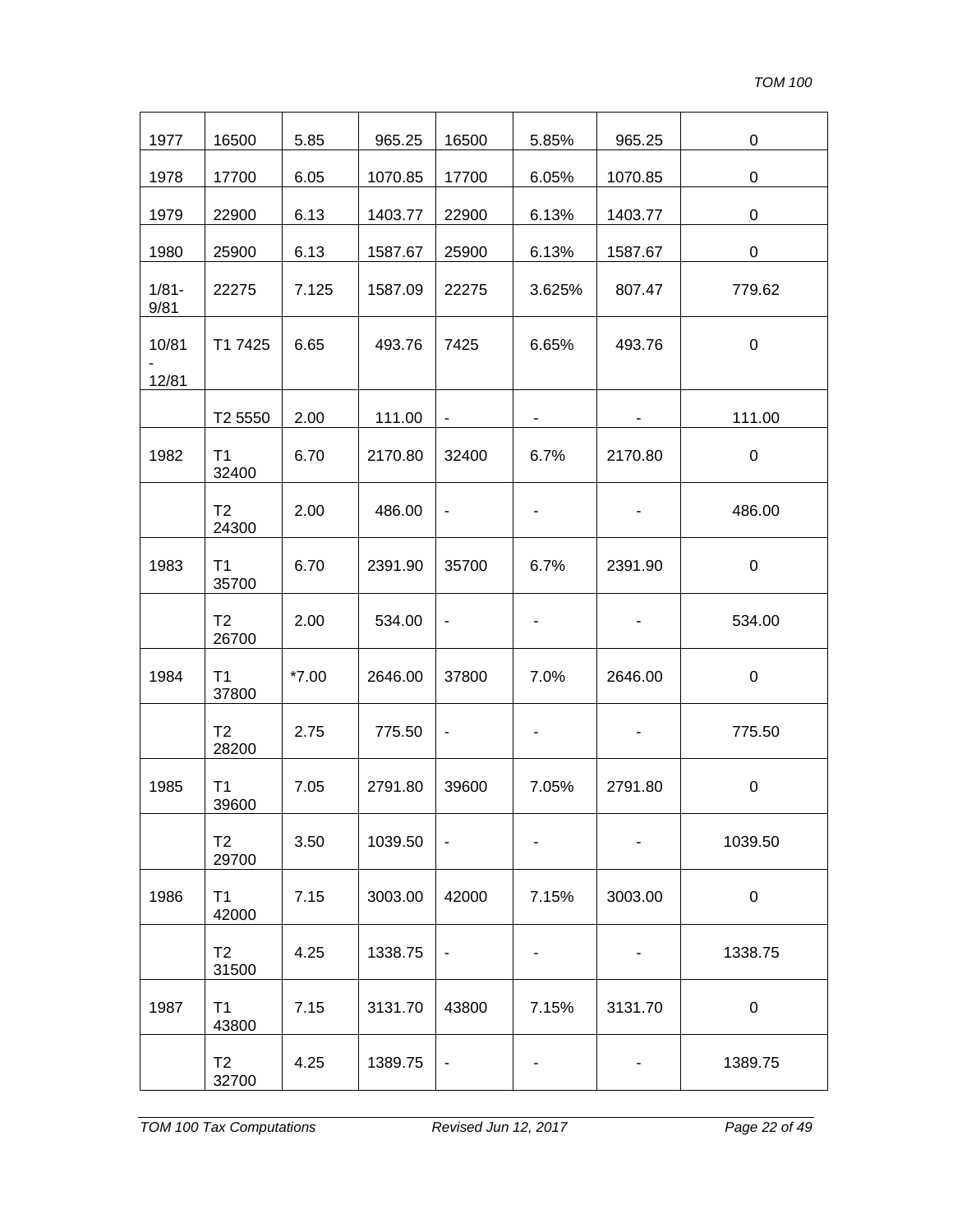| 1988                | T1<br>45000             | 7.51 | 3379.50 | 45000                    | 7.51%    | 3379.50 | $\mathbf 0$ |
|---------------------|-------------------------|------|---------|--------------------------|----------|---------|-------------|
|                     | T <sub>2</sub><br>33600 | 4.90 | 1646.40 | $\overline{\phantom{a}}$ |          |         | 1646.40     |
| 1989                | T1<br>48000             | 7.51 | 3604.80 | 48000                    | 7.51%    | 3604.80 | $\pmb{0}$   |
|                     | T <sub>2</sub><br>35700 | 4.90 | 1749.30 | $\overline{\phantom{a}}$ |          |         | 1749.30     |
| 1990                | T1<br>51300             | 7.65 | 3924.45 | 51300                    | 7.65%    | 3924.45 | $\mathbf 0$ |
|                     | T <sub>2</sub><br>38100 | 4.90 | 1866.90 | $\overline{\phantom{a}}$ |          |         | 1866.90     |
| 1991                | T1<br>53400             | 7.65 | 4085.10 | 53400                    | 7.65%    | 4085.10 | $\pmb{0}$   |
|                     | T <sub>2</sub><br>39600 | 4.90 | 1940.40 | $\blacksquare$           |          |         | 1940.40     |
| Total Through 1991: |                         |      |         |                          | 20628.99 |         |             |

\*Employees received a credit of 0.3% in 1984.

### **115.15 How Employee Contributions Are Recovered**

As explained in section 115.05, contributory pensions are only taxed on the part of the pension remaining after the contributions have been recovered. The method used to determine how contributions are recovered depends upon which recovery rule applies, Three-Year Rule or General Rule.

Under the Three-Year Rule, any NSSEB/tier 2 benefits paid under a railroad account number to the employee, spouse, and/or survivor(s) from their annuity beginning date are applied towards recovery of the employee contributions. No part of the NSSEB/tier 2 benefit is taxable until the total of all NSSEB/tier 2 benefits paid under the employee's account equals or exceeds the amount of the employee's contributions. These contributions should be recovered within a 36 month period.

Under the General Rule, part of the NSSEB/tier 2 benefit is nontaxable and the remainder is taxable immediately from the annuity beginning date. Only the nontaxable amount paid to employees and survivors goes toward recovery of the employee contributions. Spouses do not have a nontaxable amount and do not recover employee contributions.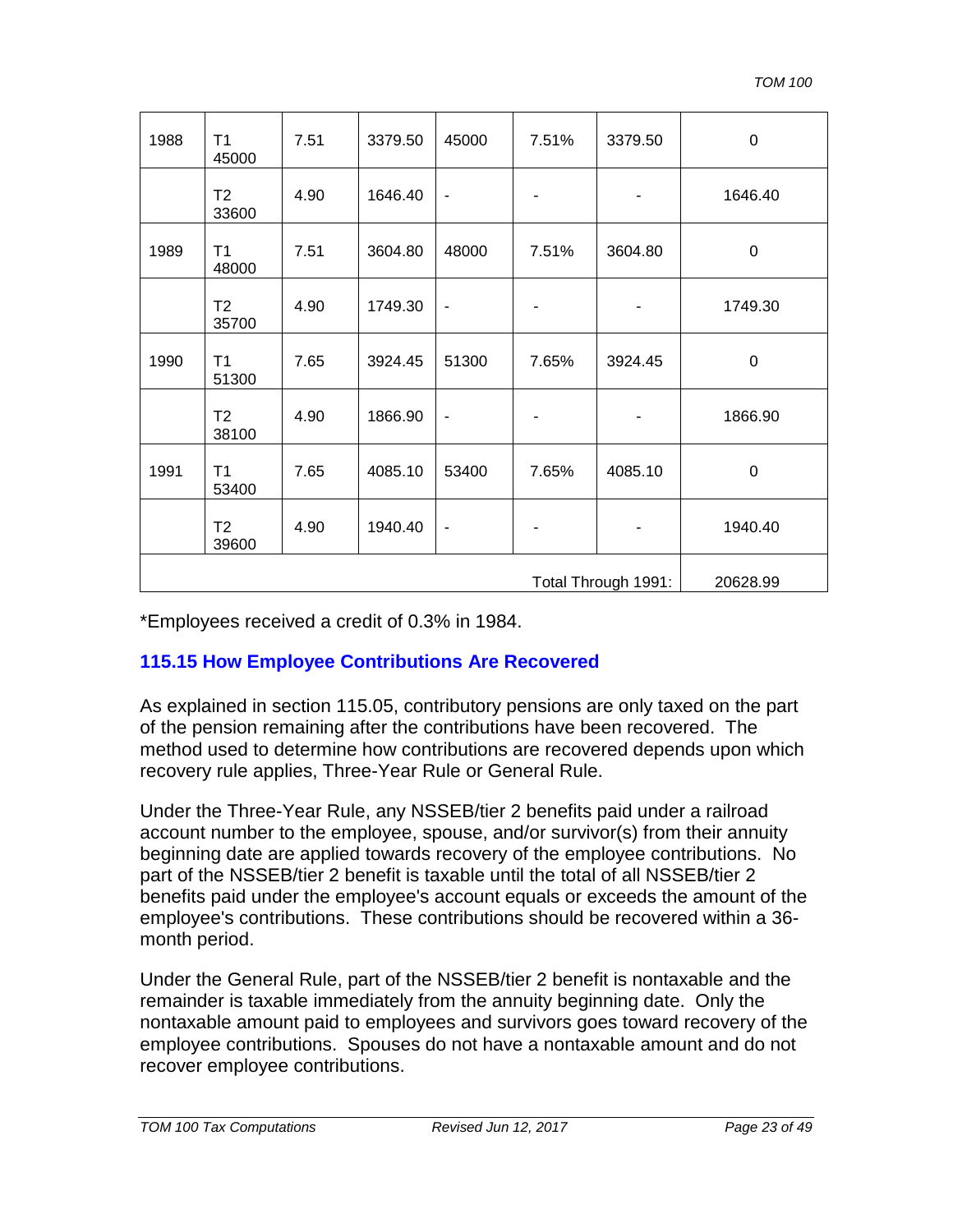[Effective for tax year 1992, contribution recovery processing, as well as General Rule computations, will be eliminated. Tax statements released in January 1993 for the 1992 tax year will not contain contribution recovery data.]

### **115.20 Three-Year Rule**

The Three-Year Rule provision of the Internal Revenue Code applies for annuities beginning before July 2, 1986. By definition the Three-Year Rule is applied if the employee contributions can be recovered from NSSEB/tier 2 benefits paid under the employee's claim number within a 36-month period, or three years.

On September 6, 1992 and October 30, 1992, all cases that were unrecovered under the Three-Year Rule (002), or whose tax rule code was undetermined (000) were converted to a tax rule code of General Rule, Unrecovered - Temporary Determination (015).

### **115.20.05 How Annuitants Were Affected**

Generally, annuities with beginning dates prior to July 2, 1986, are covered under the Three-Year Rule and those with beginning dates after July 1, 1986, are covered under the General Rule. Based on an administrative decision, however, the Tax Accounting System (TAS) did not process cases under the General Rule until the Three-Year Rule was eliminated effective July 2, 1986. Since TAS was not able to implement the General Rule provision timely, the Three-Year Rule computations were applied to all annuitants on the rolls until that time, unless an inquiry was made regarding General Rule taxes for 1986. In such case, a manual corrected statement was issued for 1986 reporting tax information under the General Rule.

### **115.20.10 NSSEB/Tier 2 All Nontaxable Until Contributions Recovered**

Under the Three-Year Rule, an annuitant can receive NSSEB/tier 2 benefits taxfree until the employee's contributions have been recovered. Until the contributions are recovered, no part of the NSSEB/tier 2 benefit payable to any family member is taxable.

### **115.20.15 NSSEB/Tier 2 Taxable When Contributions Recovered**

Under the Three-Year Rule, NSSEB/tier 2 benefits become fully taxable only after the NSSEB/tier 2 benefits paid under the employee's claim number exceed the amount of the employee contribution.

NOTE: The Internal Revenue Service (IRS) states in Publication 575 that 1989 was the last year amounts could be excluded on tax returns under the Three-Year Rule. IRS also advised that these excluded amounts should be removed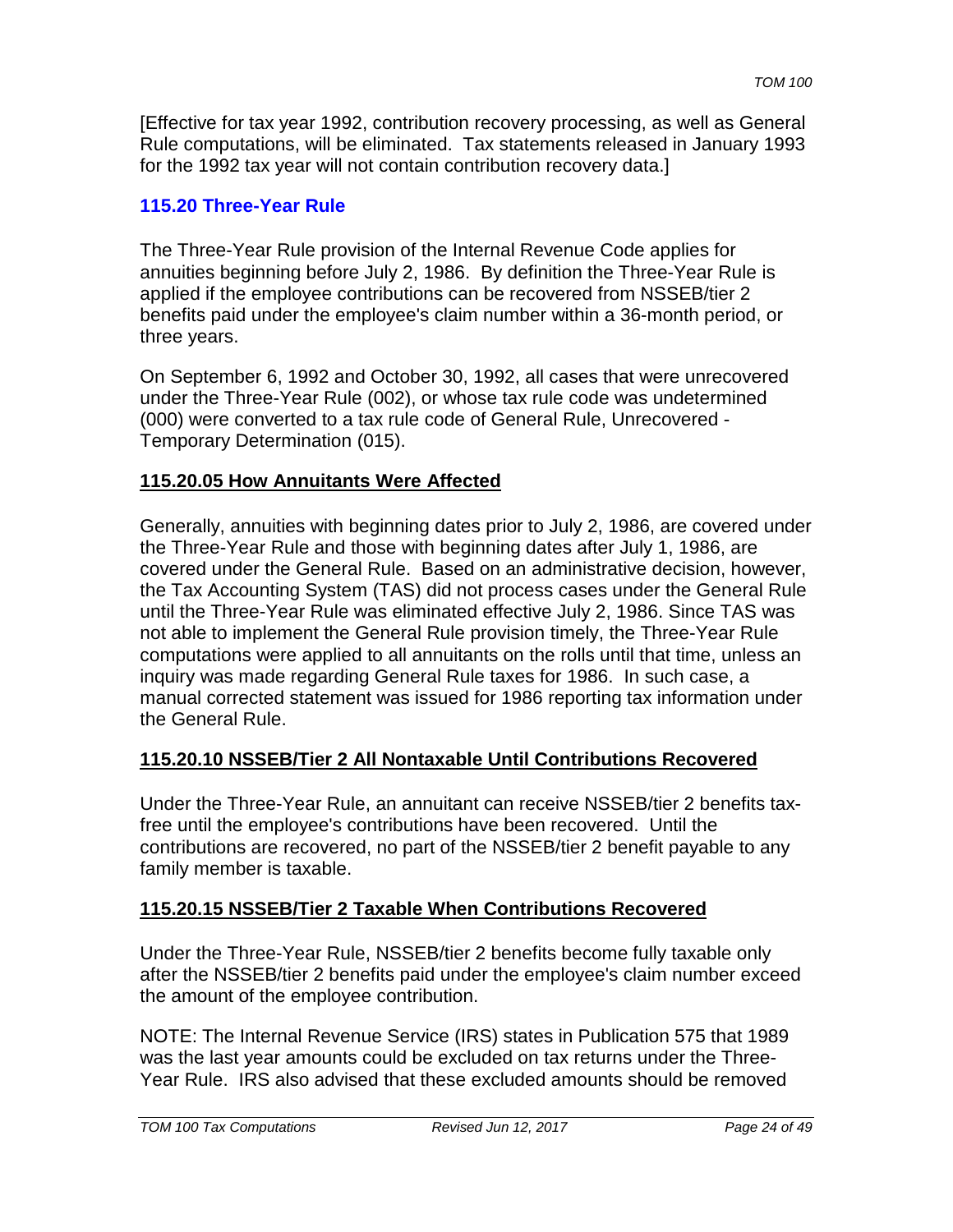from tax statements. Therefore, effective in 1992, TAS converted all remaining unrecovered Three-Year Rule cases to General Rule.

### **115.25 General Rule**

The General Rule provision of the Internal Revenue Code repealed the Three-Year Rule for annuities beginning after July 1, 1986. The General Rule applies to these annuities and allows for the taxation of part of the NSSEB/tier 2 benefit from the annuity beginning date. The remainder is tax free from the annuity beginning date.

Beginning with tax year 1992, the Railroad Retirement Board no longer tracks or reports taxable and nontaxable amounts under the General Rule. Tax statements released in January of 1993 for the 1992 tax year will not contain taxable amounts.

### **115.25.05 Annuitants Affected**

Generally, annuities with beginning dates after July 1, 1986, are covered under the General Rule. However, for multiple annuitants paid on the same employee record, the annuity beginning date for the first retirement and survivor annuitant paid determines the applicable tax rule for each retirement or survivor annuitant. See section 115.25.20 .

Annuitants with an ABD/OBD of July 2, 1986, and later, who have NSSEB/tier 2 benefits are affected by the General Rule. The only exceptions to this are explained in section 115.25.20. To correctly apply the General Rule to annuitants paid in 1986 and 1987, a General Rule mass adjustment was run after the December 1987 cost-of-living operation to determine the nontaxable NSSEB/tier 2 amounts and to correct the taxable NSSEB/tier 2 amounts for these annuitants under General Rule computations for 1987. See TOM 400 for a description of the General Rule mass adjustment.

General Rule computations for new annuitants coming on the rolls after the December 1987 mass adjustment were implemented in 1988.

There are two categories of annuitants covered under the General Rule. The first category includes those with ABD/OBDs of July 2, 1986, through December 31, 1986. These are generally referred to as 1986 General Rule cases. These annuitants are entitled to a permanent nontaxable NSSEB/tier 2 amount, which remains static for the life of the annuitant. The second category includes those annuitants with ABD/OBDs after December 31, 1986. These are generally referred to as 1987 General Rule cases. These individuals are entitled to a "temporary" nontaxable NSSEB/tier 2 amount until the employee contributions have been fully recovered.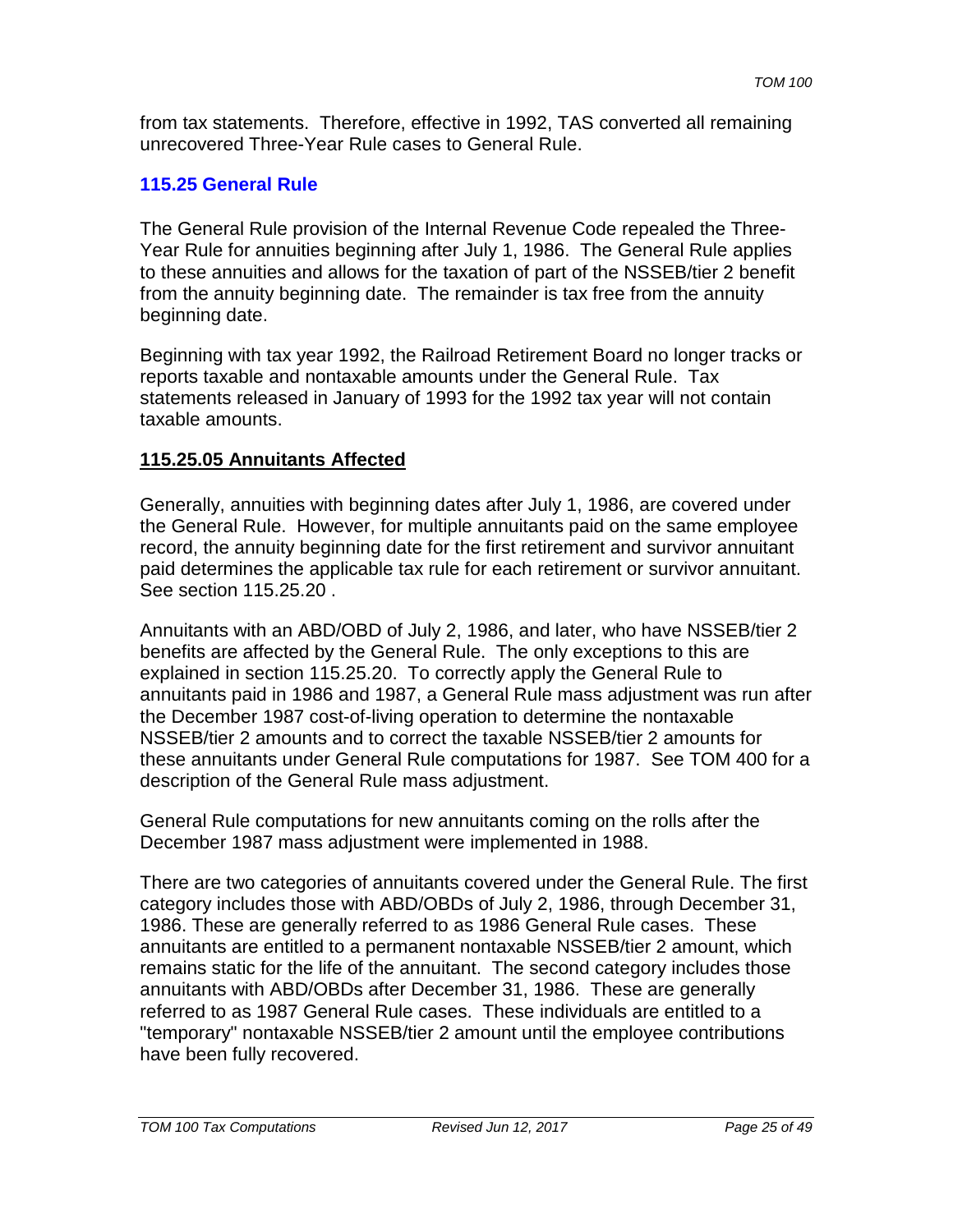# **115.25.10 A Portion of NSSEB/Tier 2 Nontaxable From ABD**

Under the General Rule, part of the tier 2/NSSEB is nontaxable and the remainder is taxable immediately from the annuity beginning date. The nontaxable portion represents a prorated return of the employee's investment (the employee contributions). The nontaxable amount is computed based on the amount of the employee contributions and the expected return, which is the total amount of annuities expected to be received by the annuitant based on life expectancy factors at the annuity beginning date.

As explained in section 115.25.05, the nontaxable amount is permanent and remains static for the life of the annuitant for 1986 General Rule cases. This means that recovery of the employee contributions is immaterial. The nontaxable amount continues even if the contributions have been recovered.

However, for 1987 General Rule cases, although the computation of the nontaxable amount is static, the total nontaxable amount received is limited to the amount of the employee's unrecovered contributions. Once the total of all nontaxable NSSEB/tier 2 payments made to the employee and/or survivors exceed the amount of the employee contributions, the NSSEB/tier 2 components become fully taxable. In some cases, the contributions may be recovered before the annuitant dies, because he or she has outlived his or her life expectancy.

See section 115.25.25 for an explanation of how the nontaxable amount is calculated.

# **115.25.15 Spouse Annuity is All Taxable From the ABD**

The NSSEB/tier 2 components of a spouse annuity are considered fully taxable from the annuity beginning date under the General Rule. Therefore, no part of the spouse's NSSEB/tier 2 (or divorced spouse's NSSEB) can be used toward recovery of the employee contributions.

### **115.25.20 Determining Applicable Tax Rule**

The initial determining factor used in assessing which tax rule to apply - General Rule or Three-Year Rule - is the ABD/OBD. As long as the ABD/OBD is before July 2, 1986, the Three-Year Rule will apply. [The exceptions are the old Three-Year Rule unrecovered cases that converted to General Rule in 1992.]

However, there are certain situations where the ABD/OBD is not the determining factor in applying the appropriate tax rule:

• Retirement cases - If an employee is a Three-Year Rule case and the spouse comes on the rolls with an ABD of August 1, 1986, the Three Year Rule will also be applied to the spouse even though her ABD is after July 1, 1986. The NSSEB/tier 2 payments made to both the employee and the spouse will be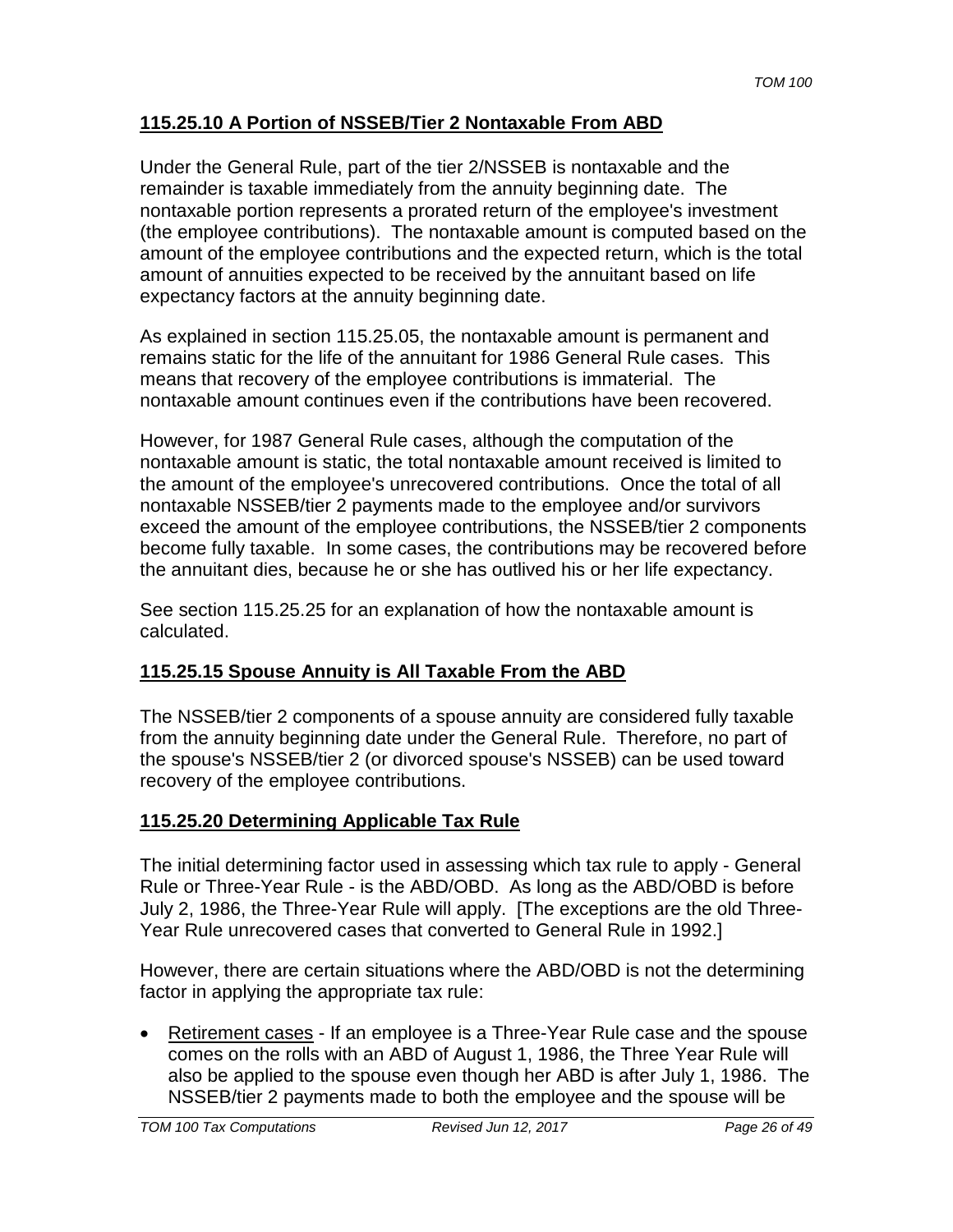applied toward recovery of the contributions and will not become taxable until the contributions are recovered.

• Survivor cases - If the employee was under the Three-Year Rule, the survivor can be under the General rule if the OBD is July 2, 1986, or later. Likewise, if the employee was a 1986 ABD General Rule case, the survivor can be a 1987 ABD General Rule case. For survivors, the tax rule determination and General Rule calculation are re-done based on the survivor's OBD, his or her age at the OBD, and the amount of any unrecovered contributions.

For example, in the case of a spouse to widow conversion, a new tax rule determination is made for the widow based on her new OBD. If she had previously been a spouse under the Three-Year Rule, she can now be under the General Rule if her OBD is July 2, 1986, or later. If the employee had been a 1986 ABD General Rule case and the widow had been a General Rule spouse with a fully taxable NSSEB/tier 2, she can now be a 1987 OBD General Rule case, providing her OBD is January 1, 1987, or later. In such cases, if the employee's contributions have not yet been recovered, the widow will be entitled to a nontaxable amount of her NSSEB/tier 2 payments until the contributions have been fully recovered. Thereafter, her NSSEB/tier 2 will become fully taxable

However, in the case of a survivor family group or split-family group, if the first annuitant paid is a widow covered under the Three-Year Rule, and a child becomes entitled later with an OBD in 1987, the child will also be considered a Three-Year Rule case as long as the widow is still in current payment status or in suspense. (Annuitants in suspense are still considered on the rolls and, therefore, still entitled.) The entire NSSEB/tier 2 payments received by both the widow and the child will be applied toward recovery of the contributions and will not become taxable until the contributions are recovered.

Likewise, in a survivor family group or split-family group, if the first annuitant on the rolls is covered under the General Rule with an OBD of August 1, 1986, and is still entitled when a subsequent annuitant comes on the rolls later, the new annuitant will also be covered under the General Rule as an individual with an OBD in 1986, even though the subsequent survivor's actual OBD may be January 1, 1987 or later. The computation of the permanent nontaxable NSSEB/tier 2 would not change, and recovery of the employee contributions does not have to be considered for all survivors on the rolls.

• Existence of Continuous Entitlement - A distinction should be made here between a situation where there is continuous entitlement and one in which there is no continuous entitlement. Applying the appropriate tax rule when there is new entitlement and there are multiple annuitants involved, depends on whether or not the annuitant(s) from the previous entitlement is/are still in current pay status, or in suspense, at the OBD of the newly entitled annuitant. (Annuitants in suspense are still considered on the rolls and, therefore, still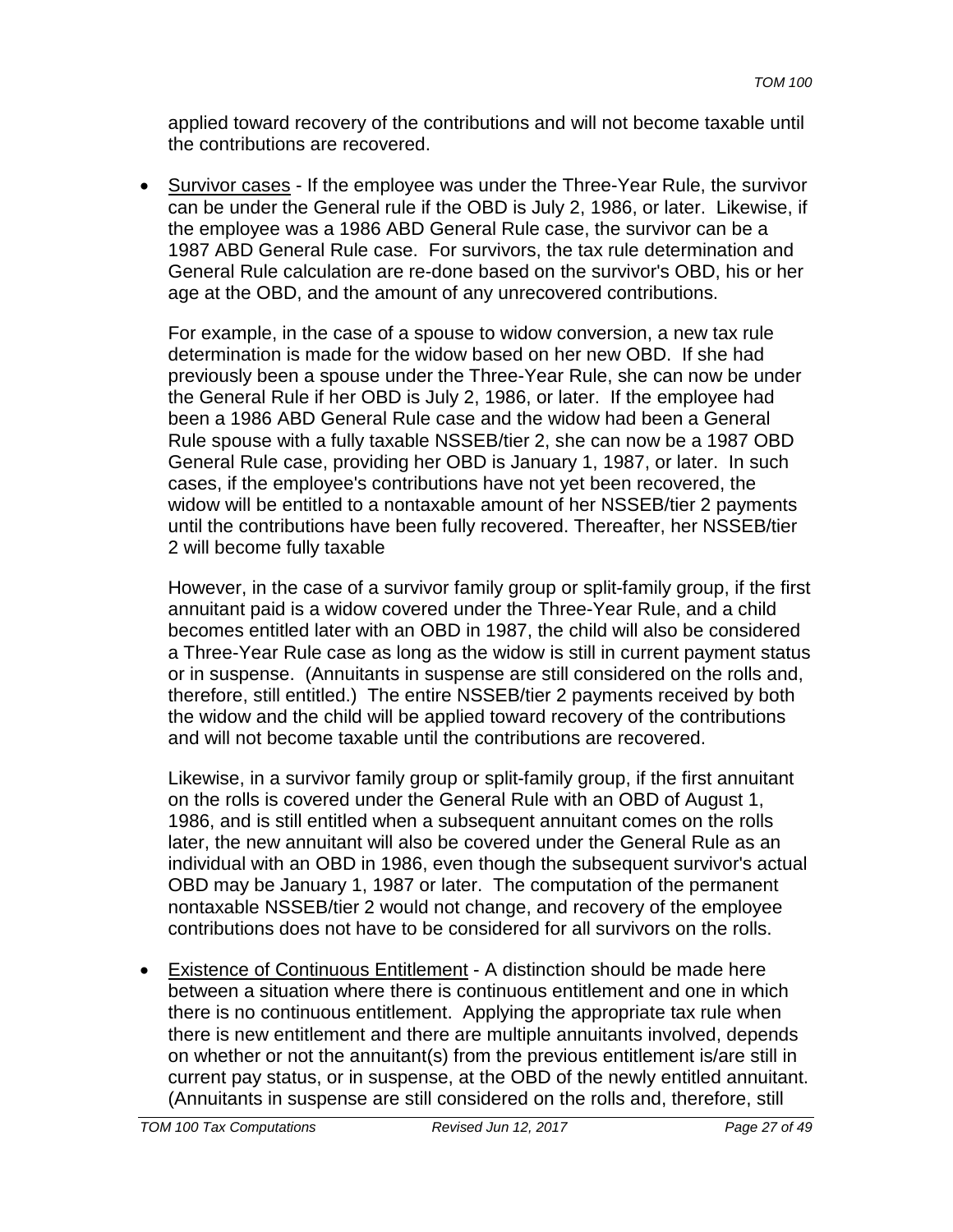entitled.) This new annuitant could either be entitled for the first time or could now be entitled again after having been previously terminated. As long as there is one annuitant still currently entitled at the OBD of the new entitlement, the tax rule for the new annuitant will be the same as the annuitants who are still currently entitled. If all annuitants from a previous entitlement have terminated, and a new annuitant comes on the rolls subsequently, a new tax rule determination will be made.

The same is true in a retirement case, where an employee's disability annuity terminates because he has recovered and he later becomes entitled to a new annuity based on age and service. If his disability annuity was considered under the Three-Year Rule and his age and service annuity begins after July 1, 1986, the tax rule can be recalculated now to be under the General Rule.

In summary, whichever tax rule is applied to the first retirement or survivor annuitant on the rolls, the same tax rule is applied to any subsequent annuitants in the same family or split-family group later coming on the rolls, as long as there is continuous entitlement of one or more annuitants. If there is no continuous entitlement, a new tax rule determination will be made.

• Change in ABD/OBD - There are also situations where an annuitant can change from a Three-Year Rule case to a General Rule case or vice versa. This can happen if there is a change in ABD/OBD. This involves a new entitlement or change in entitlement; therefore, a recalculation of the tax rule is allowed. Any benefits not due from the "erroneous" entitlement must be repaid and any contributions recovered will be added back into the contribution amount to be recovered. In retirement cases, the change in tax rule will be effective for both the employee and spouse. In survivor cases, all annuitants paid under the claim number are affected. A change in tax rule for survivors can only happen if the first annuitant's OBD changes.

In the situation where an annuitant's tax rule changed during the tax year, two annual statements will be released, one showing Three-Year Rule information and the other General Rule information. The most common situations are spouse to widow conversion cases, where the widow(er) could have been a spouse under the Three-Year Rule and then converts to a widow(er) under the General Rule. This could also apply to employees who were under the Three-Year Rule for part of the year and become General Rule upon a new entitlement for the rest of the year.

For those annuitants still in partial payment status at the end of the year, their annuity statements will reflect the tax rule determined based on the partial ABD. If the partial ABD determined the tax rule to be the General Rule, but once they are paid final in the next tax year the final ABD is determined to be prior to July 2, 1986, the tax rule must be changed to Three-Year Rule and a corrected statement for the previous tax year should be released.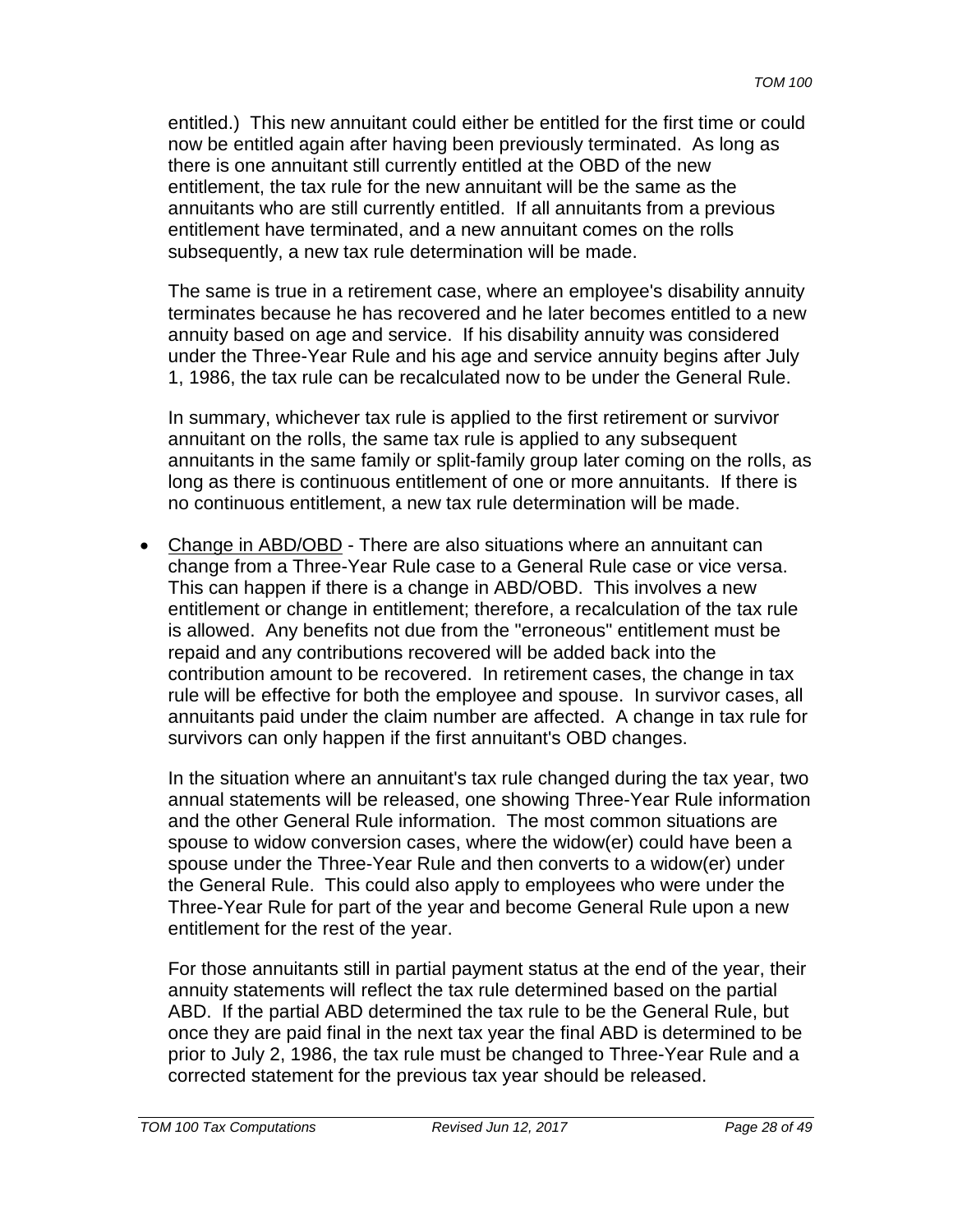### **115.25.25 Calculating the General Rule Exclusion Amount**

The following describes how the General Rule exclusion amount, or nontaxable amount, is calculated:

• How the Family Nontaxable Amount is Determined - The nontaxable amount is based on several factors:

First Monthly Rate - This is the NSSEB/tier 2 after deductions for actuarial adjustment, waiver, or work deductions paid on the first final recurring rate to the employee or all first paid survivors.

Expected Return - This is the total NSSEB/tier 2 (based on the first final monthly rate) expected to be paid to the employee or all first paid survivors over the life of the annuity.

Exclusion Factor - This is the result of dividing the amount of the unrecovered contributions as of the ABD/OBD by the expected return.

Family Monthly Nontaxable Amount - This is the first monthly rate multiplied by the exclusion factor. This is also called the tax-free amount or the exclusion amount.

• How Each Annuitant's Monthly Nontaxable Amount is Determined --

Retirement - The family monthly nontaxable amount applies only to the employee NSSEB/tier 2.

Survivor - The family monthly nontaxable amount is distributed among all survivor annuitants by proration; it is redistributed if a new survivor annuitant comes on the rolls or a survivor is terminated.

• How to Compute the Nontaxable Amount in an Accrual - The computation of the nontaxable portion of an accrual will depend on what type of payment resulted in the accrual:

Recertifications - If the payment is a regular recertification increasing rates previously paid (the award covers a period in which the annuitant already received paid amounts), the entire accrual is considered taxable. This is because the monthly nontaxable amount originally computed must remain static, whether the annuity rate subsequently goes up or down. Therefore, the amount the accrual represents is the taxable portion of the annuity, which can change with any annuity adjustment. Accruals from recertifications where a portion of the accrual was used to recover an overpayment are treated in the same manner. The entire NSSEB/tier 2 accrual is taxable.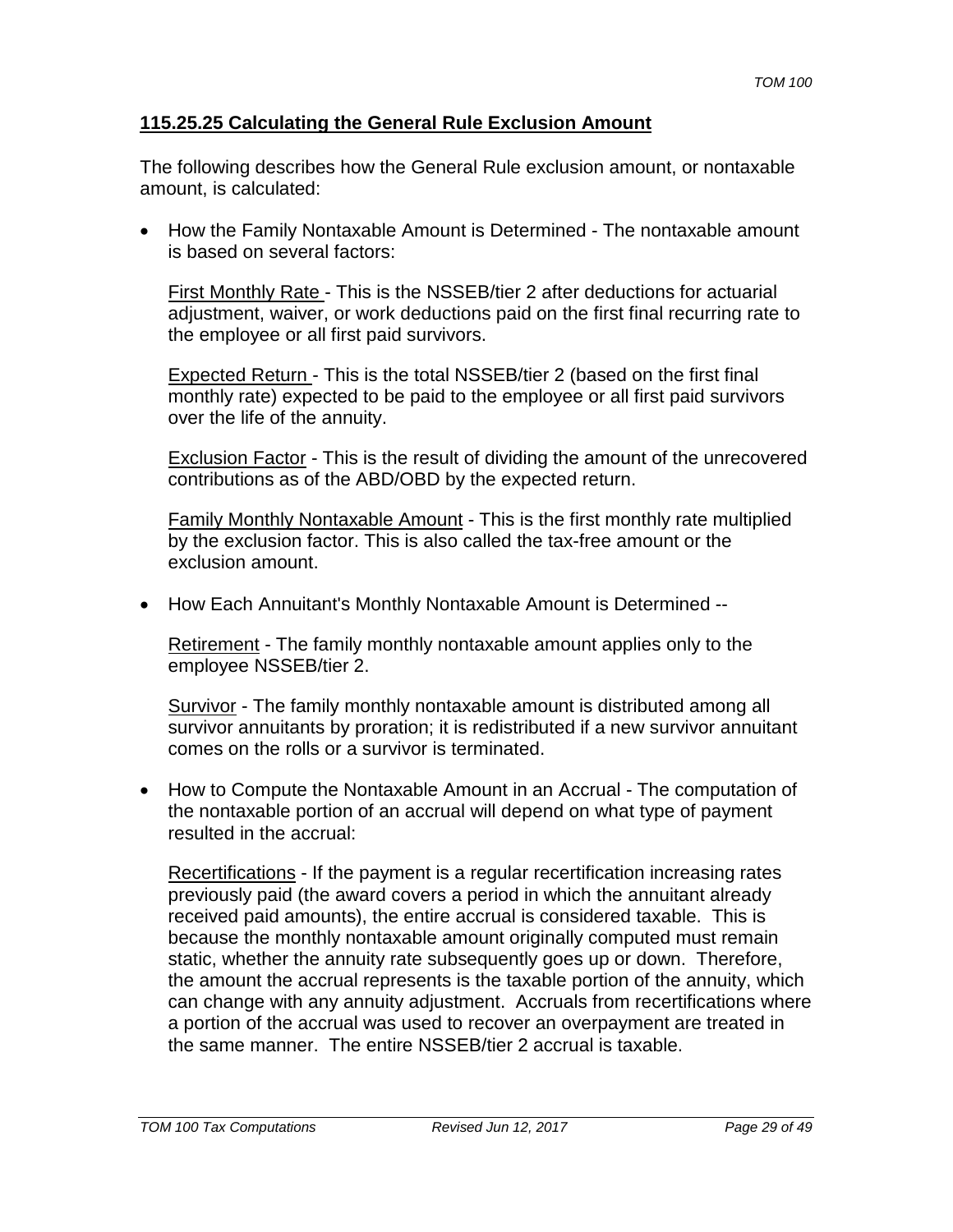For partial to final awards, the monthly nontaxable amount is first recalculated based on final rate information and then multiplied by the number of months covered in the accrual going back to the ABD. All the nontaxable amounts considered while in partial payment status are subtracted from this nontaxable amount computed. The result is the nontaxable portion of the accrual.

In zero accrual recertification situations, where the accrual was withheld to offset an overpayment, the withheld accrual, which normally would have been paid out, is considered entirely taxable. If no accrual would be paid because the recertified rates are lower than the previously paid rates, no nontaxable/taxable amounts are computed.

Initial Awards/Reinstatements - To determine the nontaxable portion of an accrual resulting from an initial award or a reinstatement award, the number of months covered in the accrual period is first determined. That number is multiplied by the monthly nontaxable amount originally computed. The result is the nontaxable portion of the accrual.

Reinstatement/Recertifications - To determine the nontaxable portion of an accrual resulting from a reinstatement/recertification award, the net paid amount of the accrual is first determined. The exclusion percentage is then applied to that amount. The exclusion percentage was originally computed when the annuitant was paid final. The net paid amount of the accrual is determined by taking the sum of the accrual NSSEB/tier 2 paid amounts (after 1983) minus any actuarial adjustments nd annuity waiver. The resulting nontaxable amount cannot exceed the amount of the accrual.

Spouse to Widow Conversions - The accrual from a spouse to widow conversion is not treated like an initial award accrual but is similar. To determine the nontaxable portion of the accrual from a spouse to widow award, the number of months since the widow(er)'s OBD is computed. That amount is multiplied by the new recurring NSSEB/tier 2 nontaxable amount computed for the widow(er). (This nontaxable amount is based on the amount of unrecovered contributions as of the spouse to widow award.) The result is the nontaxable portion of the accrual. This handling applies to General Rule widow(er)s who were previously General Rule spouses.

The spouse to widow accrual for General Rule widow(er)s who were previously Three-Year Rule spouses with unrecovered employee contributions are handled differently. This accrual is considered fully taxable. No nontaxable amounts are computed (these widow(er)s would be receiving a larger nontaxable amount than to which they are entitled). Their NSSEB/tier 2 was nontaxable during the interim widow period when a portion of it should have been taxable as a General Rule widow(er). If nontaxable NSSEB/ tier 2 amounts were computed on the spouse to widow accrual equal to the number of months in the accrual times the widow(er)'s monthly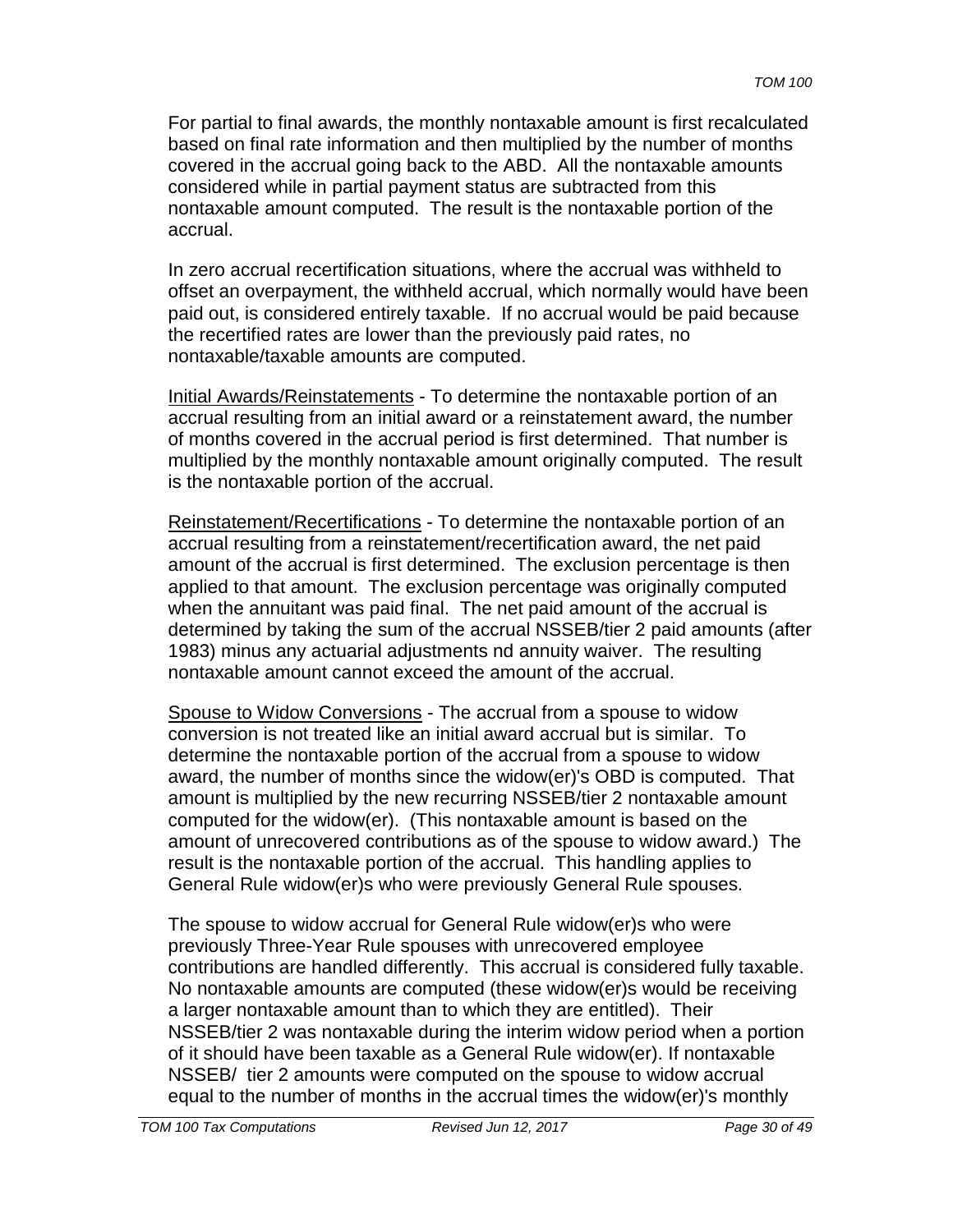nontaxable NSSEB/tier 2 amount, the widow(er) would be receiving too much in nontaxable amounts and too little in net taxable amounts. Therefore, the entire accrual is considered taxable. Although the taxable accrual may be overstated, the widow(er)'s first regular monthly payment and later payments will be correctly split between a taxable and nontaxable portion.

A General Rule widow(er) who was previously a Three-Year Rule spouse with the employee contribution fully recovered has a fully taxable spouse to widow accrual since the NSSEB/tier 2 was fully taxable while a spouse and is

NOTE: For those General Rule widow(er)s who were previously General Rule spouses, it may be possible for a negative net taxable NSSEB/tier 2 amount to be computed if the nontaxable NSSEB/tier 2 amount is accrual. If so, the negative amount may or may not balance out by subsequent net taxable amounts during the rest of the tax year, depending on whether or not entitlement continues. If entitlement ceases while the negative net taxable amount exists, there is nothing taxable for the year.

### **115.25.30 Explanation of Form G-310**

General Rule calculations are automatically performed by certain TAX programs. The General Rule exclusion amount, or monthly nontaxable amount, can also be computed manually on Form G-310, WORKSHEET TO ESTIMATE GENERAL RULE NONTAXABLE AMOUNT. A more detailed explanation of the use of Form G-310 is in TOM 3200.

Form G-310 is used by TAX examiners when preparing manual original or corrected tax statements. Common situations when Form G-310 is used are in partial to final awards, spouse to widow conversions, and survivor family group situations, where payees drop in and out, causing redistribution of the monthly nontaxable amount.

### **115.25.35 When to Recompute the Exclusion Amount**

Under the General Rule, there are only a few situations when the nontaxable amount should be recomputed:

Partial to final cases - When an annuity is recertified from partial to final payment status, the nontaxable portion of the NSSEB/tier 2 is recomputed based on the final monthly NSSEB/tier 2 component(s).

If the annuity is still in partial payment status at the end of the year and has been determined to be covered under the General Rule, the annuitant's annual statement will reflect taxable amounts based on the partial ABD and partial rate information.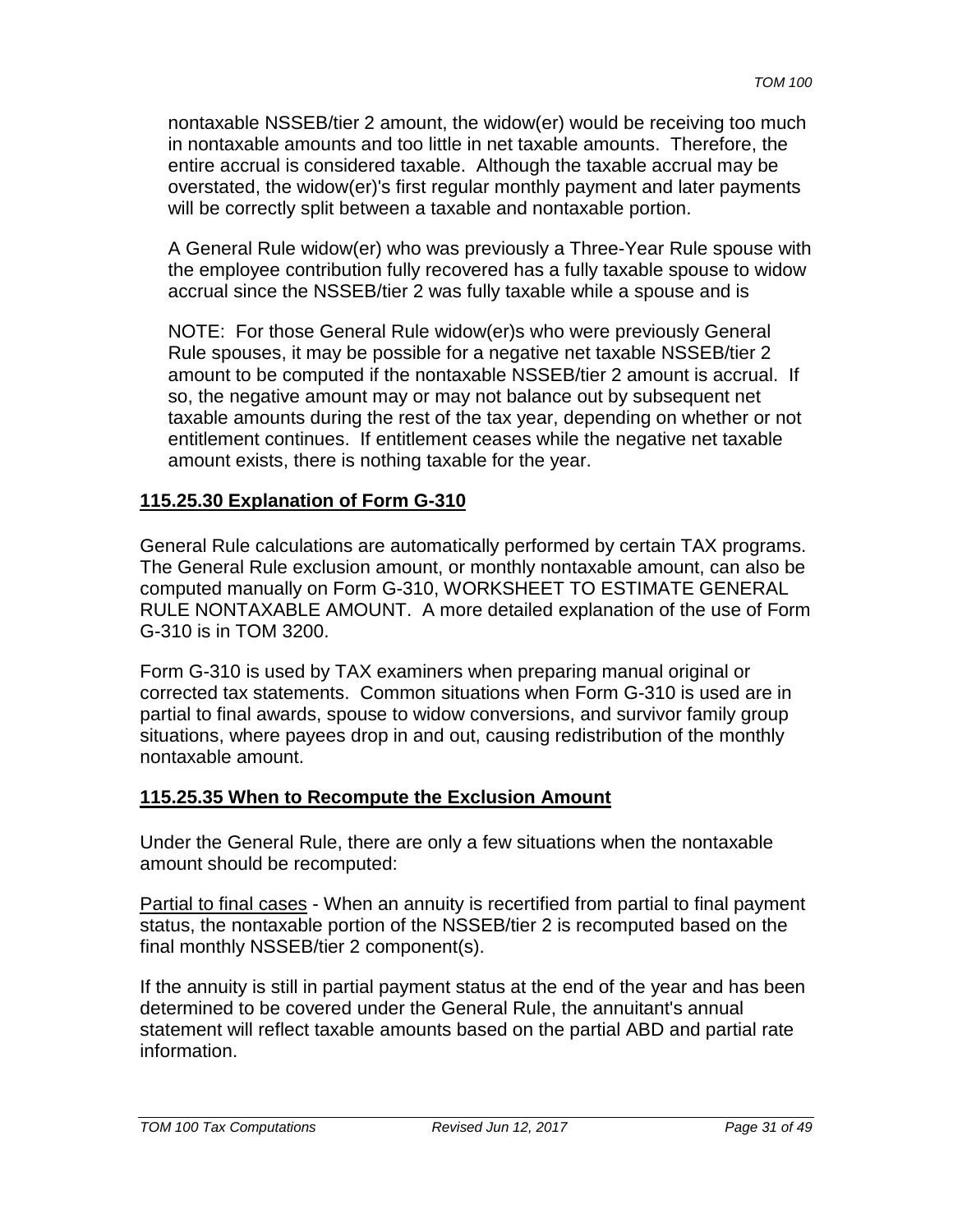Initial final awards - Once the tax rule determination has been made and the General Rule calculations of the nontaxable amount have been made, there is no need for any recomputation of the nontaxable amount unless the ABD/OBD changes.

Return to Railroad Service - No Recomputation - If a General Rule employee returns to railroad service, there is no new tax rule determination or recalculation of nontaxable amounts when he becomes re- entitled. Since the employee is only in suspense while he returns to railroad service, he does not get a new ABD when he ceases work. Therefore, the nontaxable amount calculated originally at his ABD remains the same after he becomes re-entitled to a railroad annuity. However, any additional contributions the employee accumulated during his return to railroad service are added to any unrecovered contributions, the total of which must be recovered before the NSSEB/tier 2 become fully taxable (in cases where the ABD is January 1, 1987, or later).

Annuity Rate Adjustments - No Recomputation - If the NSSEB/tier 2 increases due to cost-of-living or other annuity adjustments, or if it decreases due to SSA entitlement, age 62 attainment, period of disability attainment, vested dual benefit attainment, or date of birth change, etc., the nontaxable portion of the NSSEB/tier 2 is not recomputed.

Change in Survivor Family Group Composition - In the case of a survivor family group or split-family group, where annuitants drop in and out, the family's total monthly nontaxable amount computed at the initial entitlement never gets recalculated upon a new entitlement as long as one or more annuitants are still in current pay status at that time. A family's total monthly nontaxable amount gets prorated among all the beneficiaries in current pay status by a ratio of:

annuitant's monthly NSSEB/tier 2

family's total monthly NSSEB/tier 2

Therefore, if one drops out or a new annuitant comes on the rolls, the family's total monthly nontaxable amount simply gets re-prorated according to the ratio based on the new NSSEB/tier 2 rates (if recomputed) among the annuitants.

If a new annuitant comes on the rolls and there are no others in current pay status under the same claim number, a new tax rule determination is made and a new nontaxable amount (based on the amount of unrecovered contributions) is recomputed.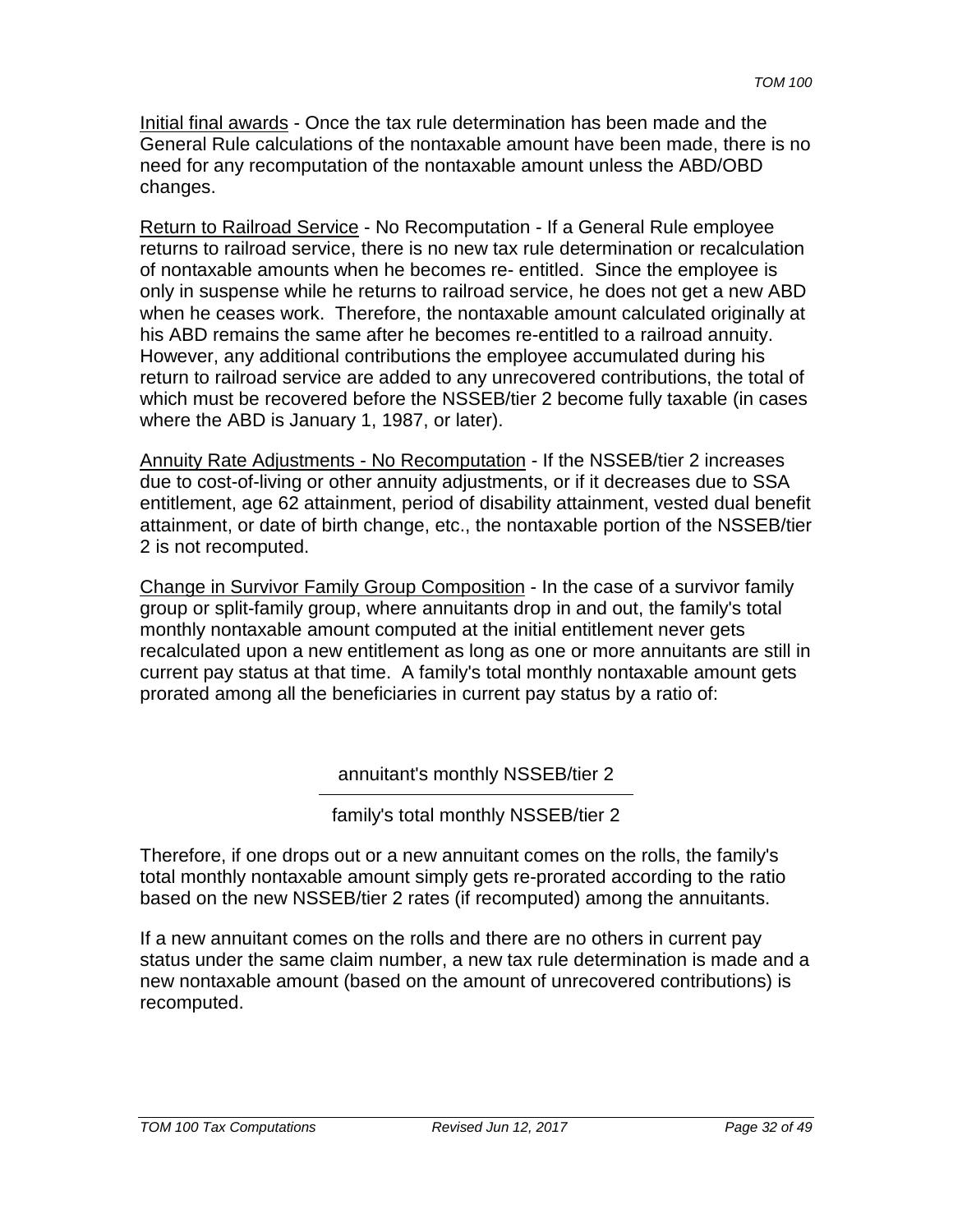### **115.30 Simplified General Rule**

In 1988, IRS introduced a new method of computing taxable/nontaxable amounts for General Rule cases, called the Simplified General Rule.

The Simplified General Rule does not change any of the taxation concepts that apply under the General Rule. The same concepts also apply under the Simplified General Rule. However, the difference between the two rules is that the computations of the taxable/nontaxable amounts under the Simplified General Rule are much less complex than those under the regular General Rule.

### **115.30.05 When the Simplified General Rule May Be Applied**

General Rule annuitants (ABD is after July 1, 1986) may choose to use the more simple method of computing their taxable/nontaxable NSSEB/tier 2 amounts by applying the Simplified General Rule only if they are employee or survivor beneficiaries entitled for life and under age 75 as of the annuity beginning date. Young widow(ers), minor children, and students who have fixed periods of entitlement cannot use the Simplified General Rule.

If chosen as the method of computation, the Simplified General Rule may be applied effective with tax year 1988. Taxpayers may also change from the General Rule to the Simplified General Rule (or the other way around) for prior years by filing amended returns for all their tax years beginning with the year in which the first annuity payment was received. Generally, the change may be retroactive to 3 prior years. If a change is made, the same method must be used for all tax years unless the taxpayer chooses the Simplified General Rule for 1988 and later years but not for 1986 or 1987. In such case, if the annuity beginning date is after July 1, 1986, and before January 1, 1988, the taxpayer can start to use the Simplified General Rule in 1988 without amending the 1986 or 1987 returns. The taxpayer has the option to amend both the 1986 and 1987 returns to apply the Simplified General Rule if he chooses to apply it to 1988. However, he cannot amend 1987 without also amending 1986 (providing the first annuity was received in 1986).

# **115.30.10 How to Calculate the Taxable/Nontaxable Amount**

IRS has devised a worksheet for General Rule taxpayers to use in computing their taxable/nontaxable pension or annuity amounts under the Simplified General Rule. This WORKSHEET FOR SIMPLIFIED GENERAL RULE appears in IRS Publication 575, Pension and Annuity Income (Including Simplified General Rule). Railroad retirement annuitants may use the worksheet to compute their taxable/ nontaxable NSSEB/tier 2 amounts. Items 4, 14, and 15 on Form RRB-1099-R (W-2P) provide the annuitant with the information he or she needs to complete the worksheet. (However, effective with tax statements for the 1992 tax year, these items will no longer be provided on the statement, except for the contributory amount paid item. The statements will no longer report taxable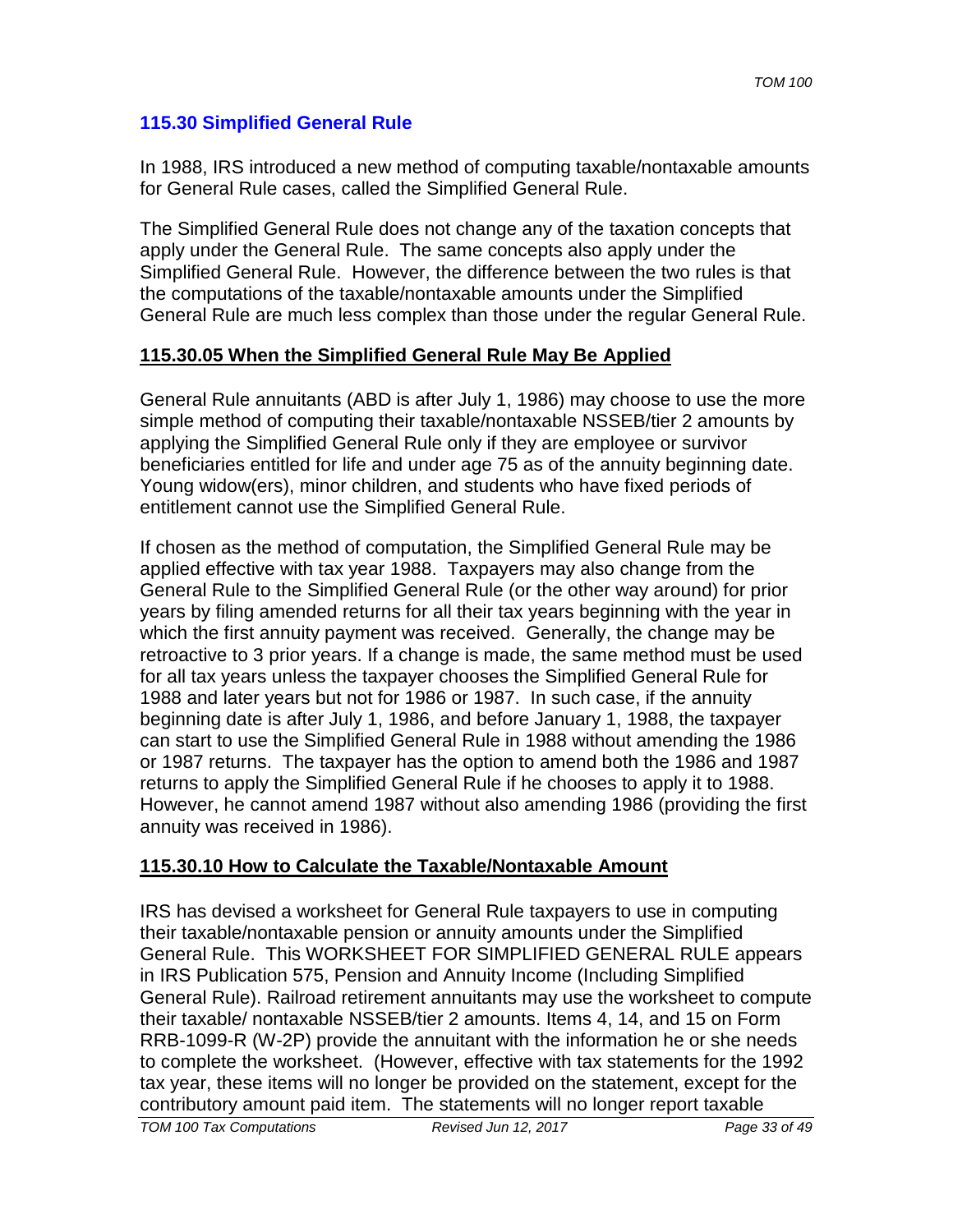contributory amounts. Annuitants must begin calculating the taxable and tax-free portion of their NSSEB-tier 2 payments under either the General Rule or the Simplified General Rule, whichever method they prefer.)

TAS was not changed to compute the General Rule under the simplified method since the Simplified General Rule calculation is an option for the taxpayer. Any inquiries received on Simplified General Rule computations should be referred to the IRS.

### **115.35 When Employee Contributions Are Recovered**

Contribution recovered amounts and contribution recovery dates are automatically computed by various TAX programs. Contribution recovery can also be computed manually by TAX examiners on Form G-1009, WORKSHEET TO DETERMINE THE EMPLOYEE CONTRIBUTION RECOVERED AMOUNT.

[Effective for tax year 1992, contribution recovery processing, as well as General Rule computations, will be eliminated. Tax statements computed for the 1992 tax year and on, will not include contribution recovery data.]

# **115.35.05 Explanation of Form G-1009**

Form G-1009, WORKSHEET TO DETERMINE THE EMPLOYEE CONTRIBUTION RECOVERED AMOUNT is used by TAX examiners when preparing manual tax statements and when correcting the claim tax record of the taxation database, where contribution recovery data reside.

In Three-Year Rule cases, Form G-1009 is used when the employee contributions cannot be deemed to be recovered. That is, if the annuitant came on the rolls after December 1983, a determination must be made whether the employee contributions have been recovered. The actual amount of all NSSEB/tier 2 benefits paid under the employee's claim number must be added up and compared to the employee contribution amount.

In General Rule cases, only the nontaxable portions of the NSSEB/ tier 2 paid to employees and survivors should be included in these computations. The difference between the contribution amount and the total of contributions recovered to date is then divided by the total NSSEB/tier 2 amount payable (or paid) to all family members. The result is the number of months it would take before contributions are recovered and the NSSEB/tier 2 become fully taxable (in Three-Year cases and 1987 General Rule cases). The contribution recovery date is determined based on the computed number of months from the ABD/OBD.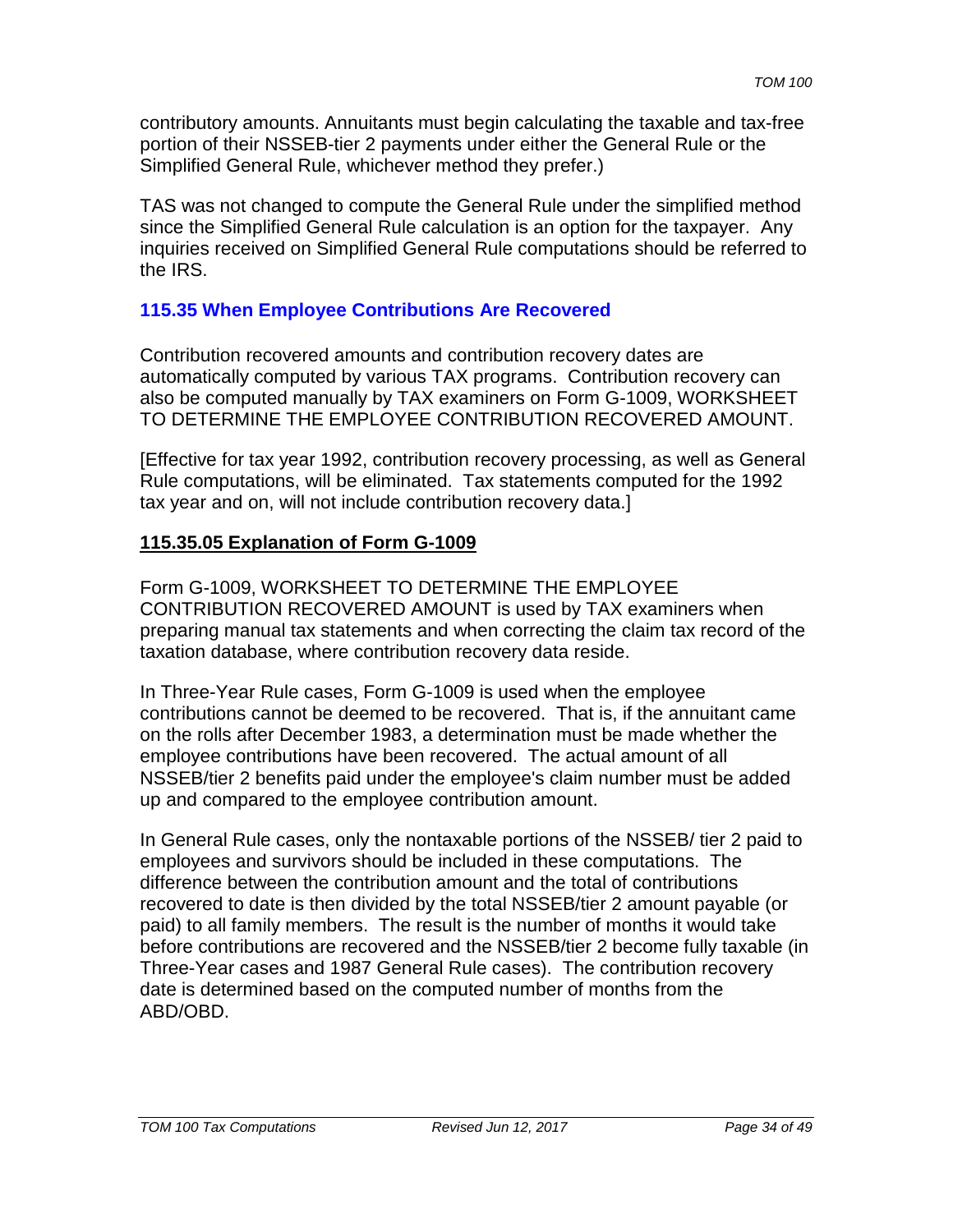### **115.35.10 TAX Daily Database Update**

The TAX daily database update programs perform contribution recovery processing. When daily activity (awards, suspensions, terminations, etc.) is updated to the taxation database by the daily database update program (DELTA), contribution recovery data is calculated and updated in the claim tax record of the database. DELTA will also calculate recovered amounts and contribution recovery dates for Three-Year Rule cases based on the activity being updated and from the last date contribution recovery data was updated. GRACE is the program that performs contribution recovery processing for General Rule cases. Net taxable and nontaxable NSSEB/tier 2 amounts are also calculated and posted in the recurring and nonrecurring rate records created from the activities being updated. If recovery occurs, the update programs will adjust and update tax rule codes as well as net taxable/nontaxable amounts. See TOM 600 for more detailed explanations of the TAX daily database update programs.

### **115.35.15 TAX Monthly Database Update**

Once a month, certain TAX programs request employee contribution amount data from the bureau of research and employment accounts for cases where the contribution amount is missing and updates this data to the taxation database. As part of the update process, contribution recovery is performed. Recovered amounts and recovery dates are calculated and posted to the claim tax record with net taxable and nontaxable NSSEB/tier 2 amounts derived and posted on a new recurring rate record opened.

The monthly TAS recertification (TAS Recert) run also can affect contribution recovery processing, but only as it goes through the daily check writing job stream and through DELTA/GRACE for update to the taxation database. See

TOM 600 for a description of the monthly database update program and TAS RECERT.

### **115.35.20 TAX Year-End Update**

In addition to the monthly request, there is a "year-end" request for employee contribution amount data from the bureau of research and employment accounts. This is not actually performed at year end, but it is usually performed once a year around August or September after the Railroad Retirement Board receives lag data from the railroads. Contribution recovery calculations and updates are performed in a manner similar to the monthly update.

The year-end statement operation also performs contribution recovery calculations, although it will not update them to the TAX database. The year-end calculations are performed because the total contribution recovered amount (through the current tax year), in addition to the employee contribution amount,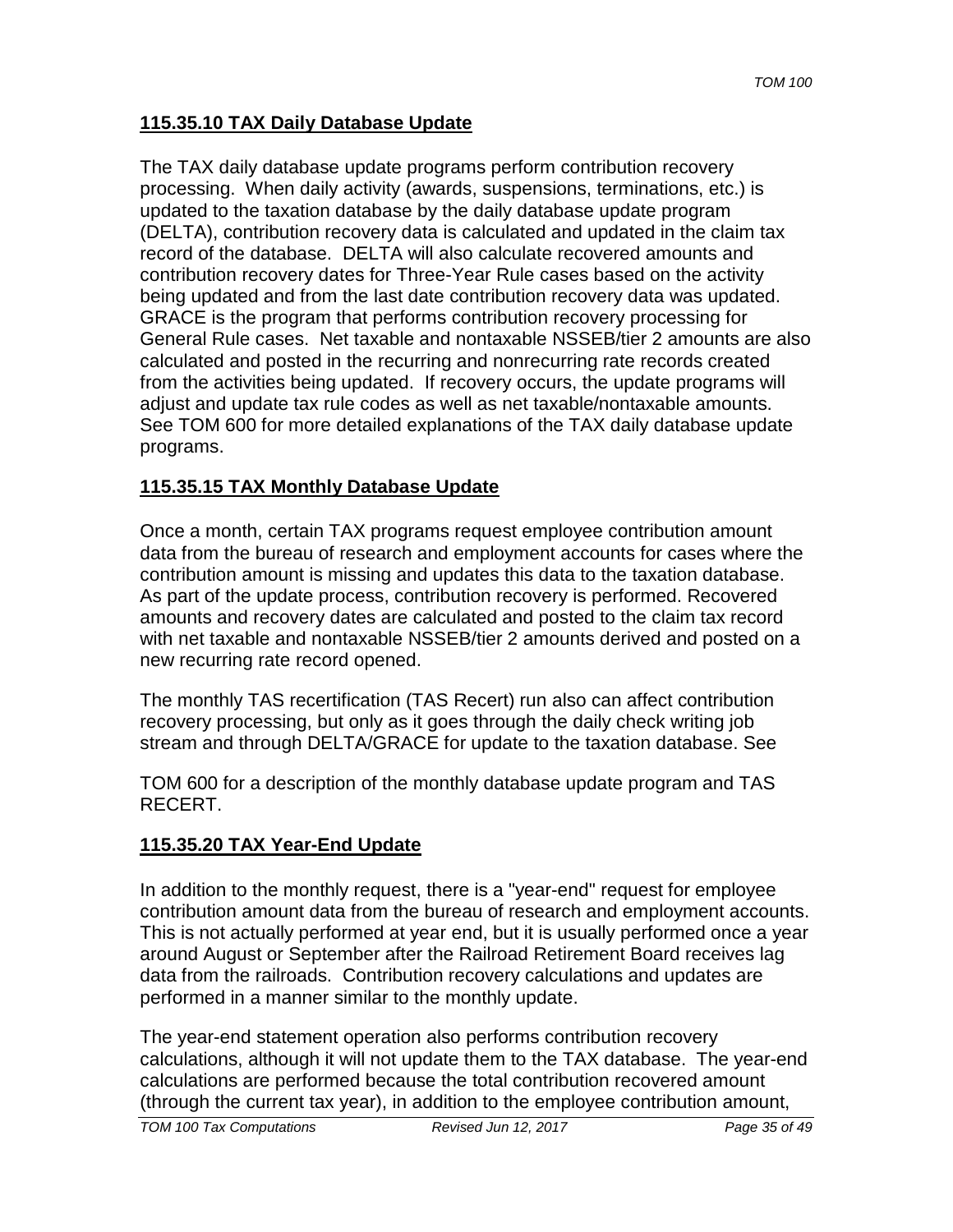are reported on the annual tax statement to the annuitant. Therefore, the calculation is done for statement purposes only and only if contribution recovered amounts have not already been updated through the end of the tax year. If recovery occurs within the tax year, it will be reflected on the statement.

### **115.35.25 TAX Mass Adjustment Update**

TAX has a number of mass adjustment update programs that will call contribution recovery processing. The mass adjustment programs update the following to the taxation database: Cost-of-Living, RAIL, AERO, vested dual benefit cutback and restore, and SUP ANN cutback and restore adjustments. Contribution recovered amounts and contribution recovery dates are calculated and updated to the claim tax record. New recurring and/or nonrecurring rate records are created with net taxable and nontaxable NSSEB/tier 2 amounts posted accordingly. If recovery occurs, tax rule codes will also be adjusted and updated.

### **115.35.30 TAX Manual/On-Line Correction Programs**

The G-1102 manual correction system for nonrecurring rate record corrections also calls contribution recovery processing under both the Three-Year Rule and General Rule. In addition to posting a new nonrecurring rate record based on data manually input by TAX examiners, the claim tax record may also be adjusted for contribution recovery. If recovery occurs, a new recurring rate record may also be opened, reflecting a new tax rule code, and new net taxable and nontaxable NSSEB/tier 2 amounts. The new tax rule codes will also be reflected in the claim tax record and annuitant tax record.

The claim tax record on-line correction system, TAXCOR, calls contribution recovery processing only under the Three-Year Rule. Contribution recovery processing can be triggered by examiner on-line corrections/entries to the claim tax record. Recovered amounts, recovery dates, tax rules, and net taxable/nontaxable NSSEB/tier 2 amounts may be adjusted and updated in the claim tax record, annuitant tax record, recurring rate record, or nonrecurring rate record. If recovery under the Three-Year Rule occurs, all database records and fields will be adjusted and updated.

# **120 Taxed Like A Non-Contrib Private & Public Service Pension**

# **120.05 Taxed Like A Non-Contributory Private And Public Service Pension**

Non-contributory private and public service pensions are taxed differently than social security benefits and contributory private pensions. Since non-contributory private and public service pensions are not based on contributions by the wage earner, there are no contributions to recover before the non-contributory private and public service pension is taxable. Therefore, these types of pensions are taxable from the beginning date. The vested dual benefit and supplemental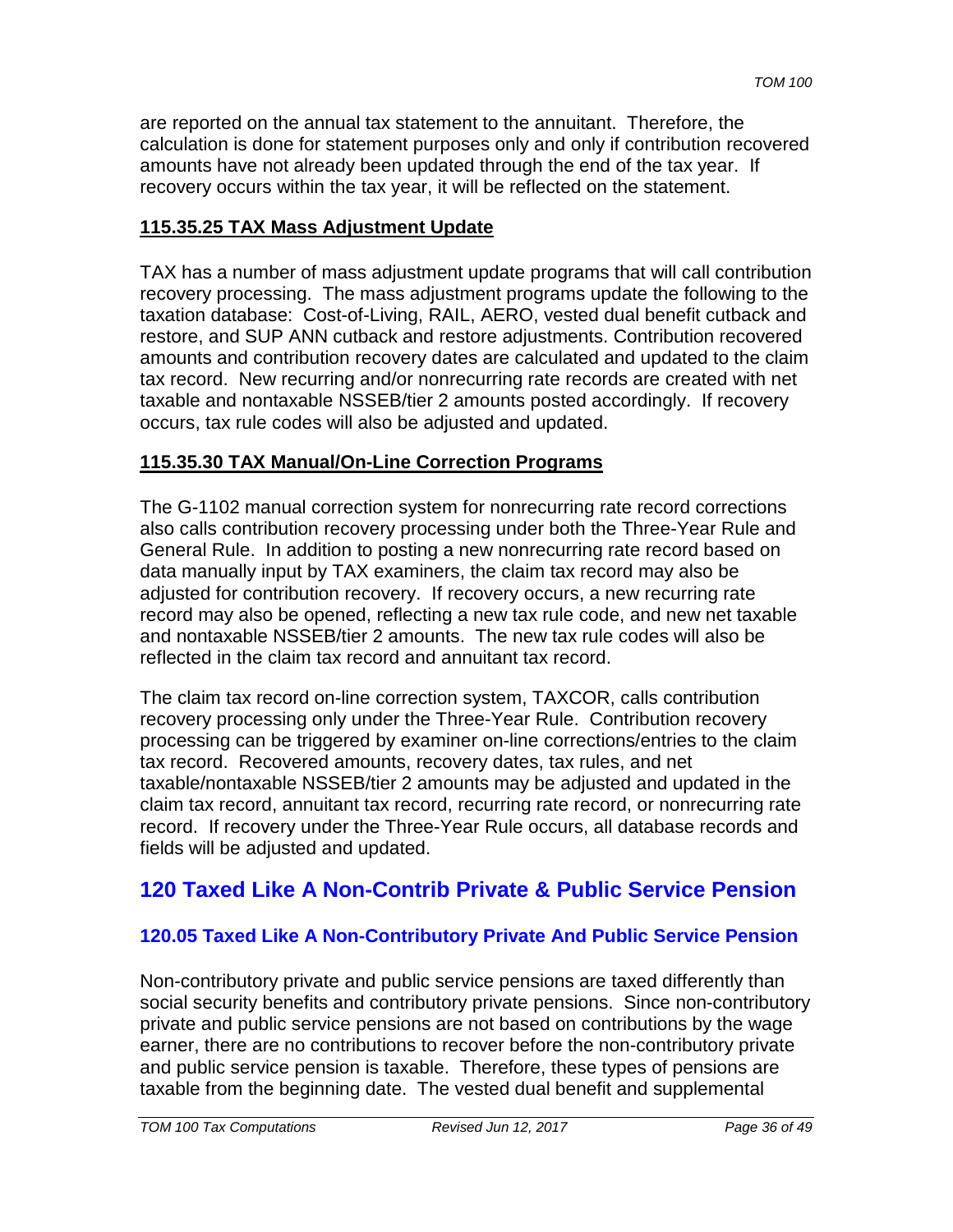annuity components of a railroad retirement annuity are taxable as noncontributory private or public service pensions.

### **120.05.05 Vested Dual Benefit**

The entire vested dual benefit (VDB) component of a railroad retirement annuity due for the period December 1983 and later is taxable as a non- contributory private or public service pension amount from the annuitant's VDB date of entitlement. The VDB is taxable in the year in which paid.

### **120.05.10 Supplemental Annuity**

The entire supplemental annuity (SUP ANN) of a railroad retirement annuity due for the period November 1966 and later is taxable as a [non- contributory] private or public service pension amount from the annuitant's SUP ANN date of entitlement. The SUP ANN is taxable in the year in which paid.

# **125 Residual Lump Sum and Lump Death Payment**

### **125.05 Residual Lump Sum (RLS) Not Taxable**

The residual lump sum (RLS) guarantees the railroad employee and his survivors to receive as much in regular retirement and survivor benefits as the employee paid in railroad retirement taxes for the years 1937 through 1974. The RLS can be payable if no one is entitled to a monthly benefit in the month the employee died. If there is future entitlement, those rights may be waived. The RLS can be paid to a beneficiary designated by the employee. If there is no one designated by the employee, the RLS can also be paid to children, or to the deceased employee's estate.

For Federal income tax purposes, the RLS cannot be taxable until the employee contributions have been recovered. However, since the RLS represents a refund of the railroad retirement taxes withheld from the employee's pay prior to 1975 less any benefits (NSSEB,tier 2) already paid on the employee's account, it should never be taxable because it represents a return on the employee's contributions. Therefore, the RLS is a nontaxable payment.

### **125.10 Lump Sum Death Payment (LSDP) Not Taxable**

The lump sum death payment (LSDP) is payable only if no one is entitled to a monthly benefit in the month the employee dies. The LSDP cannot be designated. It is payable to a widow(er) or payer of burial expenses. It can also be assigned to a funeral home by the person who assumes responsibility for paying the burial expenses.

For Federal income tax purposes, the LSDP is a nontaxable payment.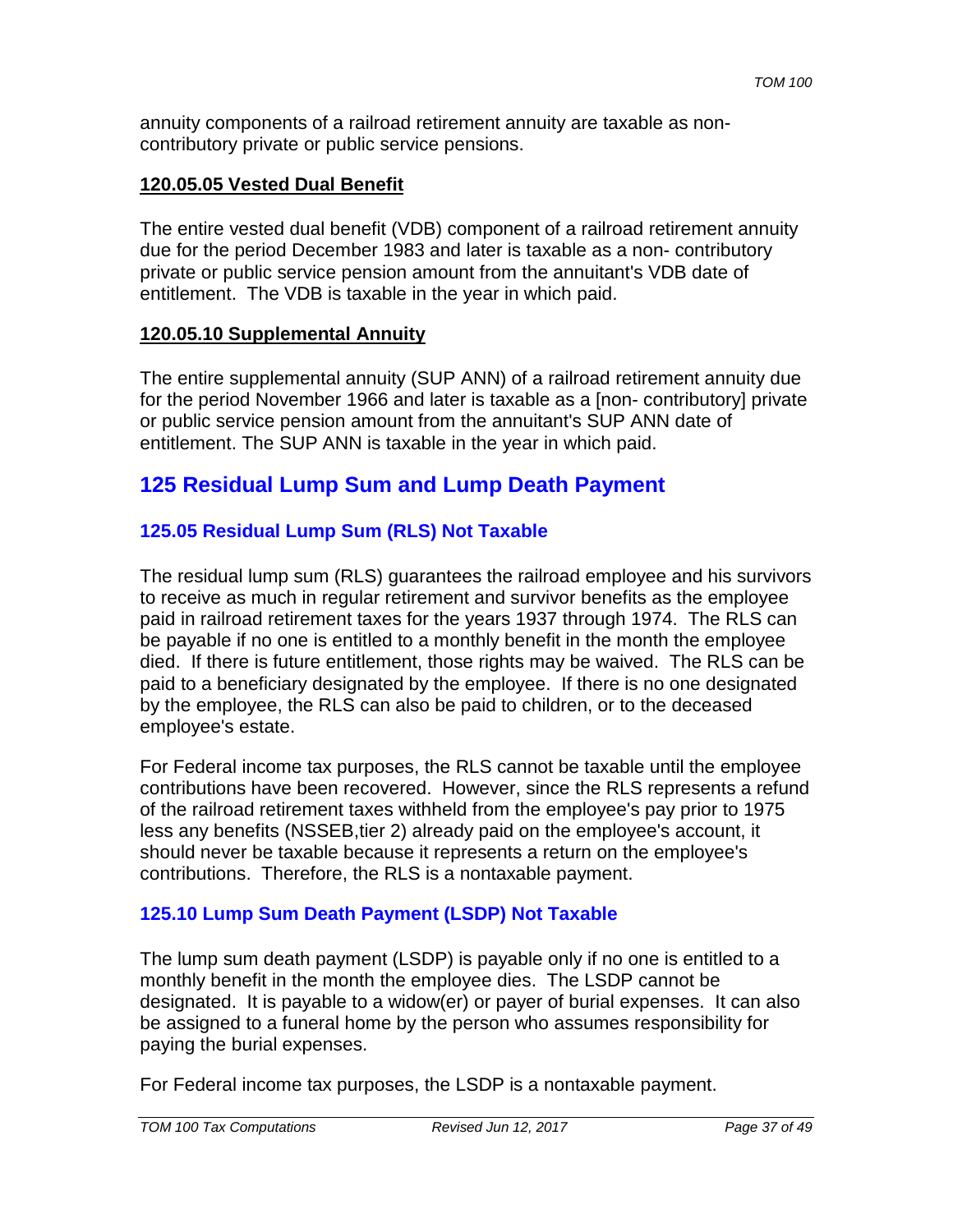# **130 How States Tax Railroad Annuities**

Section 14 of the Railroad Retirement Act (45 U.S.C. §231m) provides that no annuity or supplemental annuity shall be subject to any tax under any state law.

# **135 Crediting Payments and Repayments**

### **135.05**

Paid and repaid amounts made in the specific tax year are accumulated and reported on the annual tax statements.

### **135.10 Paid Amounts (PAIDS)**

The following sections discuss how paid amounts are credited for each component of a railroad retirement annuity.

### **135.10.05 SSEB/OM Paids**

SSEB/OM paid amounts consist of any SSEB/OM amounts paid or accreted to the annuitant's tax liability in the period of January 1984 or later. (Although SSEB was not effective until January 1986 the entire tier 1 payment from January 1984 through December 1985 are treated like SSEB for tax purposes.) SSEB payments are also accounted for by the taxable year for which they are paid. The annuitant can choose to apply the payments for prior taxable years to the year they were actually paid or to the years for which they were paid. (It may be more advantageous to apply the payment to the year for which the accrual was due if the annuitant's income was lower for that year.) Any payments for the period prior to January 1984 are not taxable. SSEB/OM paid amounts are before:

- Legal process (garnishment or assignment) offset;
- Workers' Compensation offset;
- Full or partial withholding;
- Accrual recovery for any RR/SUP ANN/SS/RUIA overpayment;
- SMI premium deduction;
- Tax withholding.

#### But after:

- Actuarial adjustment;
- Waiver;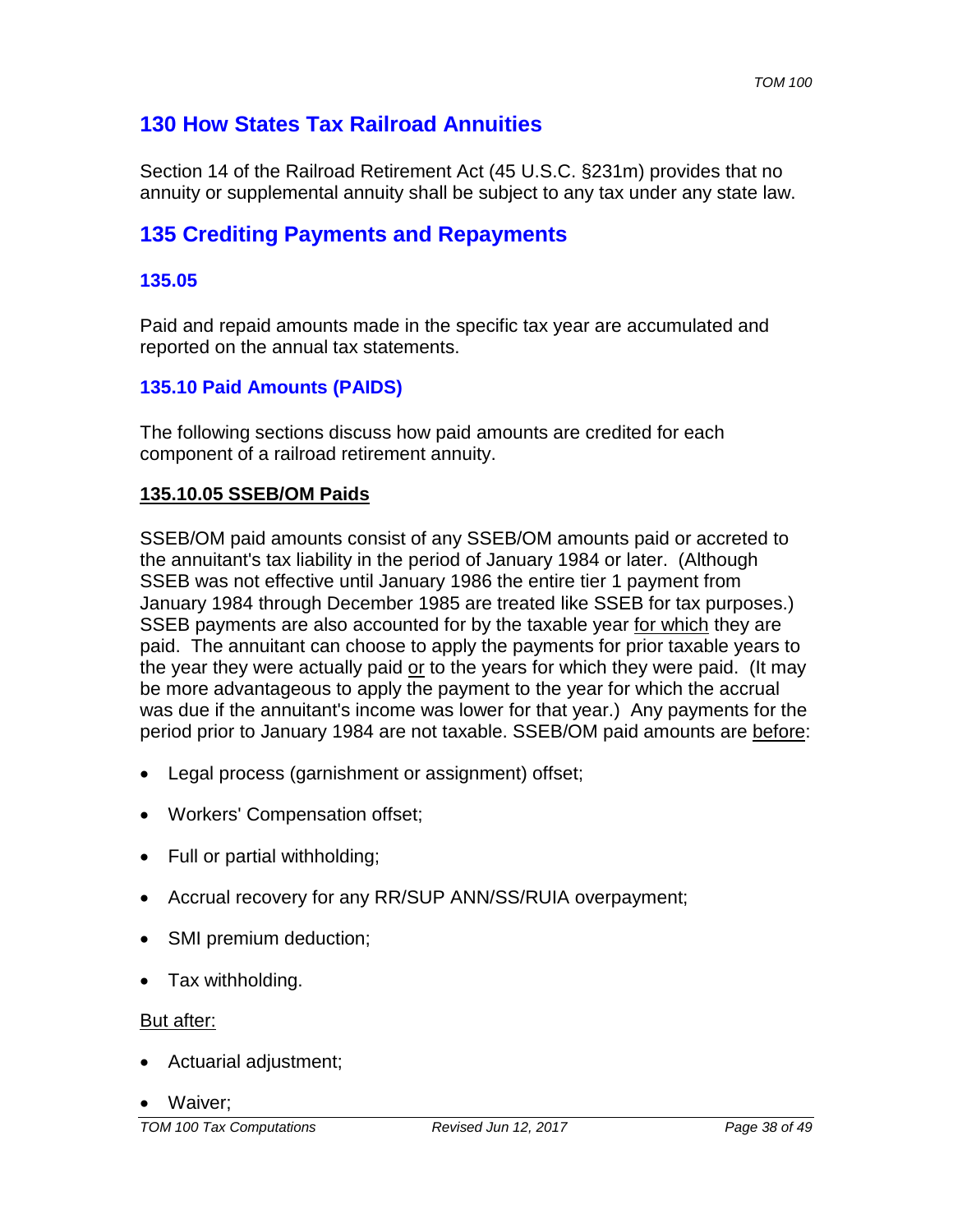• Work deductions.

### **135.10.10 NSSEB/Tier 2 Paids**

NSSEB and tier 2 paid amounts consist of any NSSEB tier 2 amounts paid or accreted to the annuitant's tax liability in the specific tax year, regardless of what tax year the payment was for. NSSEB/tier 2 paid amounts are before:

- Legal process (garnishment or assignment) offset;
- Full or partial withholding;
- Accrual recovery for any RR/SUP ANN/SS/RUIA overpayment;
- SMI premium deduction;
- Tax withholding.

#### But after:

- Actuarial adjustment;
- Waiver;
- Work deductions;
- Workers' Compensation offset to the NSSEB only.

#### **135.10.15 Vested Dual Benefit Paids**

Vested dual benefit (VDB) paid amounts consist of any VDB amounts paid or accreted to the annuitant's tax liability in the specific tax year, regardless of what tax year the payment was for. VDB paid amounts are before:

- Legal process (garnishment or assignment) offset;
- Full or partial withholding;
- Accrual recovery for any RR/SUP ANN/SS/RUIA overpayment;
- SMI premium deduction;
- Tax withholding.

#### But after:

• Actuarial adjustment;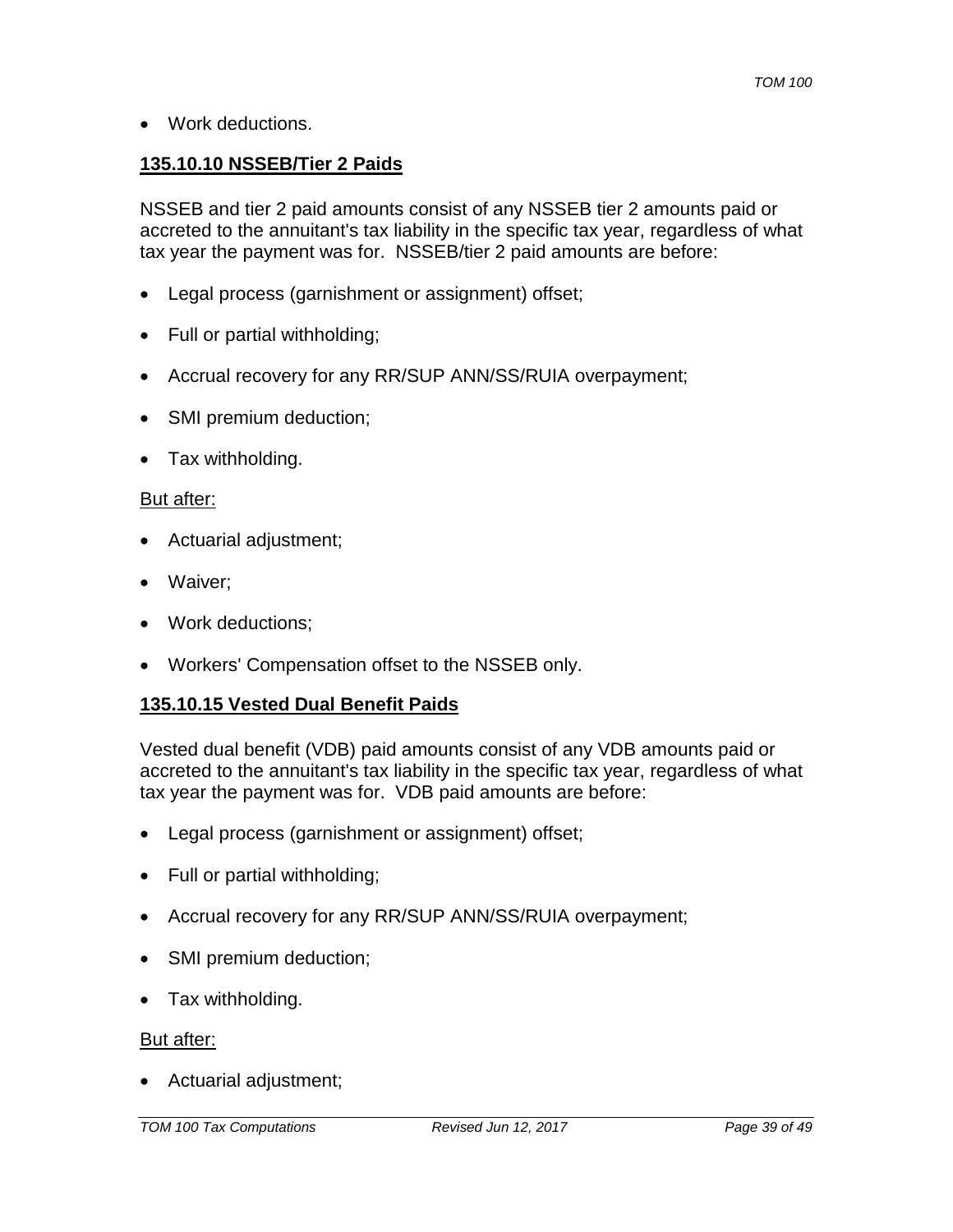- Waiver;
- Work deductions;
- Cutback.

VDB Cutback - As stated above, the amount of VDB after cutback is taxable. Therefore, during the period in which the VDB was cut back, the amount that was actually paid the annuitant was considered taxable, not the amount that was cut back

VDB Restoration - When the VDB cutback amount is restored to the annuitant, the cutback amount will be taxable in the year it is paid, not in the year it was due.

### **135.10.20 Supplemental Annuity Paids**

Supplemental annuity (SUP ANN) paid amounts consist of any SUP ANN amounts paid or accreted to the annuitant's tax liability in the specific tax year, regardless of what tax year the payment was paid for. SUP ANN paid amounts are before:

- Accrual recovery for any RR/SUP ANN/RUIA overpayments;
- Tax withholding.

### But after:

- Waiver;
- Cutback.

SUP ANN Cutback - As stated above, the amount of SUP ANN after cutback is taxable. Therefore, during the period in which the SUP ANN was cut back, the amount that was actually paid the annuitant was considered taxable, not the amount that was cut back.

SUP ANN Restoration - When the SUP ANN cutback amount is restored to the annuitant, the cutback amount will be taxable in the year it is paid, not in the year it was due.

### **135.15 Repaid Amounts (REPAIDS)**

The following sections discuss how repaid amounts are credited for each component of a railroad retirement annuity.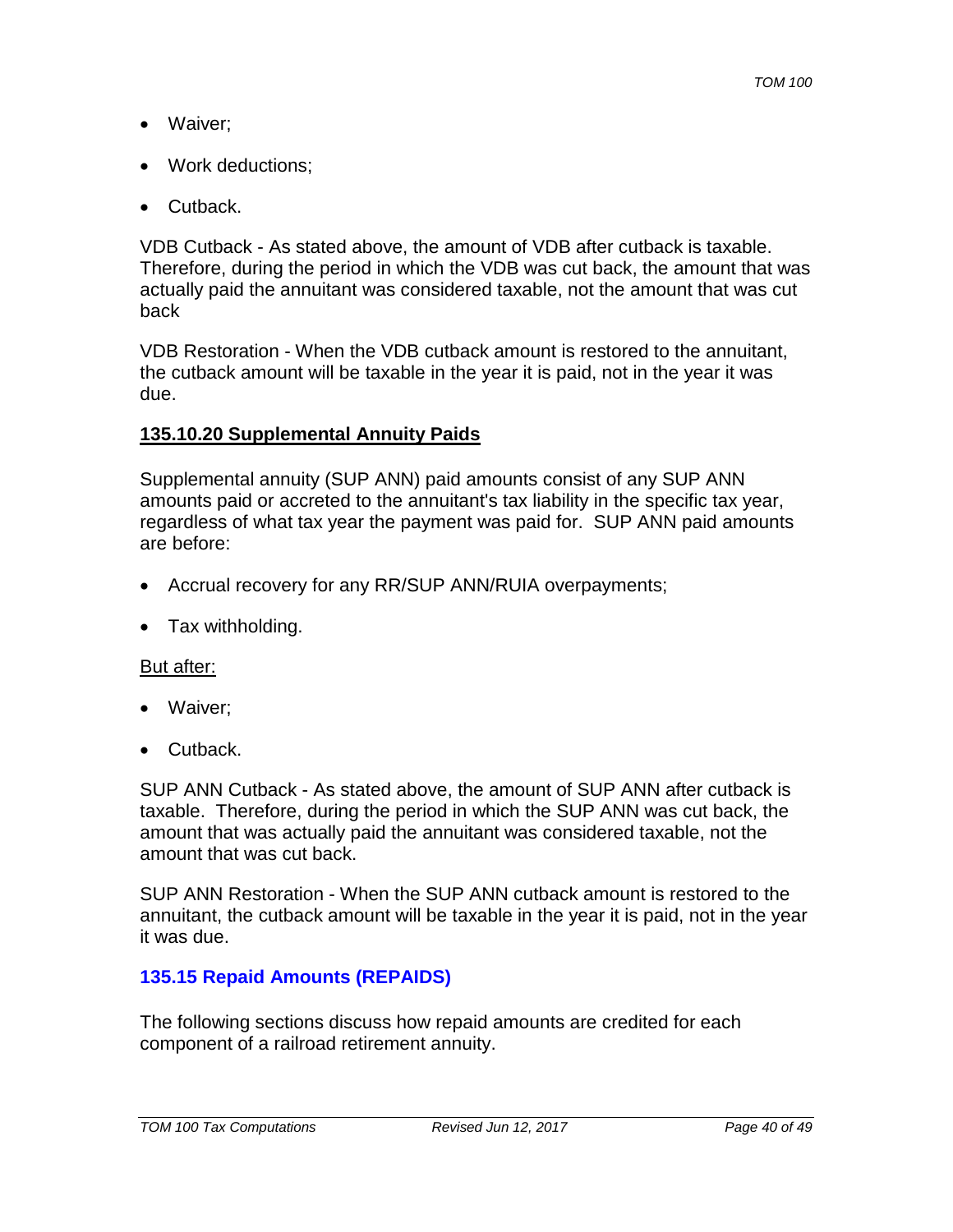### **135.15.05 SSEB/OM Repaids**

SSEB/OM repaid amounts consist of any SSEB/OM amounts repaid, returned, or recovered for payments issued prior to death. This includes payments issued in a period or for a period prior to December 1983. SSEB/OM repaid amounts are attributable to the year in which received. Internal Revenue Code allows nontaxable SSEB/OM repaid amounts to be offset against taxable SSEB/OM paid amounts. Therefore, a net SSEB/OM amount can be a negative amount. This negative amount can be used to offset a positive amount on any other Form RRB-1099 or SSA-1099 the annuitant may receive. Generally, a repayment is prorated into the taxable tier components unless the overpayment was for a specific component (e.g., entitlement to an SS benefit caused an SSEB overpayment).

### **135.15.10 NSSEB/Tier 2 Repaids Under the Three-Year Rule**

• Three-Year Rule recovered - NSSEB/tier 2 repaid amounts consist of any NSSEB/tier 2 amounts repaid, returned, or recovered for the period December 1983 or later and issued for a period after the employee contributions are recovered and issued prior to death. NSSEB/tier 2 repayments are creditable for tax purposes only if the original payment was reported as taxable when paid.

Only repayments that are attributable to a specific tax year can be credited to that tax year (the year in which the overpayment was incurred or in which a returned payment was issued). Repayments made in any tax year may reduce that tax year's tax liability only to the extent that the current year's payments were "overpaid." Unlike SSEB, the net taxable amount for any year cannot be less than zero, regardless of the amount of repayment. The annuitant may need to amend a prior year income tax return to take into account a "credit" for a repayment attributable to an overpayment in a prior tax year. If the total NSSEB/tier 2 repayment in that year exceeds \$3,000, a "claim of right" may be exercised by the taxpayer (see IRS Publication 575 for details).

For the annuitant to determine what credit to take for the repaid amount, he should contact the Railroad Retirement Board to find out what years were involved in the overpayment.

Returned payments that were issued in the same tax year in which they were returned are not considered repaids, but are subtracted from the paids for that tax year.

• Three-Year Rule not recovered - NSSEB/tier 2 repaid amounts cannot be credited if the employee contributions have not been recovered. Any NSSEB/tier 2 payments made before employee contributions are recovered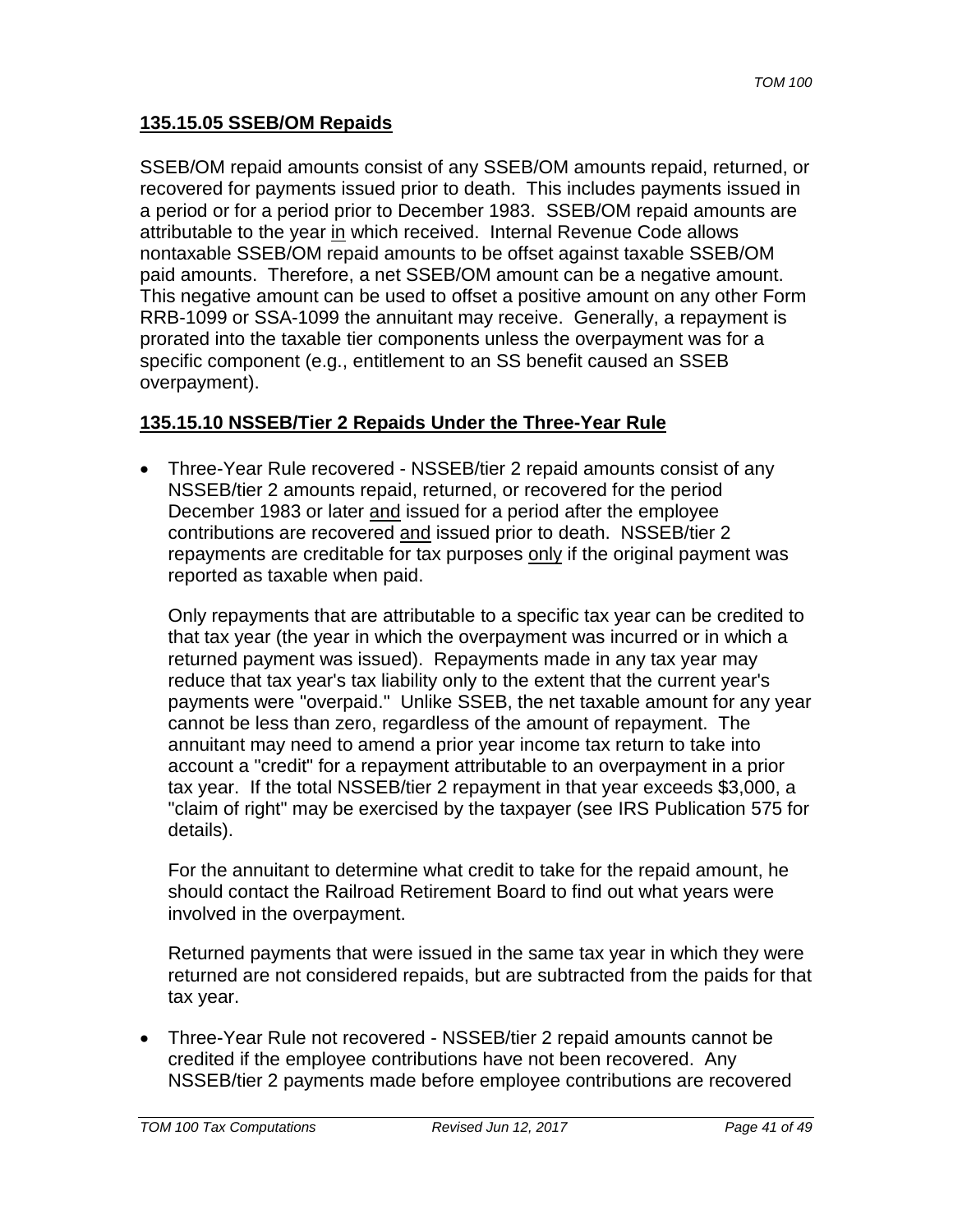are considered nontaxable. Therefore, if nontaxable amounts are repaid, returned, or recovered, no repaid credit is given for tax purposes.

# **135.15.15 NSSEB/Tier 2 Repaids Under the General Rule**

Under the General Rule, NSSEB/tier 2 repaid amounts are broken down between taxable and nontaxable repaids. Under the Three-Year Rule, the entire NSSEB/tier 2 repaid amount attributed to a period for December 1983 or later, issued for a period after contributions are recovered, and issued prior to death, is considered a taxable repaid amount and, therefore, creditable for tax purposes. The only nontaxable repaid amounts under the Three-Year Rule are attributed to pre-1984 periods.

TAS determines taxable/nontaxable NSSEB/tier 2 repaid amounts under the General Rule as follows:

- Returned checks When a payment issued for a period prior to death is returned, repaids are broken down by tiers according to the payment structure in force at the time the payment went out. If the NSSEB/tier 2 of the original payment is broken down between net taxable and nontaxable paid amounts, the NSSEB/tier 2 repaid amounts for the returned check are broken down in the same net taxable and nontaxable repaid amounts.
- Full withholding When payments are in suspense to recover an overpayment by full withholding, TAS posts corresponding paid and repaid amounts for every month the annuity is in suspense. If the NSSEB/tier 2 paid amount is broken down between net taxable and nontaxable amounts, the NSSEB/tier 2 repaid amount is also broken down between the same net taxable and nontaxable amounts.
- Partial withholding When partial withholding is in force to recover an overpayment, if the tiers to which the overpayment is attributed are not available through manual award form entry, TAS prorates the repaid amount to the current tier rates in effect. If the NSSEB/tier 2 paid amount is broken down between net taxable and nontaxable amounts, then the NSSEB/tier 2 repaid amount is also broken down between the same net taxable and nontaxable amounts.
- Recovery from accrual For overpayment recoveries from accruals, the net taxable and nontaxable repaid amounts are determined in the same manner as overpayment recoveries through partial withholding. That is, the total NSSEB/tier 2 repaid amount will be prorated between net taxable and nontaxable NSSEB/tier 2 based on the current recurring NSSEB/tier 2 rate.
- Cash refund Currently, cash refunds are entered into TAS through the manual correction system by TAX examiners. By accessing payment information through the TAX screens, the amount of the cash refund may be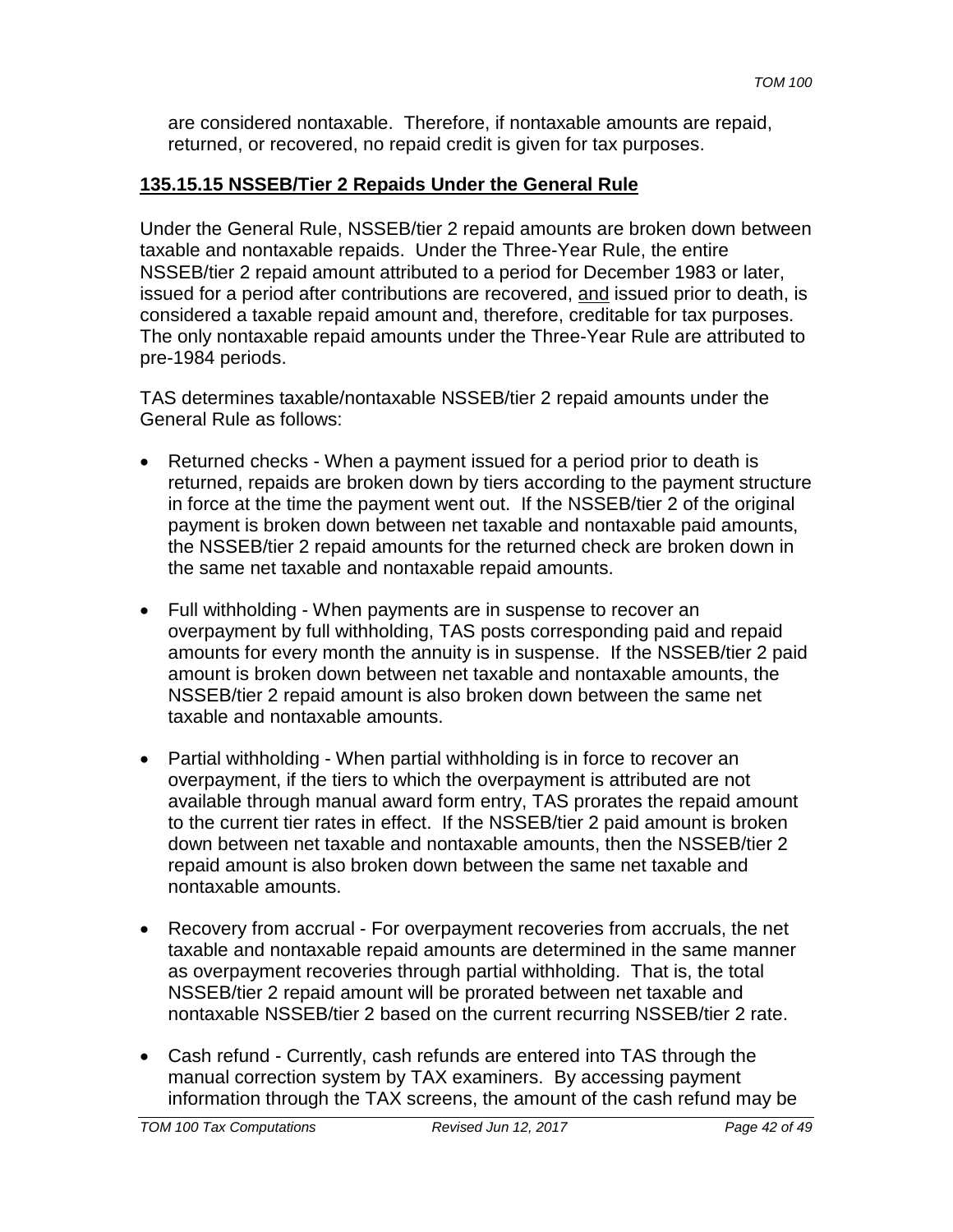matched up with a posted payment. In that case, the cash refund is posted as a repaid amount based on the tier structure of that payment. If the payment was broken down between net taxable and nontaxable NSSEB/tier 2 paid amounts, then the NSSEB/tier 2 repaid amounts are also broken down between the same net taxable and nontaxable amounts.

• If the amount of the cash refund cannot be matched with a payment through accessing the TAX screens, the examiners request the folders for the overpayment information so that the correct posting of net taxable and nontaxable repaid amounts can be performed.

# **135.15.20 NSSEB/Tier 2 Repaids Under 1986 General Rule**

NSSEB/tier 2 repaid amounts consist of the taxable NSSEB/tier 2 amounts repaid, returned, or recovered for annuitants covered under the General Rule. The payments must also have been issued prior to death. For tax purposes, credit for repayment is not given for the nontaxable portion of the payment.

Since a portion of NSSEB/tier 2 payments is taxable right away from the ABD/OBD with a permanent nontaxable portion for 1986 General Rule annuitants, and contribution recovery is not a factor in determining taxable/nontaxable payments, any NSSEB/tier 2 payment repaid, returned, or recovered is credited, generally, in the amount that it was taxable.

Only repayments that are attributable to a specific tax year can be credited to that tax year (the year in which the overpayment was incurred or in which a returned payment was issued). Repayments made in any tax year may reduce that tax year's tax liability only to the extent that the current year's payments were "overpaid." Unlike SSEB, the net taxable amount for any year cannot be less than zero, regardless of the amount of repayment. The annuitant may need to amend a prior year income tax return to take into account a "credit" for a repayment attributable to an overpayment in a prior tax year. If the total NSSEB/tier 2 repayment in that year exceeds \$3,000, a "claim of right" may be exercised by the taxpayer (see IRS Publication 575 for details).

For the annuitant to determine what credit to take for the repaid amount, he should contact the Railroad Retirement Board to find out what years were involved in the overpayment.

Returned payments that were issued in the same tax year in which they were returned are not considered repaids, but are subtracted from the paids for that tax year.

### **135.15.25 NSSEB/Tier 2 Repaids Under 1987 General Rule**

• 1987 General Rule recovered - NSSEB/tier 2 repaid amounts consist of the taxable NSSEB/tier 2 amounts repaid, returned, or recovered for annuitants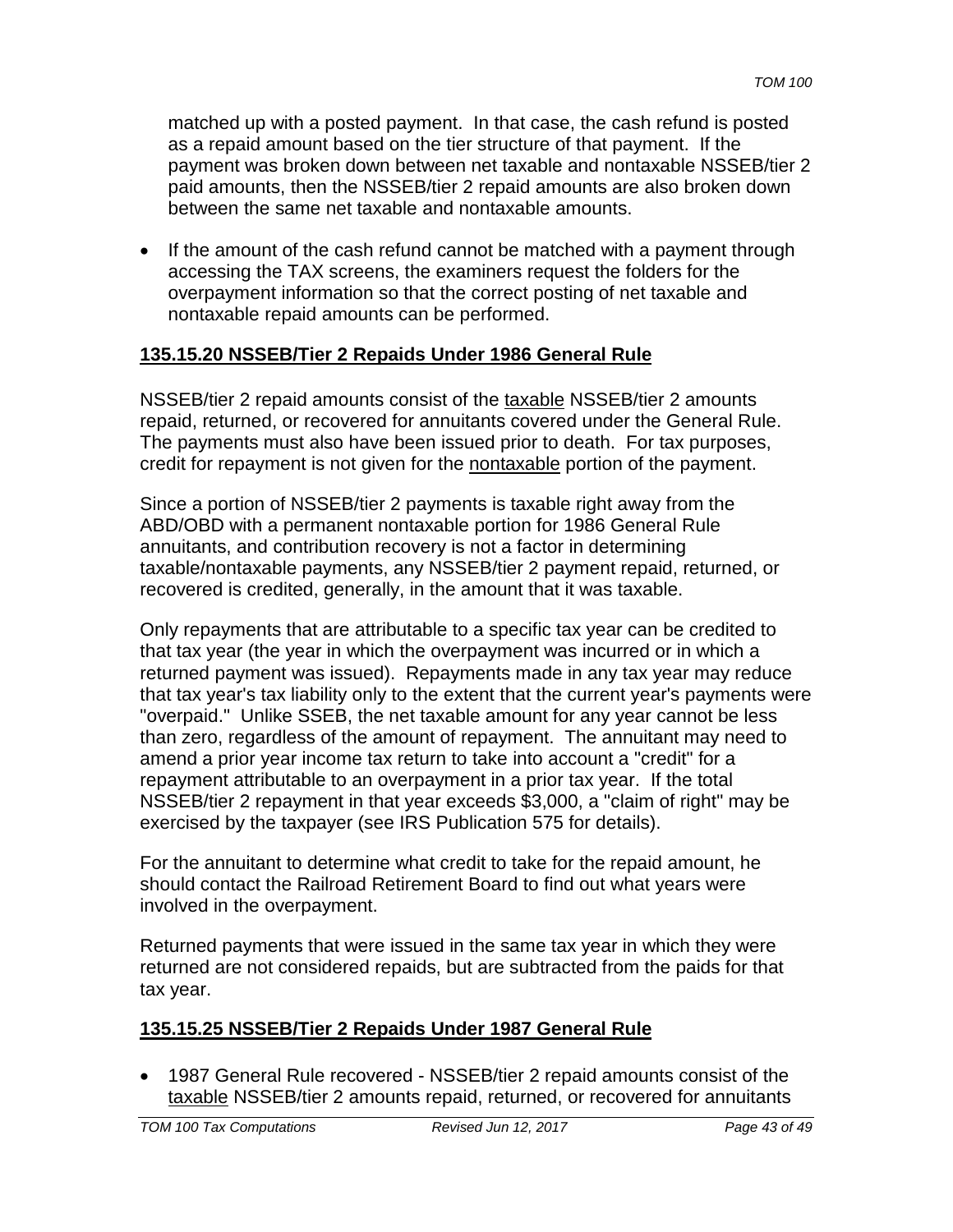covered under the General Rule. The payments must also have been issued prior to death. For tax purposes, credit for repayment is not given for the nontaxable portion of the payment.

Since the entire NSSEB/tier 2 becomes taxable after the employee contributions have been recovered for 1987 General Rule annuitants, any NSSEB/tier 2 repayment attributed to a period after contributions have been recovered is fully creditable. No split between taxable and nontaxable repaids needs to be computed.

• 1987 General Rule not recovered - NSSEB/tier 2 repaid amounts consist of the taxable NSSEB/tier 2 amounts repaid, returned, or recovered for annuitants covered under the General Rule. The payments must also have been issued prior to death. For tax purposes, credit for repayment is not given for the nontaxable portion of the payment.

Since a portion of NSSEB/tier 2 payments is taxable right away from the ABD/OBD, any NSSEB/tier 2 payment repaid, returned, or recovered is credited, generally, in the amount that it was taxable, if contributions have not been recovered.

All other discussion regarding the treatment of NSSEB/tier 2 repaid amounts are the same as explained under section 135.15.10.

#### **135.15.30 Vested Dual Benefit Repaids**

December 1983 or later and issued prior to death. Repayment of a VDB payment is creditable for tax purposes if the original payment was reported as taxable when paid.

Repayments made in any tax year may reduce that tax year's tax liability only to the extent that the current year's payments were "overpaid." Unlike SSEB, the net taxable amount for any year cannot be less than zero, regardless of the amount of repayment. The annuitant may need to amend a prior income tax return to take into account a "credit" for a repayment attributable to an overpayment in a prior tax year.

For the annuitant to determine what credit to take for the repaid amount, he should contact the Railroad Retirement Board to find out what years were involved in the overpayment.

Returned payments that were issued in the same tax year in which they were returned will not be considered repaids, but will be subtracted from the paids for that tax year.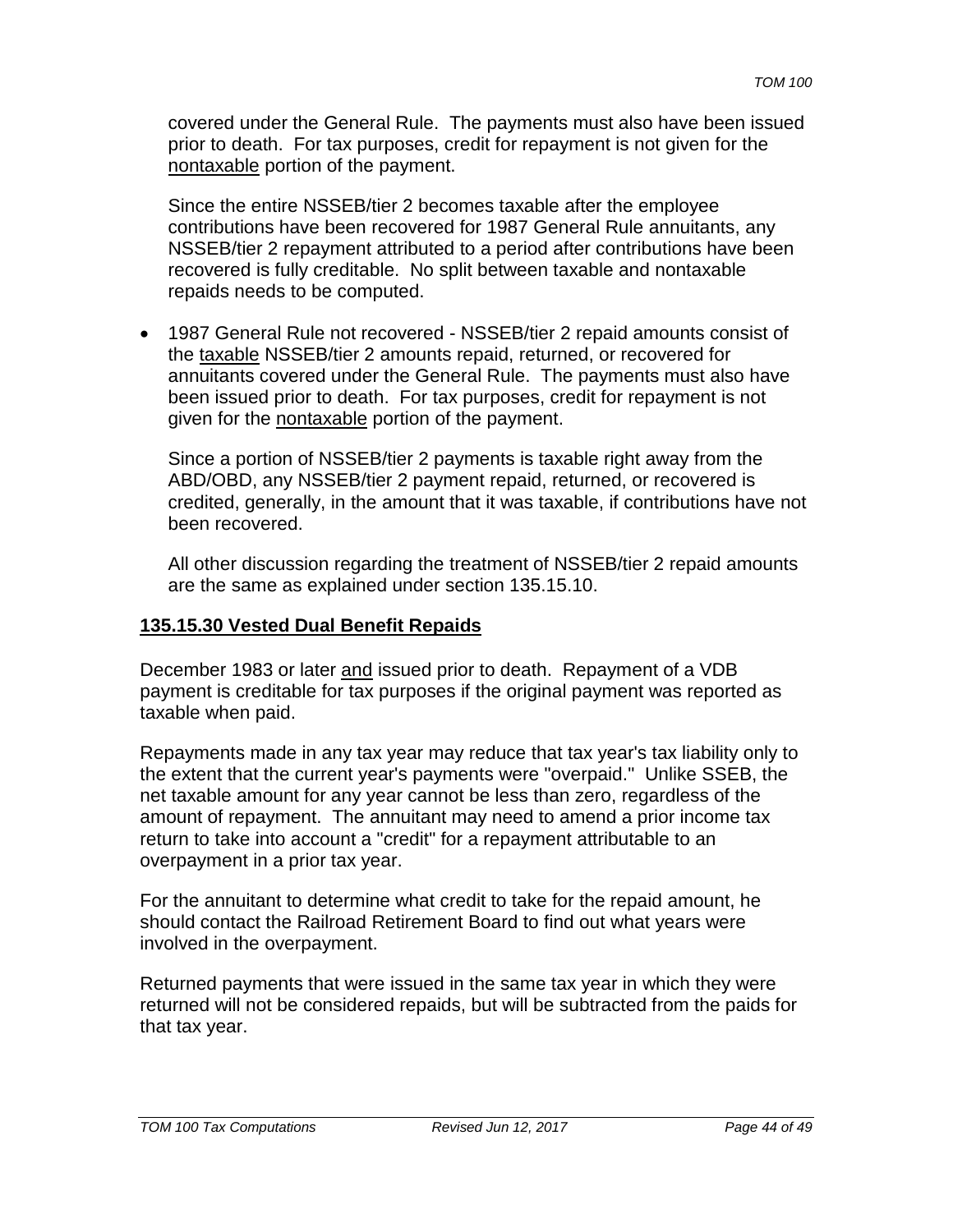### **135.15.35 Supplemental Annuity Repaids**

Supplemental annuity (SUP ANN) repaid amounts consist of SUP ANN amounts repaid, returned, or recovered for the period November 1966 and later and issued prior to death. Since supplemental annuities have been taxable since inception, all supplemental annuity repayments are creditable for tax purposes.

SUP ANN repayments are treated in the same way for tax purposes as VDB repayments explained in section 135.15.30.

#### **135.20 Negative Paid Amounts**

Return or recovery of taxable and certain nontaxable payments to or by the RRB usually requires credit of either a repaid amount or a negative paid amount to the annuitant's record for tax accounting purposes. Repaid amounts are discussed under section 135.15. Negative paid amounts are discussed below.

#### **135.20.05 SSEB/OM Negative Paids**

An SSEB/OM negative paid amount is posted to TAS for return or recovery of any SSEB/OM payment issued for the period December 1983 or later and issued after death. Any negative paid amount is always posted to the account of the deceased, even if a cross-beneficiary recovery was involved. Any negative paid assessment is limited to benefits that were taxable when paid.

### **135.20.10 NSSEB/Tier 2 Negative Paids**

An NSSEB/tier 2 negative paid amount is posted to TAS for:

- Return or recovery of any NSSEB/tier 2 payment issued for the period December 1983 or later and issued after death;
- Return or recovery of any NSSEB/tier 2 payment issued prior to death if employee contributions have not been recovered for Three-Year Rule cases, and including payments issued in a period or for a period prior to December 1983; and
- Return or recovery of any NSSEB/tier 2 payment issued after death, split between net taxable and nontaxable amounts for General Rule cases, either in accordance with the original payment's split or the current payment's split.

Any negative paid amount caused by issue after death is always posted to the account of the deceased, even if a cross-beneficiary recovery was involved. The negative paid amount for payments issued prior to death is always posted to the annuitant's account from whom recovery was affected.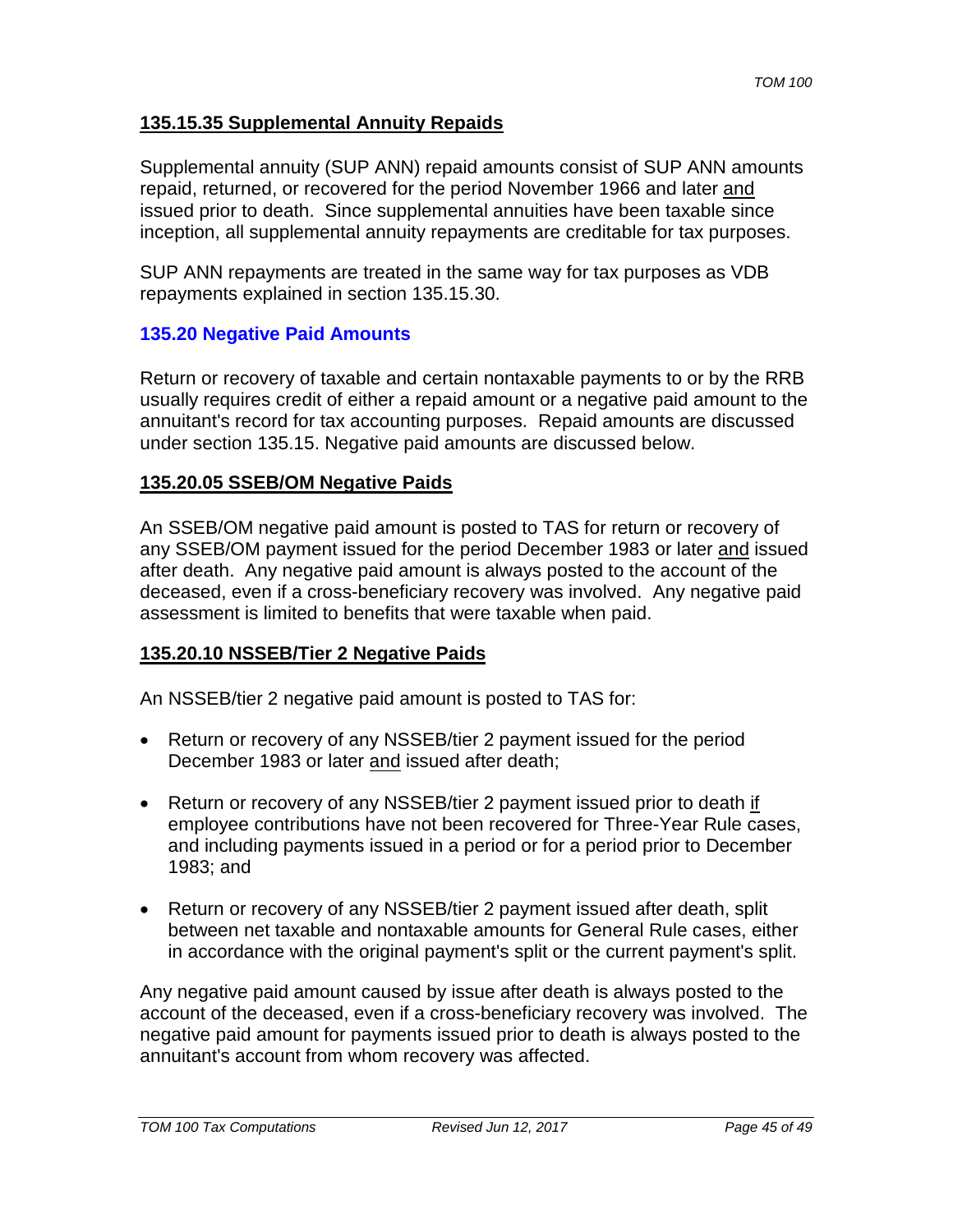### **135.20.15 Vested Dual Benefit Negative Paids**

A vested dual benefit (VDB) negative paid amount is posted to TAS for return or recovery of any VDB payment issued for the period December 1983 or later and issued after death. Any negative paid amount is always posted to the account of the deceased, even if a cross-beneficiary recovery was involved. Any negative paid assessment is limited to benefits that were reported taxable when paid.

#### **135.20.20 Supplemental Annuity Negative Paids**

A supplemental annuity (SUP ANN) negative paid amount is posted to TAS for return or recovery of any SUP ANN payment issued after death. This includes payments issued from November 1966 and on, since the supplemental annuity has always been taxable. Any negative paid amount is always credited to the account of the deceased, even if a cross-beneficiary recovery was involved. Any negative paid assessment is limited to benefits that were reported taxable when paid.

|  |  | <b>SCAMP On Demand Default Referral Messages</b> |
|--|--|--------------------------------------------------|
|  |  |                                                  |

| <b>MESSAGE</b><br><b>NUMBER</b> |                                                                                 |
|---------------------------------|---------------------------------------------------------------------------------|
| 0100                            | ANNUITANT'S DATE OF BIRTH NOT VALID FOR SSEB SCAMP<br>PROCESSING.               |
| 0101                            | ANNUITY/ORIGINAL BEGINNING DATE NOT VALID FOR SSEB<br><b>SCAMP PROCESSING.</b>  |
| 0102                            | ANNUITANT'S TYPE OF ANNUITY CODE NOT VALID FOR<br><b>SSEB SCAMP PROCESSING.</b> |
| 0103                            | BENEFICIARY SYMBOL NOT VALID FOR SSEB SCAMP<br>PROCESSING.                      |
| 0104                            | DISABILITY FREEZE/ONSET DATE NOT VALID FOR SSEB<br><b>SCAMP PROCESSING.</b>     |
| 0105                            | TIER 1 BEGINNING DATE NOT VALID FOR SSEB SCAMP<br>PROCESSING.                   |
| 0106                            | EMPLOYEE'S DATE OF BIRTH NOT VALID FOR SSEB SCAMP<br>PROCESSING.                |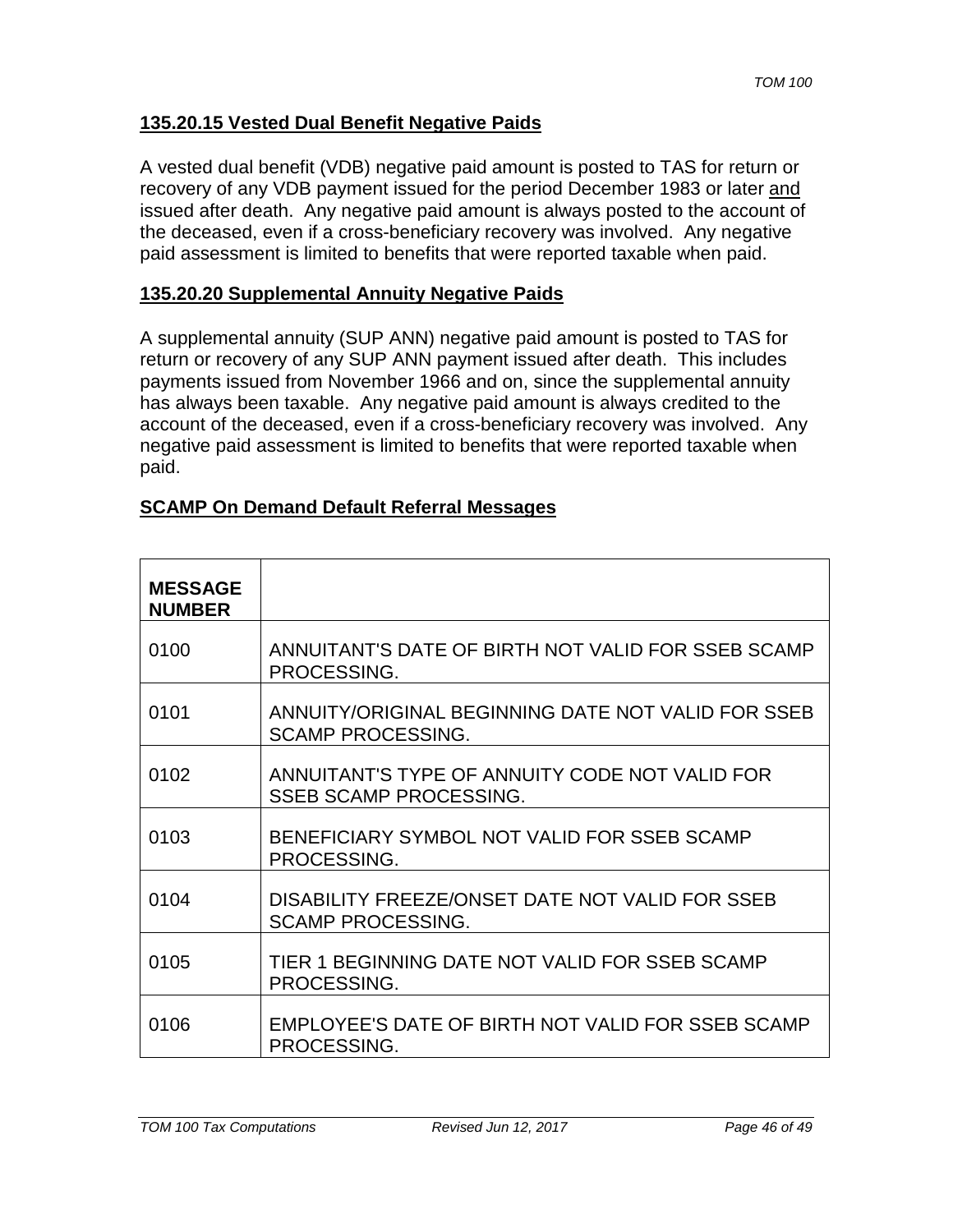| 0107 | RATE EFFECTIVE DATE NOT VALID FOR SSEB SCAMP<br>PROCESSING.                               |
|------|-------------------------------------------------------------------------------------------|
| 0108 | ACCOUNTING/VOUCHER DATE NOT VALID FOR SSEB<br><b>SCAMP PROCESSING.</b>                    |
| 0109 | TYPE OF COMPUTATION CODE NOT VALID FOR SSEB<br><b>SCAMP PROCESSING.</b>                   |
| 0110 | ANNUITY FORMULA CODE NOT VALID FOR SSEB SCAMP<br>PROCESSING.                              |
| 0111 | INSURED STATUS CODE NOT VALID FOR SSEB SCAMP<br>PROCESSING.                               |
| 0112 | EMPLOYEE'S TYPE OF ANNUITY NOT VALID FOR SSEB<br><b>SCAMP PROCESSING.</b>                 |
| 0113 | <b>EMPLOYEE'S TYPE OF COMPUTATION NOT VALID FOR SSEB</b><br><b>SCAMP PROCESSING.</b>      |
| 0114 | NET TIER 1 OR OM RATE NOT VALID FOR SSEB SCAMP<br>PROCESSING.                             |
| 0115 | SSEB PIA NOT VALID FOR SSEB SCAMP PROCESSING.                                             |
| 0116 | SOCIAL SECURITY BENEFIT AMOUNT NOT VALID FOR SSEB<br><b>SCAMP PROCESSING.</b>             |
| 0117 | WORKER'S COMPENSATION REDUCTION AMOUNT NOT<br>VALID FOR SSEB SCAMP PROCESSING.            |
| 0118 | PUBLIC DISABILITY BENEFIT REDUCTION AMOUNT NOT<br>VALID FOR SSEB SCAMP PROCESSING.        |
| 0119 | DELAYED RETIREMENT CREDIT MONTHS NOT VALID FOR<br><b>SSEB SCAMP PROCESSING.</b>           |
| 0120 | PUBLIC SERVICE PENSION AMOUNT NOT VALID FOR SSEB<br><b>SCAMP PROCESSING.</b>              |
| 0121 | ANNUITANT'S OWN EMPLOYEE ANNUITY REDUCTION<br>AMOUNT NOT VALID FOR SSEB SCAMP PROCESSING. |
| 0122 | STATUTORY SHARE/REDUCTION MAXIMUM RATE NOT<br>VALID FOR SSEB SCAMP PROCESSING.            |